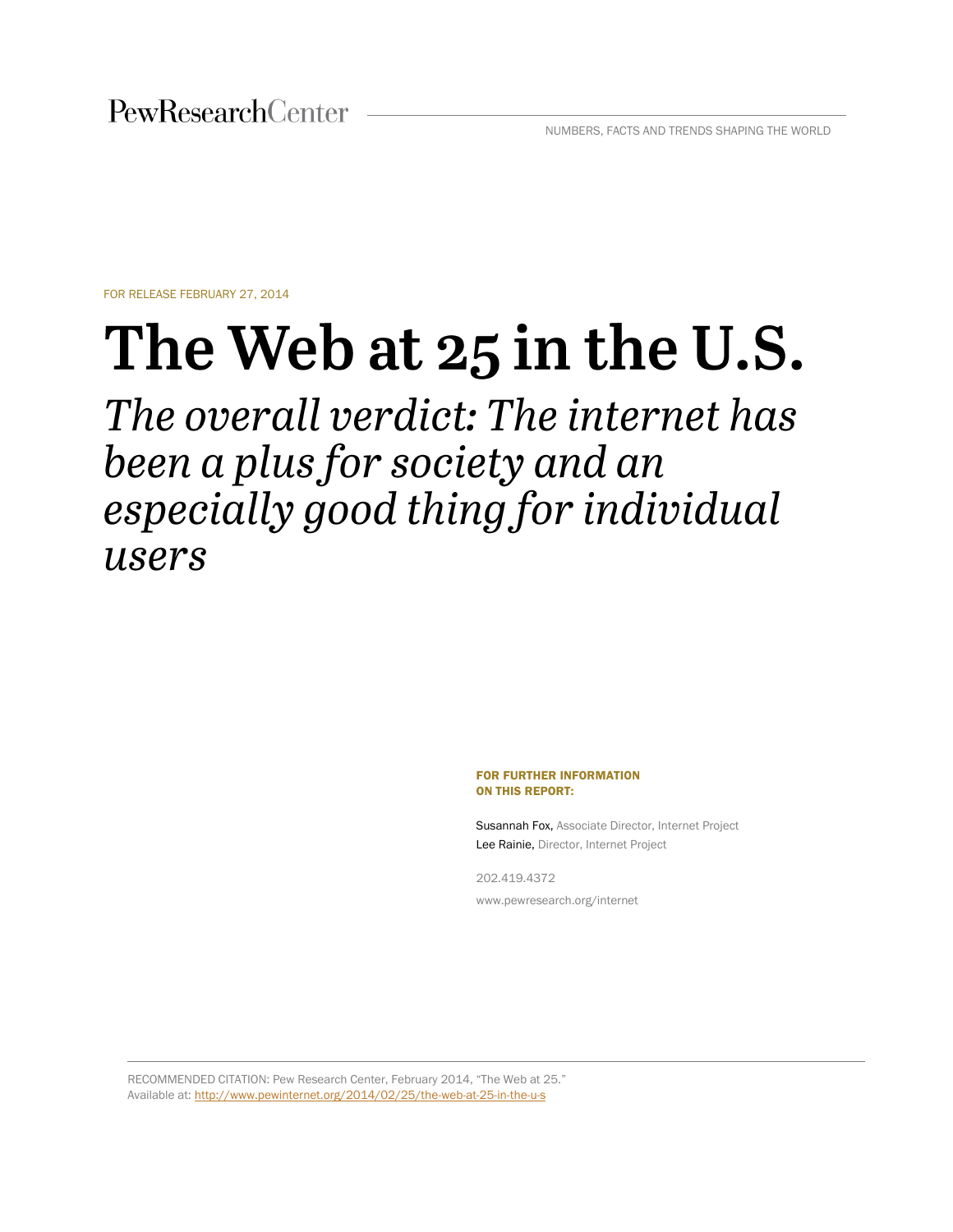# <span id="page-1-0"></span>About This Report

This report is the first part of a sustained effort through 2014 by the Pew Research Center to mark the 25th anniversary of the creation of the World Wide Web by Sir Tim Berners-Lee. Lee wrote [a](http://www.w3.org/History/1989/proposal.html)  [paper](http://www.w3.org/History/1989/proposal.html) on March 12, 1989 proposing an "information management" system that became the conceptual and architectural structure for the Web. He eventually released the code for his system —for free—to the world on Christmas Day in 1990. It became a milestone in easing the way for ordinary people to access documents and interact over a network of computers called the internet —a system that linked computers and that had been around for years. The Web became especially appealing after Web browsers were perfected in the early 1990s to facilitate graphical displays of pages on those linked computers.

It thus became a major layer of the internet. Indeed, for many, it became synonymous with the internet, even though that is not technically the case. The internet is rules (protocols) that enable computer networks to communicate with each other. The Web is a service that uses the network to allow computers access files and pages that are hosted on other computers. Other applications that are different from the Web also exploit the internet's architecture to facilitate such things as email, some kinds of instant messaging, and peer-to-peer activities like internet phone calling through services like Skype or file sharing through torrent services.

Using the Web—browsing it, searching it, sharing on it—has become the main activity for hundreds of millions of people around the globe. Its birthday offers an occasion to revisit the ways it has made the internet a part of Americans' social lives.

This first report looks back at the rapid change in internet penetration over the last quarter century, and covers new survey findings about Americans' generally positive evaluations of the internet's impact on their lives and personal relationships. In the coming months, the Pew Research Center's Internet Project in association with [Elon University's Imagining the Internet](http://www.elon.edu/e-web/imagining/)  **[Project](http://www.elon.edu/e-web/imagining/)** will further mark the  $25<sup>th</sup>$  anniversary of the Web by releasing eight reports about emerging trends in digital technology that are based on surveys of experts about the future of such things as privacy, cybersecurity, the "internet of things," and net neutrality. We will also explore some of the economic change driven by the spectacular progress that made digital tools faster and cheaper. And we will report on whether Americans feel that the explosion of digital information coursing through their lives has helped them be better informed and make better decisions.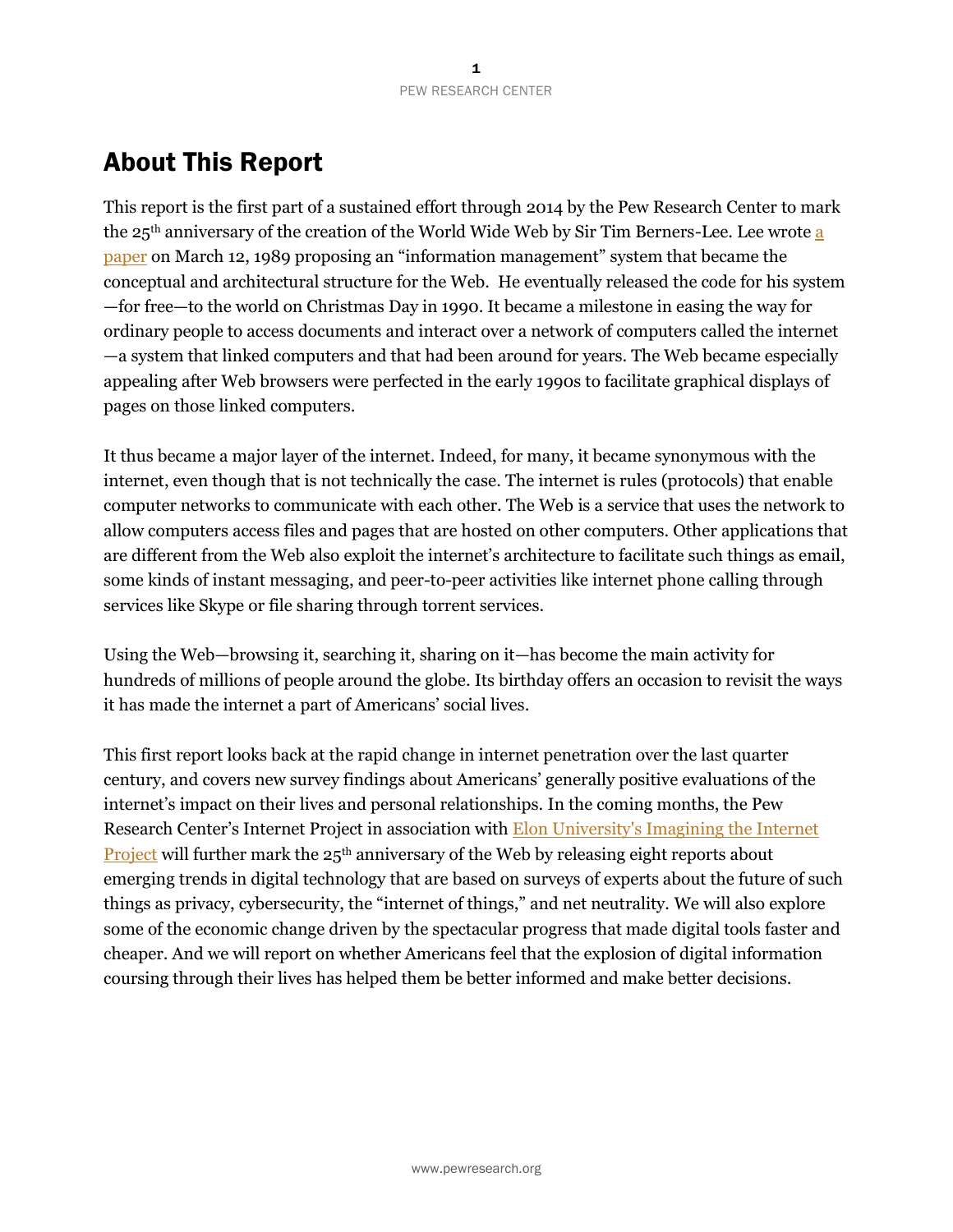This report is a collaborative effort based on the input and analysis of the following individuals.

Lee Rainie, *Director, Internet Project*  Susannah Fox, *Associate Director, Internet Project* Maeve Duggan, *Research Assistant*

Find related reports about the future of the internet at <http://www.pewinternet.org/topics/future-of-the-internet/>

Find related data about the long-term trends in technology adoption at <http://www.pewinternet.org/three-technology-revolutions/>

# <span id="page-2-0"></span>About Pew Research Center

Pew Research Center is a nonpartisan fact tank that informs the public about the issues, attitudes and trends shaping America and the world. It does not take policy positions. It conducts public opinion polling, demographic research, media content analysis and other empirical social science research. The center studies U.S. politics and policy views; media and journalism; internet and technology; religion and public life; Hispanic trends; global attitudes and U.S. social and demographic trends. All of the center's reports are available at [www.pewresearch.org.](http://www.pewresearch.org/) Pew Research Center is a subsidiary of The Pew Charitable Trusts.

Alan Murray, *President* Michael Dimock, *Vice President, Research*  Elizabeth Mueller Gross, *Vice President* Paul Taylor, *Executive Vice President, Special Projects* Andrew Kohut, *Founding Director*

© Pew Research Center 2014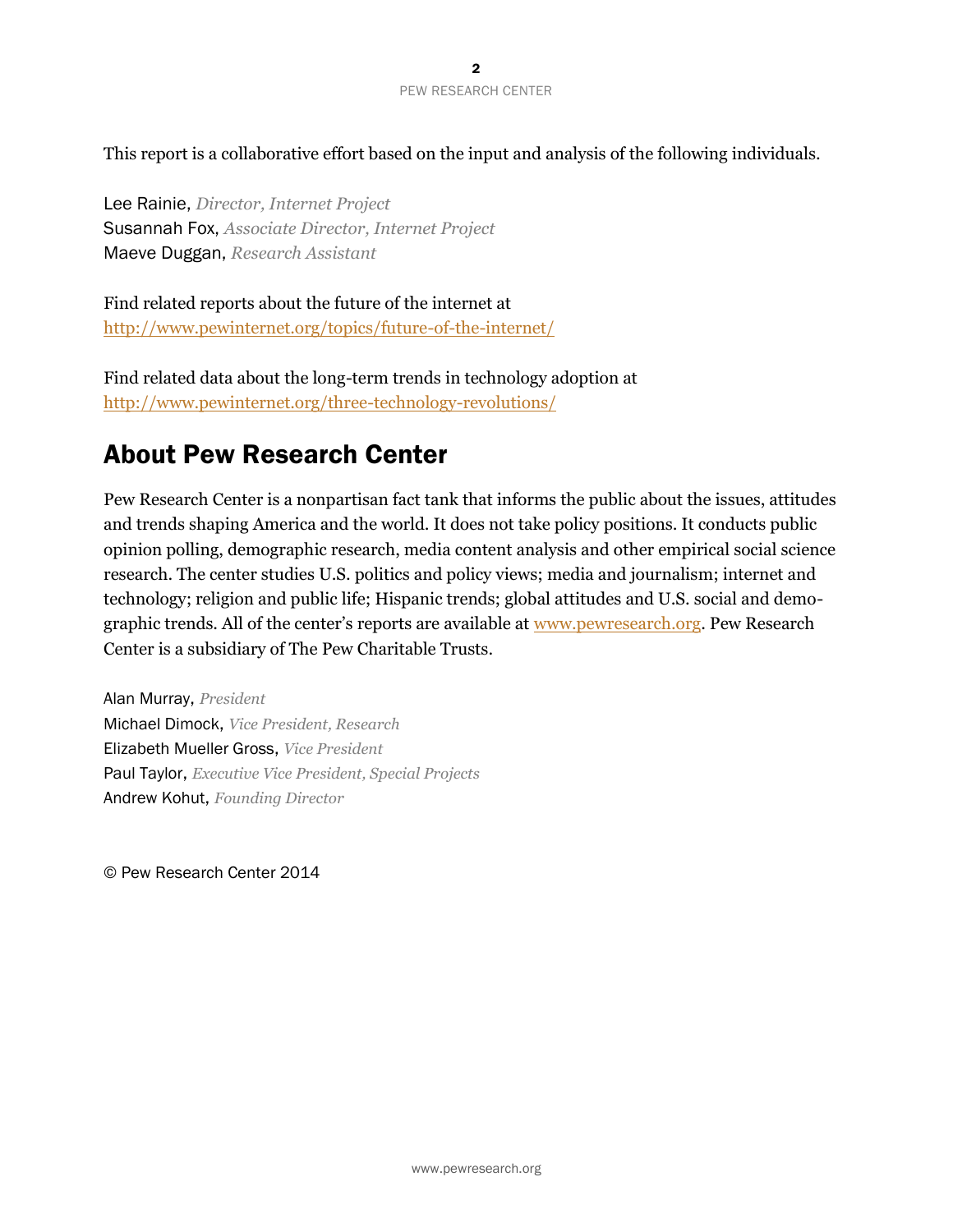# <span id="page-3-0"></span>Table of Contents

| <b>About This Report</b>                                               | 1            |
|------------------------------------------------------------------------|--------------|
| <b>About Pew Research Center</b>                                       | $\mathbf{2}$ |
| <b>Table of Contents</b>                                               | 3            |
| <b>Summary of Findings</b>                                             | 4            |
| Part 1: How the internet has woven itself into American life           | 9            |
| Part 2: Americans' views about the role of the internet in their lives | 20           |
| <b>Survey questions</b>                                                | 26           |
| <b>Methods</b>                                                         | 37           |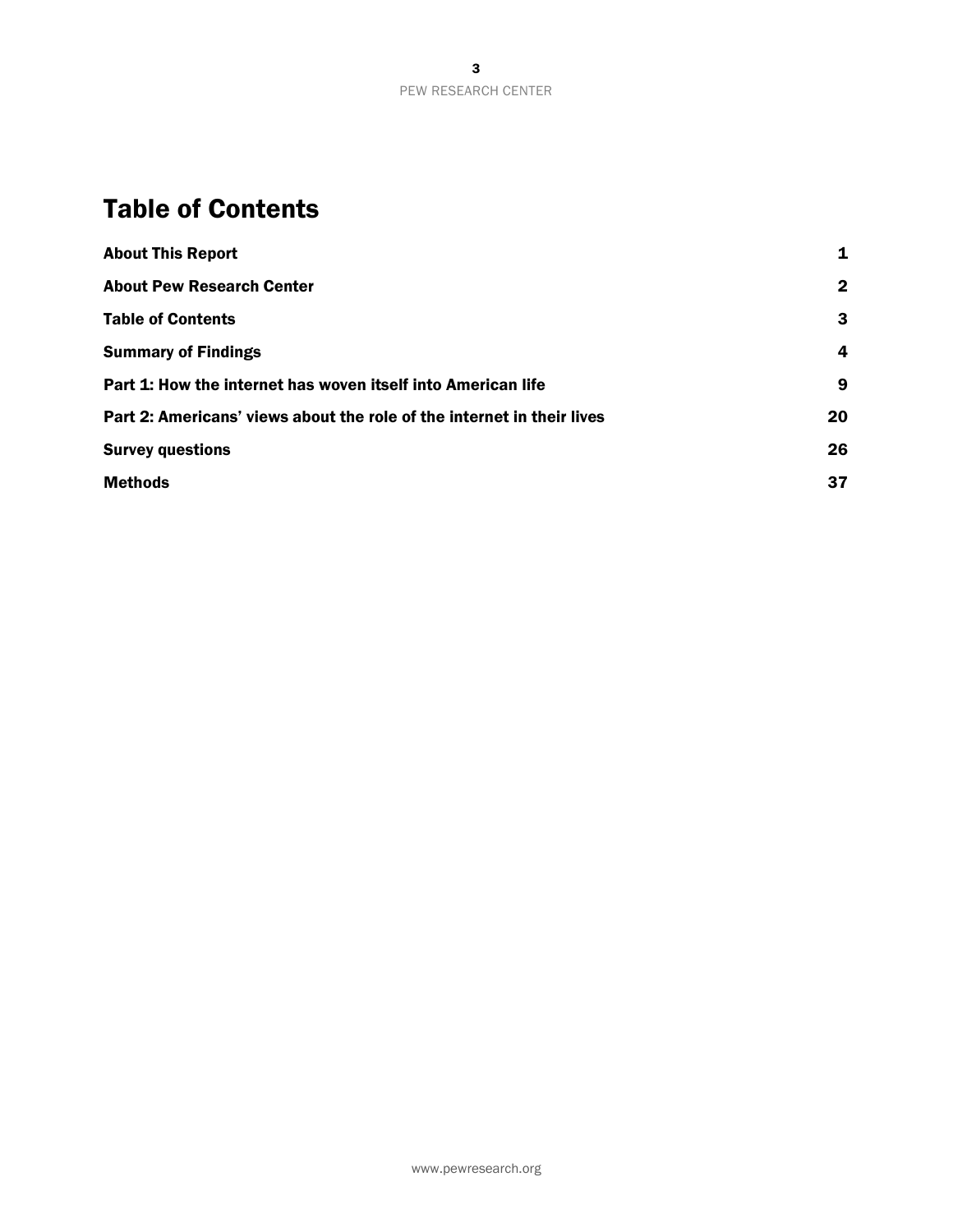# <span id="page-4-0"></span>Summary of Findings

The World Wide Web turns 25 on March 12, 2014. It is one of the most important and heavilyused parts of the network of computer networks that make up the internet. Indeed, the invention of the Web by Sir Tim Berners-Lee was instrumental in turning the internet from a geeky datatransfer system embraced by specialists and a small number of enthusiasts into a mass-adopted technology easily used by hundreds of millions around the world.<sup>1</sup>

The Web's birthday provides an occasion to take stock of the impact of the rapid growth of the internet since its invention and the attendant rise of mobile connectivity[. Since 1995,](http://www.people-press.org/1995/10/16/americans-going-online-explosive-growth-uncertain-destinations/) the Pew

Research Center has documented this explosive adoption of the internet and its wide-ranging impacts on everything from: the way people [get,](http://www.people-press.org/topics/news-media-trends/) [share,](http://www.journalism.org/topics/news-media-trends/) and [create](http://www.pewinternet.org/topics/news-audience-trends-and-attitudes/) news; the way they [take care of](http://www.pewinternet.org/topics/health/)  [their health;](http://www.pewinternet.org/topics/health/) the way the[y](http://www.pewinternet.org/topics/work-and-employment/) [perform their jobs;](http://www.pewinternet.org/topics/work-and-employment/) the way they [learn;](http://www.pewinternet.org/topics/education/) the nature of their [political activity;](http://www.pewinternet.org/topics/politics-online/) their [interactions with government;](http://www.pewinternet.org/topics/government-online/) the style and scope of their [communications with friends](http://www.pewinternet.org/topics/family-and-relationships/)  [and family;](http://www.pewinternet.org/topics/family-and-relationships/) and the way [they](http://www.pewinternet.org/topics/community-media/)  [organize in communities.](http://www.pewinternet.org/topics/community-media/)

 $\overline{a}$ 

### Internet use, 1995-2014

*% of American adults who use the internet, over time*



Source: Pew Research Center surveys, 1995-2014.

<sup>1</sup> The internet and the Web are not the same thing. The Web is a service that uses the internet's architecture and is technologically distinct from some other internet functions such as email and peer-to-peer file sharing. In our survey questions, we broadly use the word "internet" when we are asking about what people do online. Many of the things people report to us involve Web activities, even if respondents do not necessarily know that is the layer of the internet they are using. As a result, it is a common practice for us in this report and earlier work to use the words "internet" and "Web" interchangeably, even though they are different things.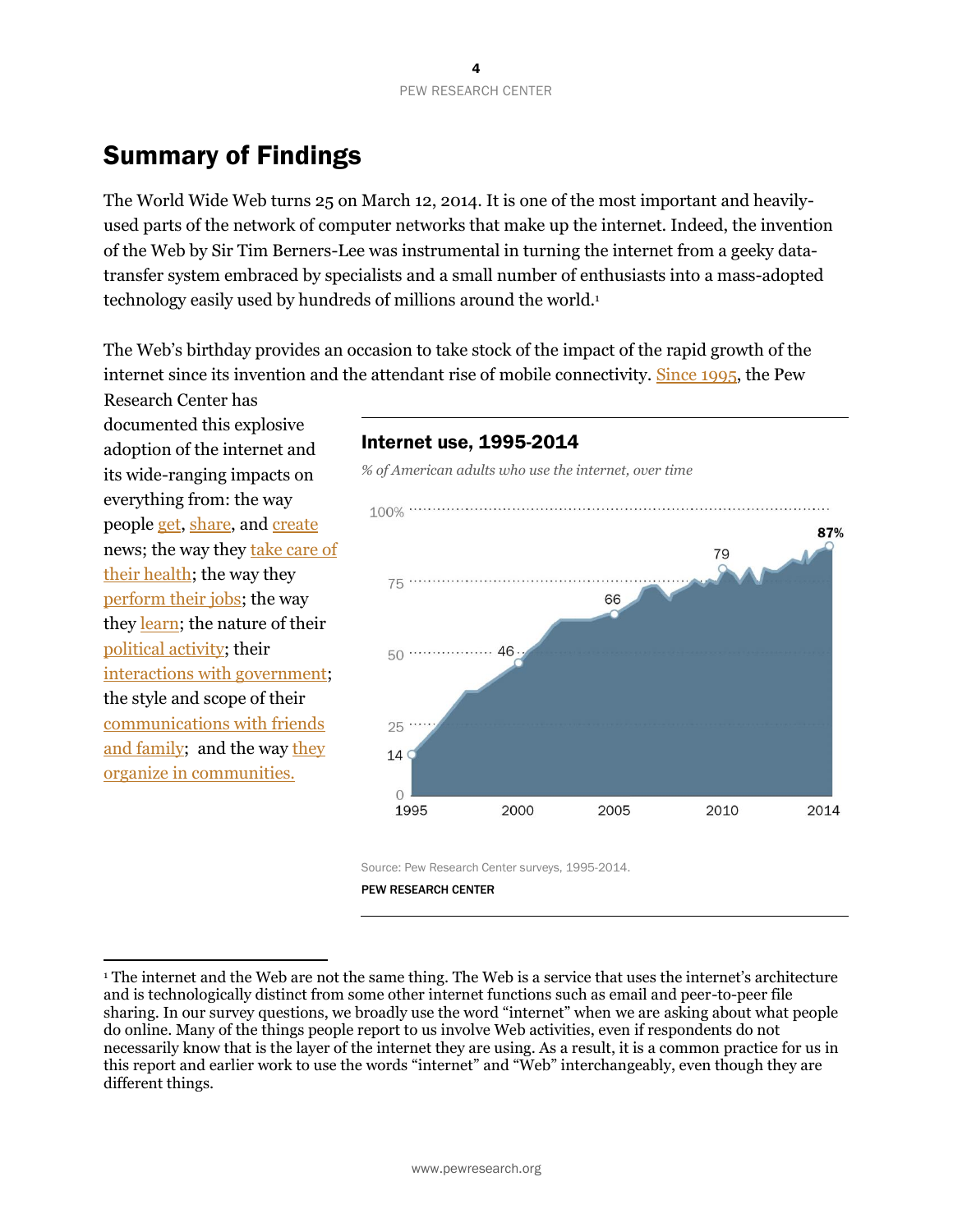In a new national survey to mark the  $25<sup>th</sup>$  anniversary of the Web, Pew Research finds further confirmation of the incredible spread and impact of the internet:

**Adoption:** 87% of American adults now use the internet, with near-saturation usage among those living in households earning \$75,000 or more (99%), young adults ages 18-29 (97%), and those with college degrees (97%). Fully 68% of adults connect to the internet with mobile devices like smartphones or tablet computers.

The adoption of related technologies has also been extraordinary: Over the course of Pew Research Center polling, adult ownership of cell phones has risen from 53% in our first survey in 2000 to 90% now. Ownership of smartphones has grown from 35% when we first asked in 2011 to 58% now.

### Has the internet been a good thing or a bad thing?



Source, Pew Research Center Internet Project Survey, January 9-12, 2014. N=857 internet users.

#### PEW RESEARCH CENTER

**Impact:** Asked for their overall judgment about the impact of the internet, toting up all the pluses and minuses of connected life, the public's verdict is overwhelmingly positive:

- 90% of internet users say the internet has been a good thing for them personally and only 6% say it has been a bad thing, while 3% volunteer that it has been some of both.
- 76% of internet users say the internet has been a good thing for society, while 15% say it has been a bad thing and 8% say it has been equally good and bad.

### Digital technology is viewed as increasingly essential

We asked the adults who use basic technologies whether it would be hard to give them up and users of the internet and mobile phones made clear those technologies feel increasingly essential, while more traditional technologies like landline phones and television are becoming easier to part with: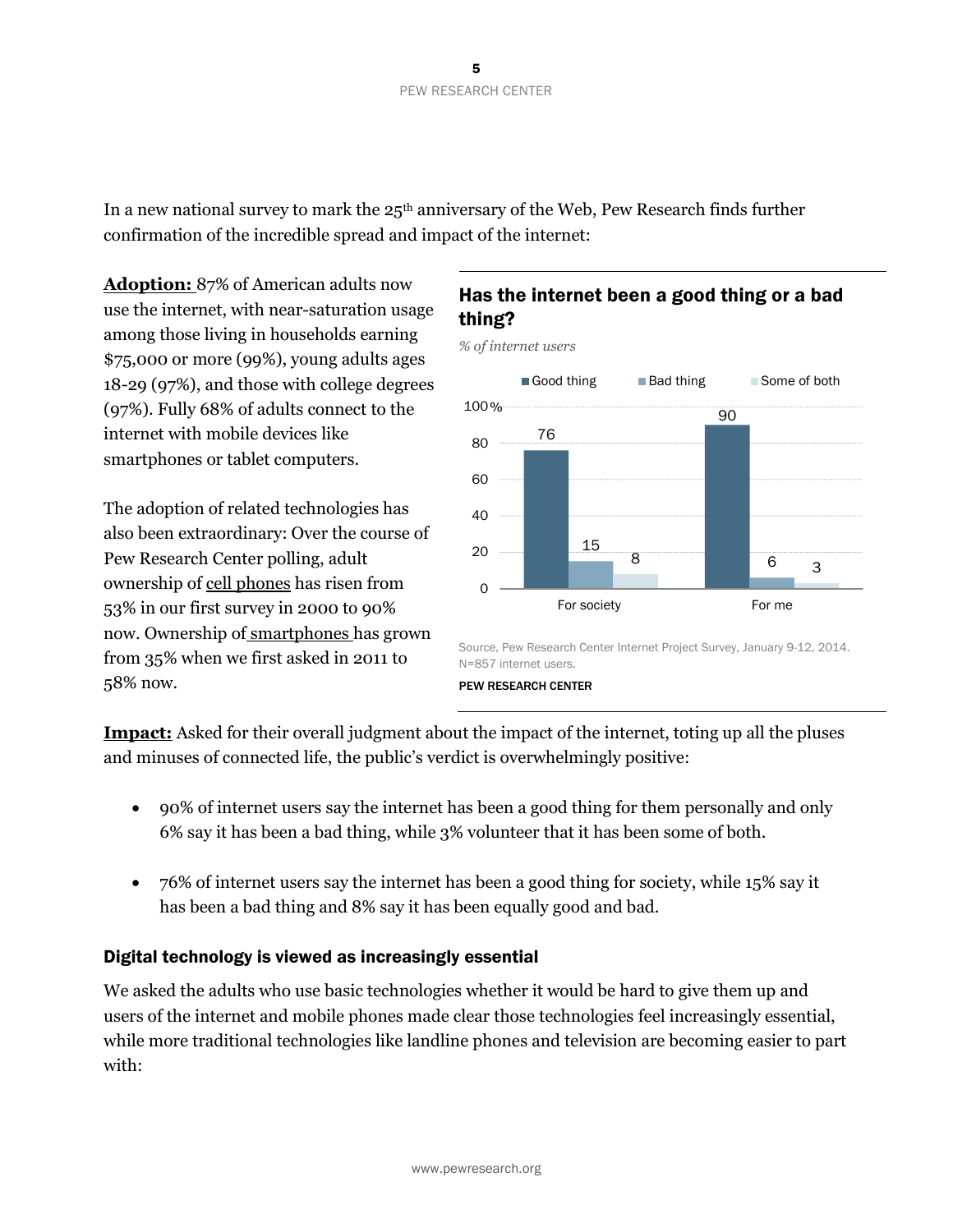6 PEW RESEARCH CENTER

- 53% of internet users say the internet would be, at minimum, "very hard" to give up, compared with 38% in 2006. That amounts to 46% of all adults who now say the internet would be very hard to give up.
- 49% of cell phone owners say the same thing about their cell, up from to 43% in 2006. That amounts to 44% of all adults who now say cell

# Technologies that would be very hard to give up

*% of all adults who say these technologies would be very hard or impossible to give up* 



phones would be very hard to give up.

 Overall, 35% of all adults say their television would be very hard to give up, a share that has dipped from 44% who said that in 2006.

PEW RESEARCH CENTER

 28% of landline telephone owners say their phone would be very hard to give up, a major drop from 2006 when 48% of landline owners said it would be very hard to give up their wired phone. That amounts to 17% of all adults who now say their landline phones would be very hard to give up.

In addition to this enthusiasm, a notable share of Americans say the internet is essential to them. Among those internet users who said it would be very hard to give up net access, most (61% of this group) said being online was essential for job-related or other reasons. Translated to the whole population, about four in ten adults (39%) feel they absolutely need to have internet access. Among those most deeply tied to the internet, about half as many (some 30%) said it would be hard to give up access because they simply enjoy being online.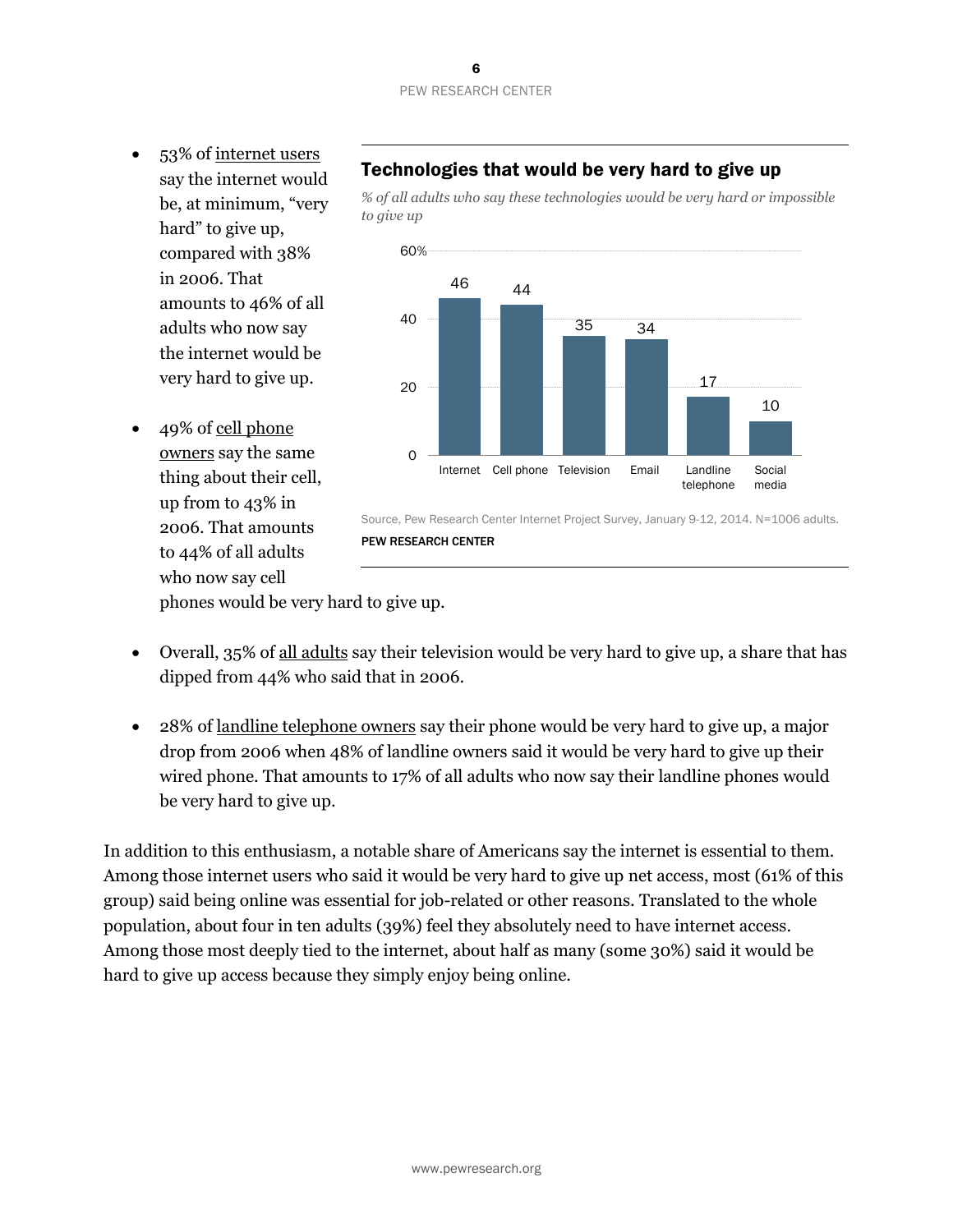### Most internet users think online communication has strengthened their relationships and the majority report the environment is kind

There is considerable debate about whether online communication—through email, messaging, or social media—has strengthened or weakened relationships. Internet users' own verdict is overwhelmingly positive when it comes to their own ties to family and friends: 67% of internet users say their online communication with family and friends has generally strengthened those relationships, while 18% say it generally weakens those relationships.

Interestingly enough, there are no significant demographic differences tied to users' feelings about the impact of online communication on relationships. Equal proportions of online men and women, young and old, rich and poor, highly educated and less-well educated, veterans and relative newbies say by 3-to-1 or better that online communication is a relationship enhancer, rather than a relationship detractor.

Asked for a broad perspective about the civility or incivility they have either witnessed or encountered during their online tenure, 76% of internet users said the people they witnessed or encountered online were mostly kind and 13% said people were mostly unkind.

People were also considerably more likely to say they themselves had been treated kindly than they had been treated unkindly or attacked. And internet users were more likely to say online group behavior they had seen had been helpful, rather than harmful.

 70% of internet users say they had been treated kindly or generously by others online. That compares with 25% who say they have been treated unkindly or been attacked.

### The online social climate: Mostly kind

*% of internet users answering the question: Based on all of your experiences, would you say that people you have witnessed or encountered on the internet are mostly kind, or mostly unkind to each other?* 



Source, Pew Research Center Internet Project Survey, January 9-12, 2014. N=857 internet users

PEW RESEARCH CENTER

• 56% of internet users say they have seen an online group come together to help a person or a community solve a problem. That compares with 25% who say they have left an online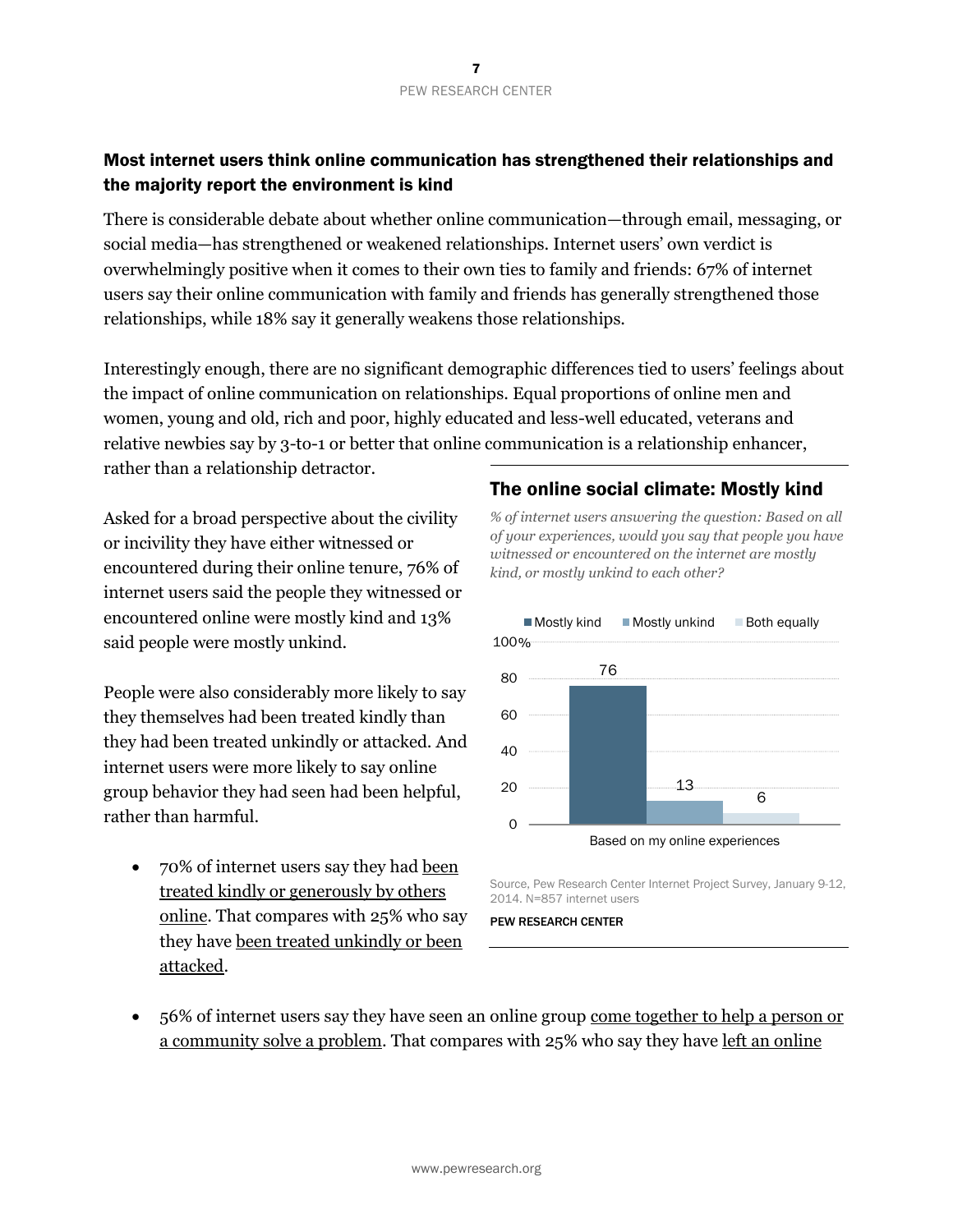group because the interaction became too heated or members were unpleasant to one another.

### About this survey

The results in this report are based on data from telephone interviews conducted by Princeton Survey Research Associates International from January 9-12, 2014, among a sample of 1,006 adults, age 18 and older. Telephone interviews were conducted in English and Spanish by landline and cell phone. For results based on the total sample, one can say with 95% confidence that the error attributable to sampling is plus or minus 3.5 percentage points. For results based on internet users (N=857), the margin of sampling error is plus or minus 3.9 percentage points.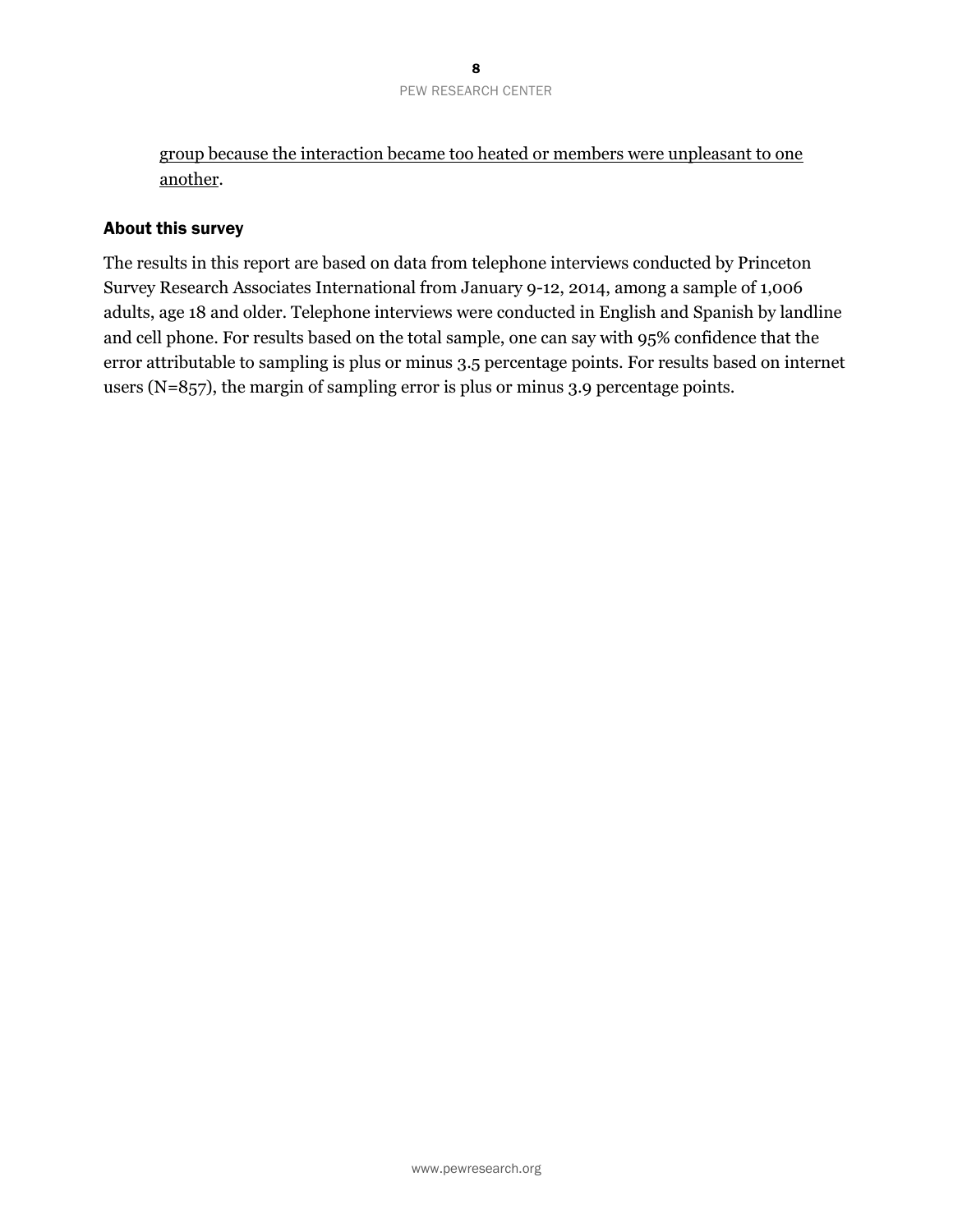# <span id="page-9-0"></span>Part 1: How the internet has woven itself into American life

In possibly the first survey of its kind, in 1983, polling firm Louis Harris & Associates asked U.S. adults if they had a personal computer at home and, if so, if they used it to transmit information over telephone lines.<sup>2</sup> Just 10% of adults said they had a home computer and, of those, 14% said they used a modem to send and receive information. The resulting estimate was that 1.4% of U.S. adults used the internet.

Personal computer owners were then asked, "Would your being able to send and receive messages from other people...on your own home computer be very useful to you personally?" Some 23% of the computer owners said it would be very useful, 31% said it would be somewhat useful, and 45% of those early computer users said it would not be very useful. And 74% of computer owners agreed with the statement, "The trouble with purchasing and bill-paying by computer is that it will be too easy to buy too many things that aren't in the family budget."

Looking back, this should come as no surprise. A blinking cursor on a blank screen was not exactly an invitation to dream, at least by most people's estimates. The internet would remain a clunky, text-based resource for another six years.

In 1989, Tim Berners-Lee changed all that by introducing the concept of a "distributed hypertext system," which could link files in an ever-expanding network shaped more like a cobweb than like a chain or tree structure, as was standard at the time. The World Wide Web was born.

Within a year, the Pew Research Center fielded its first question about computer use in a national survey. In February 1990, 42% of U.S. adults said they used a personal computer, even if only rarely. Men and women were about equally as likely to use computers, as were whites and blacks. College graduates were the most likely group to say they use computers on a regular basis: 46%, compared with 16% of those who had completed high school.

But counting the number of computer users was not going to cut it among people who took the internet's potential seriously.

In 1994, Donna Hoffman and Thomas Novak, professors at the Owen Graduate School of Management at Vanderbilt University, wrote, "Current approaches to estimating the number of

 $\overline{a}$ 

<sup>2</sup> Survey by Southern New England Telephone. Methodology: Conducted by Louis Harris & Associates, September 1- September 11, 1983 and based on telephone interviews with a national adult sample of 1,256. Data provided by The Roper Center for Public Opinion Research, University of Connecticut.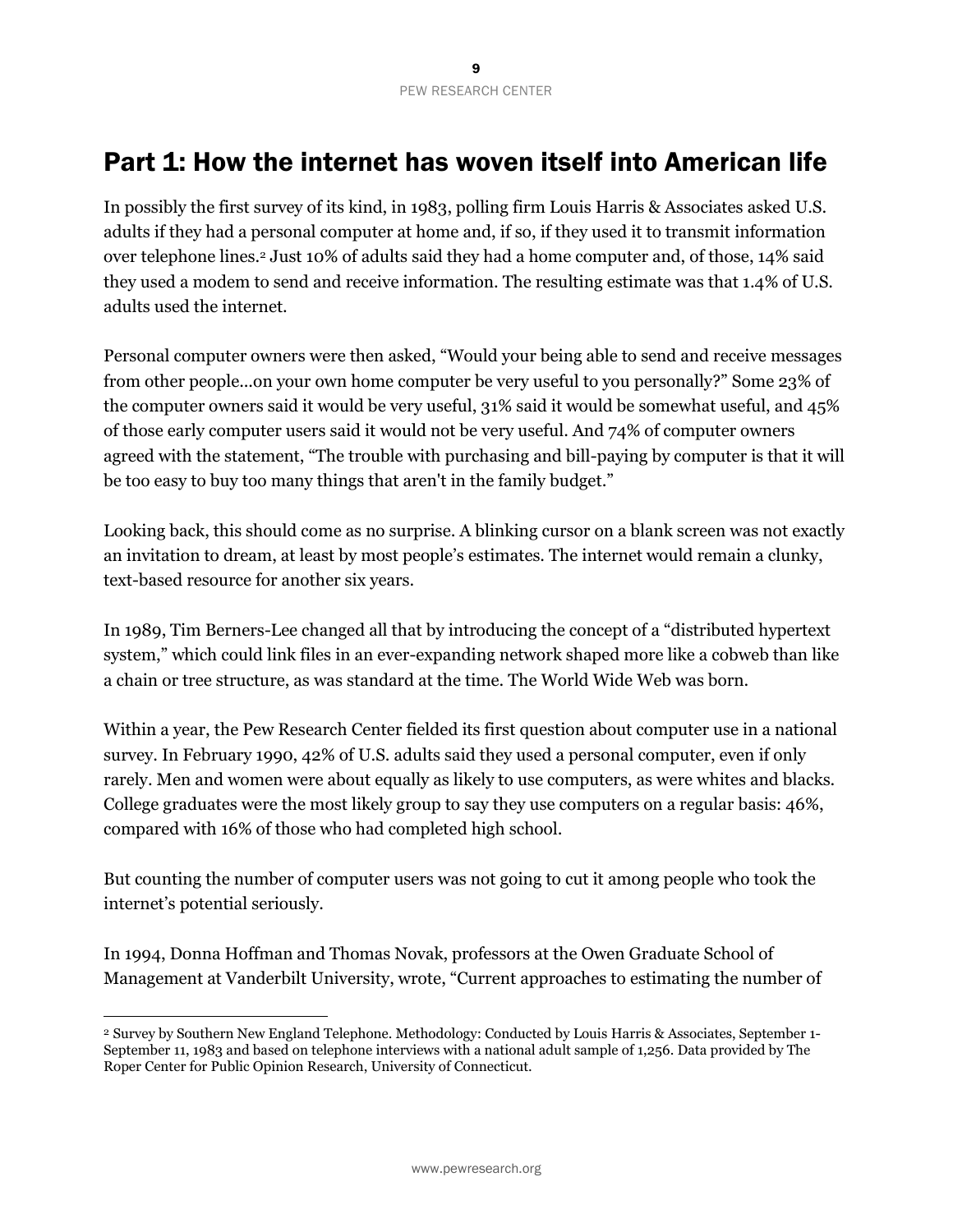users of the internet are akin to estimating the number of people in the U.S. by sampling the number of buildings, without regard to their function or contents. We propose a completely different way—rather than inferring the number of users by counting and sampling machines, sample the users themselves."<sup>3</sup>

### The computer connection

 $\overline{a}$ 

In 1995, the Pew Research Center did just that, finding 14% of U.S. adults with internet access.<sup>4</sup> Most were using slow, dial-up modem connections—just 2% of internet users were comparatively screaming along with an expensive 28.8 modem.

To put things into further perspective, 42% of U.S. adults had never heard of the internet and an additional 21% were vague on the concept—they knew it had something to do with computers and that was about it. Yet even then, 63% of people who used a computer at home said they would miss it "a lot" if they no longer had one.

Early researchers were not too far off the mark, however, focusing on computer penetration into American households, schools, and businesses. Twenty-five years ago, anyone who wanted to use the internet needed to have access to a computer. Again, in 1990, 42% of U.S. adults said they used a computer at their workplace, at school, at home, or anywhere else, even if only occasionally.

Now, eight in ten U.S. adults (81%) say they use laptop and desktop computers somewhere in their lives—at home, work, school, or someplace else.

<sup>3</sup> "Wanted: Net.Census," by Donna L. Hoffman and Thomas P. Novak. Wired: November, 1994. Available at: [http://www.wired.com/wired/archive/2.11/hoffman.if\\_pr.html](http://www.wired.com/wired/archive/2.11/hoffman.if_pr.html)

<sup>4</sup> "Americans Going Online…Explosive Growth, Uncertain Destinations." Pew Research Center: October 16, 1995. Available at: [http://www.people-press.org/1995/10/16/americans-going-online-explosive-growth](http://www.people-press.org/1995/10/16/americans-going-online-explosive-growth-uncertain-destinations/)[uncertain-destinations/](http://www.people-press.org/1995/10/16/americans-going-online-explosive-growth-uncertain-destinations/)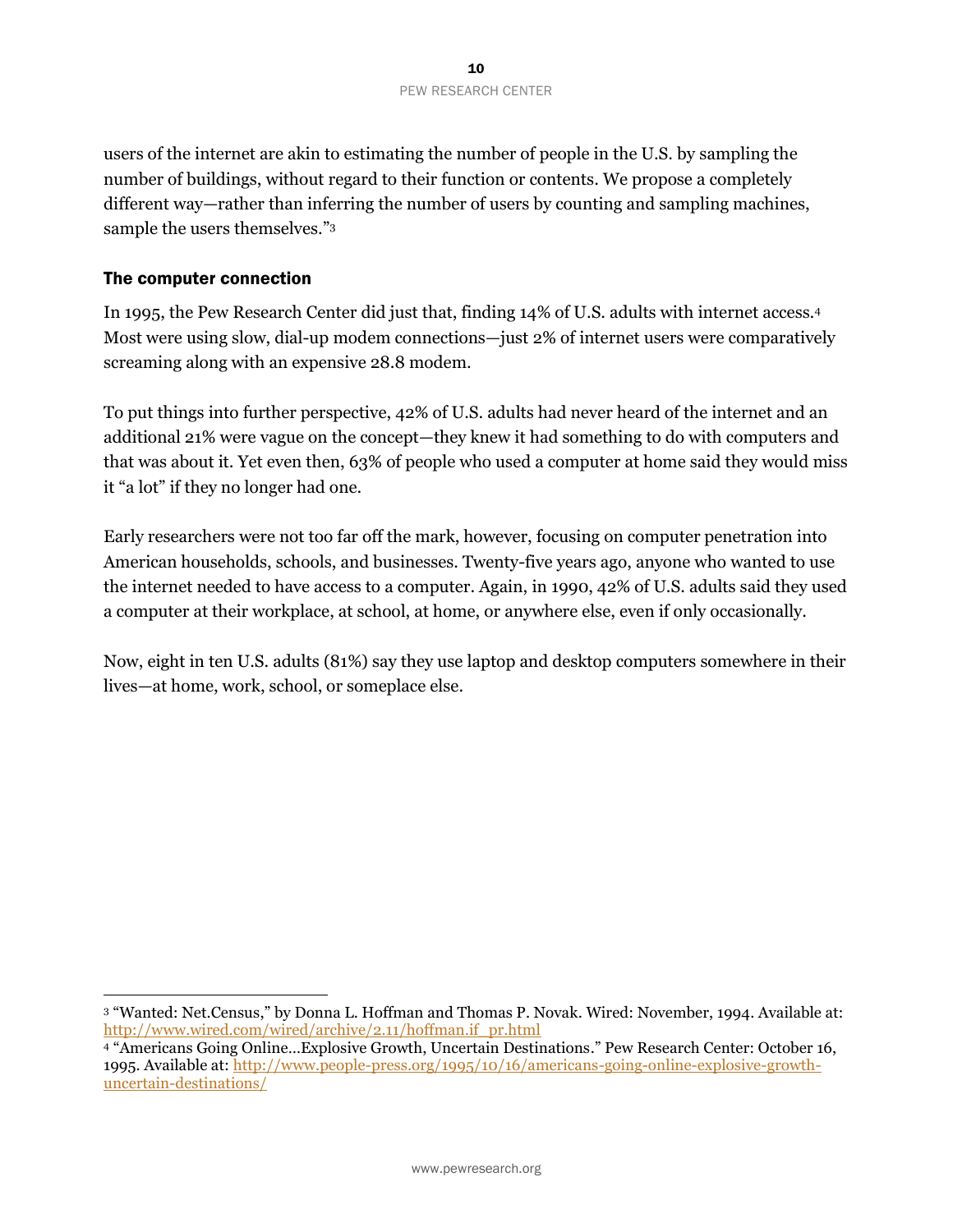

Computer use, 1990-2014

Education has always been a significant factor when it comes to predicting someone's likelihood to use a computer. In both the 1990 and the current sample, there is about a 30 percentage point gap in computer use between adults with a college degree and adults with a high school diploma. Age is also a durable predictor for computer use: 56% of adults ages 65 and older now say they use a computer, compared with 89% of 18-29 year olds, for example.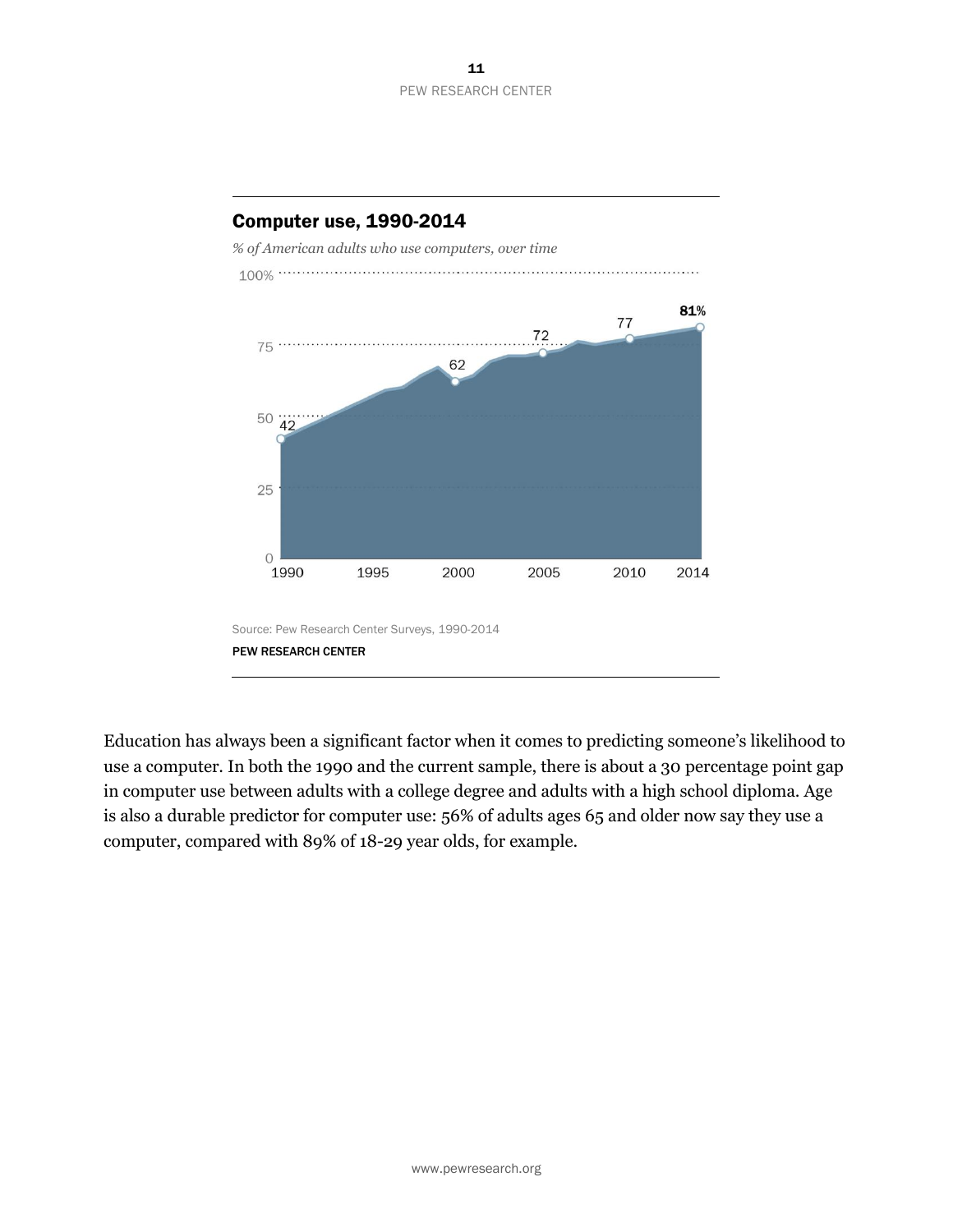### Computer users in 2014

*Among adults, the % who use computers at workplace, school, home, elsewhere*

|   |                            | <b>Use computers</b> |  |
|---|----------------------------|----------------------|--|
|   | All adults                 | 81%                  |  |
|   | <b>Sex</b>                 |                      |  |
|   | a Men                      | 80                   |  |
|   | b Women                    | 81                   |  |
|   | Race/ethnicity             |                      |  |
|   | a White                    | $83^\circ$           |  |
|   | <b>b</b> African-American* | 77                   |  |
|   | c Hispanic                 | 71                   |  |
|   | Age group                  |                      |  |
|   | a 18-29                    | $89^{\circ}$         |  |
| b | 30-49                      | 86 <sup>d</sup>      |  |
| С | 50-64                      | $84^d$               |  |
|   | $d$ 65+                    | 56                   |  |
|   | <b>Education level</b>     |                      |  |
|   | a High school grad or less | 66                   |  |
|   | <b>b</b> Some college      | $89^{\circ}$         |  |
|   | c College+                 | $94$ ab              |  |
|   | <b>Household income</b>    |                      |  |
|   | a Less than \$30,000/yr    | 65                   |  |
| b | \$30,000-\$49,999          | $84^\circ$           |  |
| C | \$50,000-\$74,999          | 92ab                 |  |
|   | $d$ \$75,000+              | $96$ abc             |  |
|   | Community type             |                      |  |
|   | a Urban                    | 81                   |  |
| b | Suburban                   | 81                   |  |
|   | c Rural                    | 79                   |  |

Source, Pew Research Center Internet Project Survey, January 9-12, 2014. N=1,006 adults.<br>Note: Percentages marked with a superscript letter (e.g., <sup>a</sup>) indicate a statistically significant difference between that row and the row designated by that superscript letter, among categories of each demographic characteristic (e.g., age).

\* n=94 for African-Americans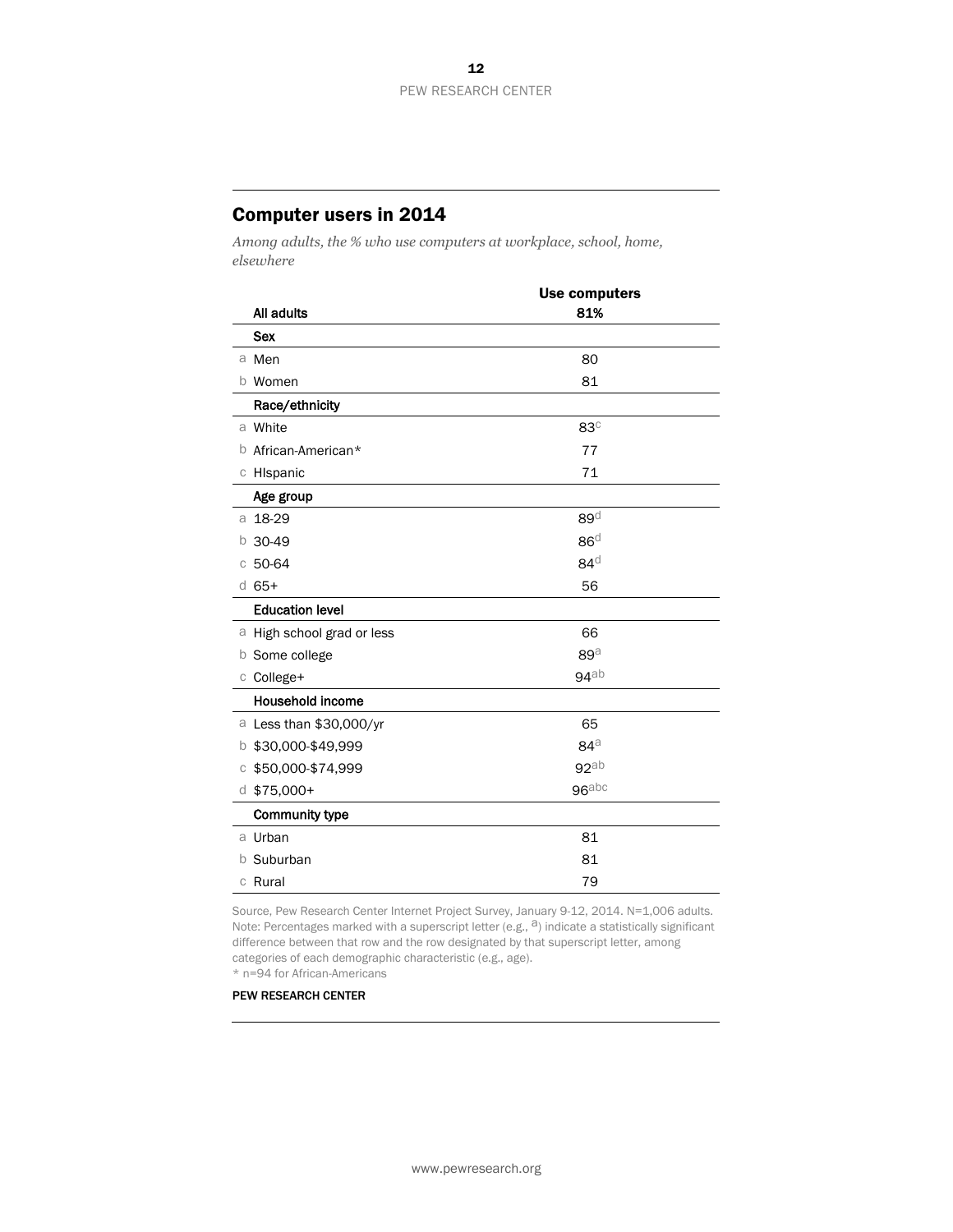### Cell phones and mobile connectivity

Nowadays, desktop or laptop computer access is no longer a prerequisite for internet access. Ninety percent of U.S. adults have a cell phone and two-thirds of those say they use their phones to go online. One third of cell phone owners say that their primary internet access point is their phone, not some other device such as a desktop or laptop computer.



The Pew Research Center's earliest measure of cell phone ownership was in 2000, when 53% of U.S. adults said they had a cell phone.

Education is less of a factor in predicting cell phone ownership than in predicting computer use: 93% of adults with a college degree have a cell phone, compared with 87% of adults with a high school education or less. Age, however, is a factor: 98% of 18-29 year-olds say they have a cell phone, compared with 74% of adults ages 65 and older.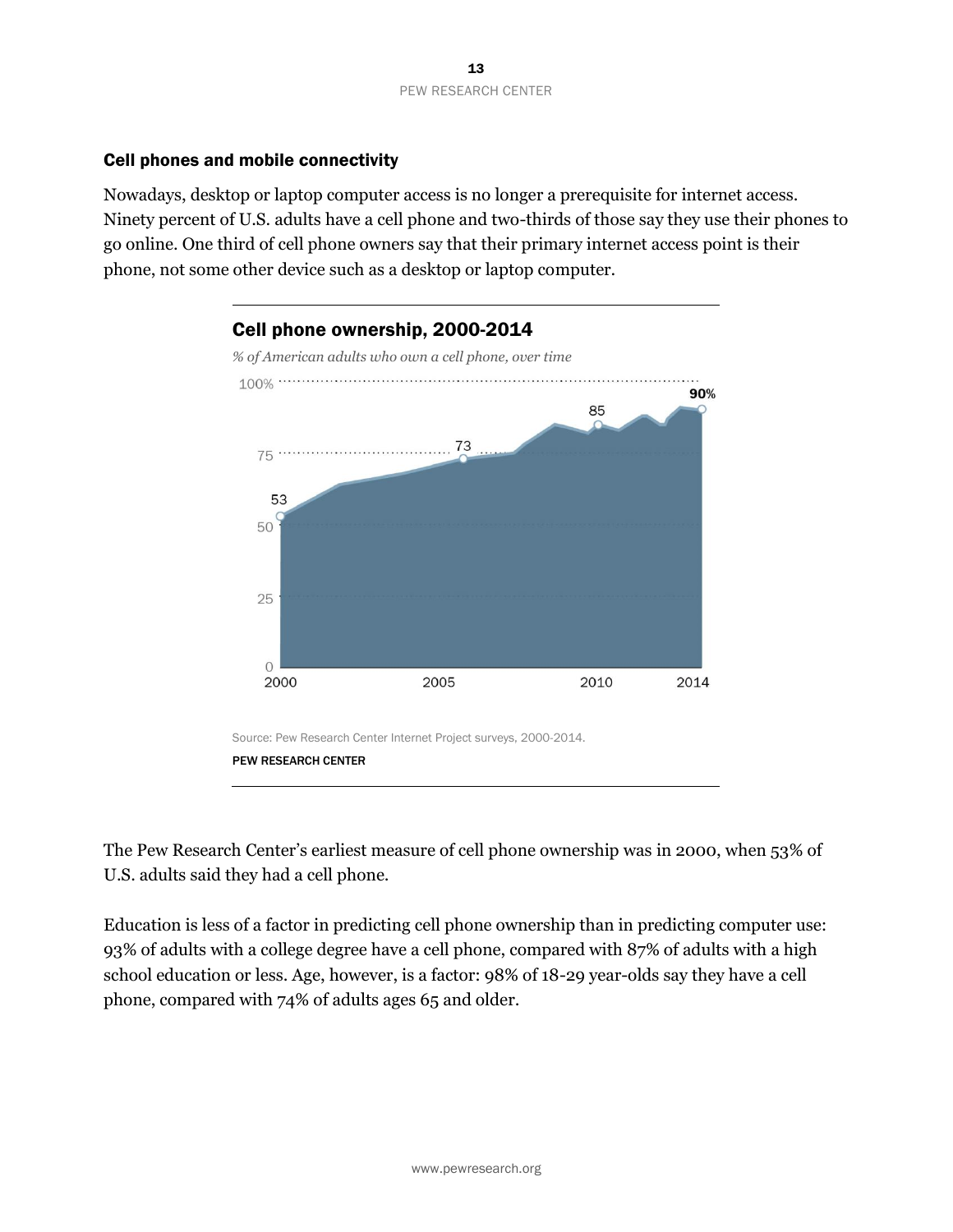### Cell owners in 2014

*Among adults, the % who have a cell phone*

|                            | Have a cell phone |
|----------------------------|-------------------|
| All adults                 | 90%               |
| <b>Sex</b>                 |                   |
| a Men                      | 93 <sup>b</sup>   |
| b Women                    | 88                |
| Race/ethnicity*            |                   |
| a White                    | 90                |
| African-American<br>b      | 90                |
| c Hispanic                 | 92                |
| Age group                  |                   |
| a 18-29                    | 98 <sup>cd</sup>  |
| 30-49<br>b                 | 97 <sup>cd</sup>  |
| 50-64<br>C                 | 88 <sup>d</sup>   |
| $d$ 65+                    | 74                |
| <b>Education level</b>     |                   |
| a High school grad or less | 87                |
| Some college<br>b          | 93a               |
| c College+                 | 93a               |
| <b>Household income</b>    |                   |
| a Less than \$30,000/yr    | 84                |
| \$30,000-\$49,999<br>b     | 90                |
| \$50,000-\$74,999<br>С     | $99$ ab           |
| $d$ \$75,000+              | 98 <sup>ab</sup>  |
| <b>Community type</b>      |                   |
| a Urban                    | 88                |
| Suburban<br>b              | 92                |
| c Rural                    | 88                |

Source, Pew Research Center Internet Project Survey, January 9-12, 2014. N=1,006 adults. Note: Percentages marked with a superscript letter (e.g.,  $^{\text{a}}$ ) indicate a statistically significant difference between that row and the row designated by that superscript letter, among categories of each demographic characteristic (e.g., age).

\* The results for race/ethnicity are based off a combined sample from two weekly omnibus surveys, January 9-12 and January 23-26, 2014. The combined total n for these surveys was 2,008; n=1,421 for whites, n=197 for African-Americans, and n=236 for Hispanics.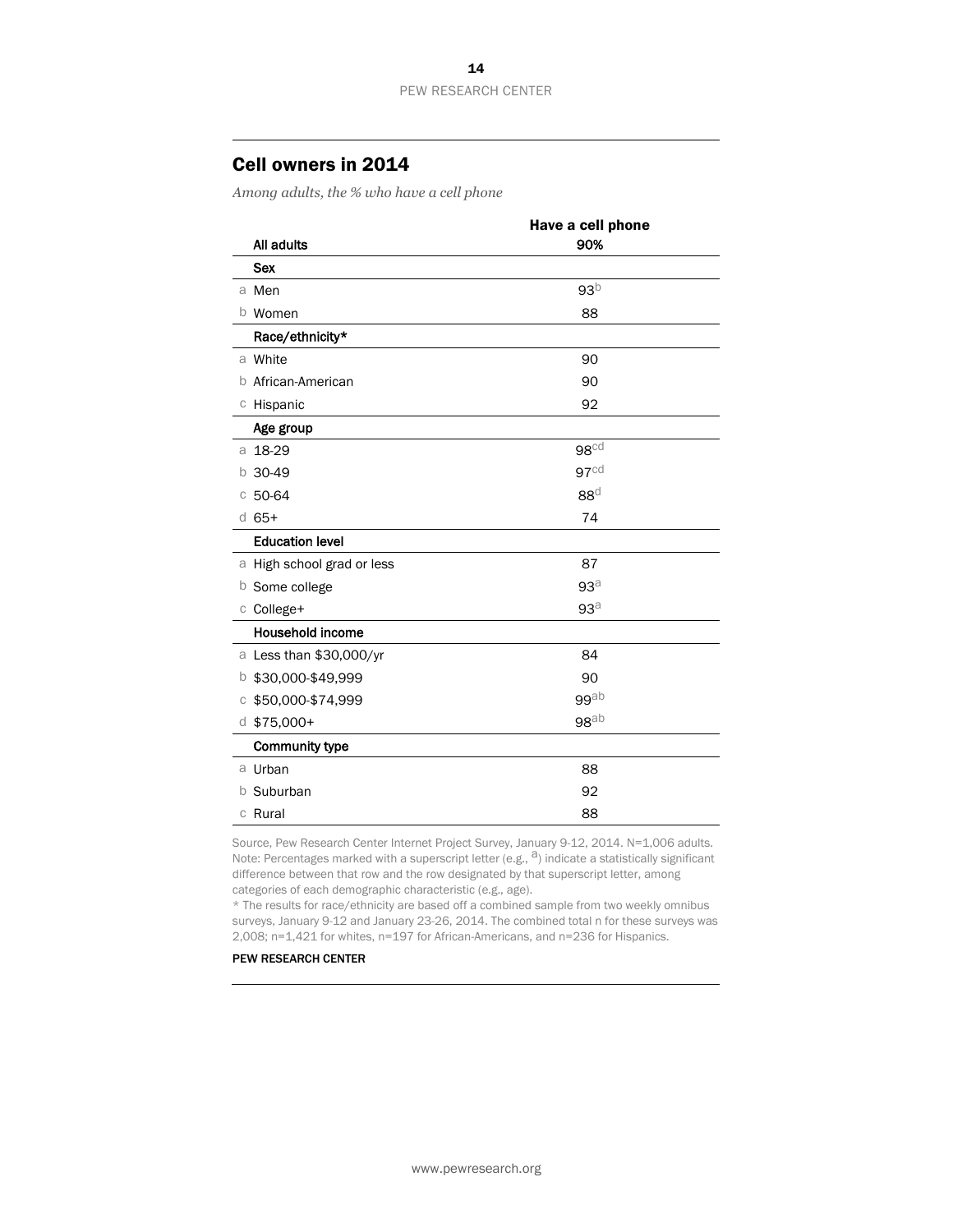Mobile access to the internet took a huge leap forward when smartphones were introduced in mid-2007 with the introduction of the iPhone. Now, 58% of U.S. adults say they have a smartphone. Higher education is associated with smartphone use, as is being younger than age 50.



Source: Pew Research Center Internet Project surveys, 2011-2014.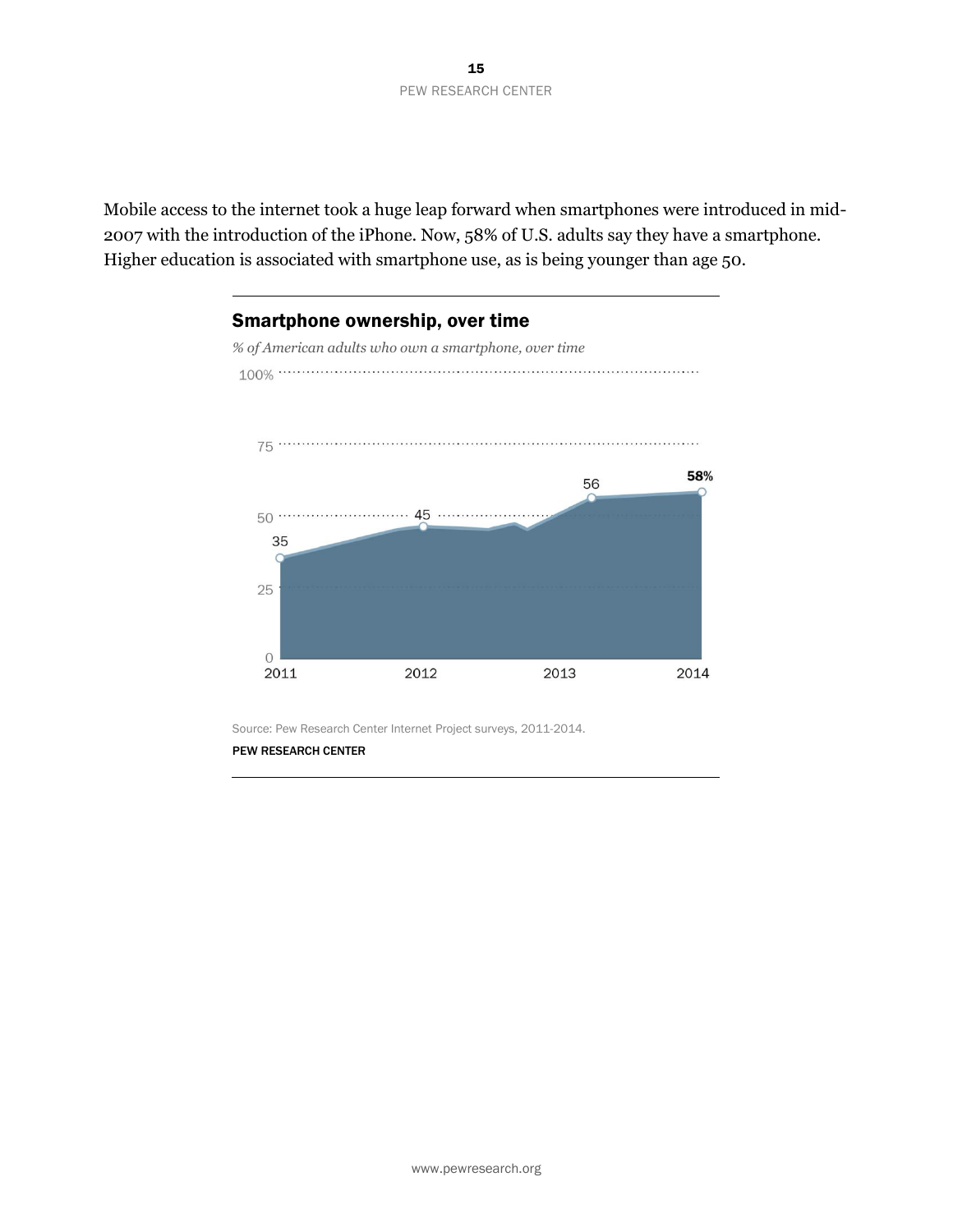### Smartphone owners in 2014

*Among adults, the % who have a smartphone*

|                            | Have a smartphone phone |
|----------------------------|-------------------------|
| All adults                 | 58%                     |
| <b>Sex</b>                 |                         |
| a Men                      | 61                      |
| b Women                    | 57                      |
| Race/ethnicity*            |                         |
| a White                    | 53                      |
| African-American<br>b      | 59                      |
| c Hispanic                 | $61^{\text{a}}$         |
| Age group                  |                         |
| a 18-29                    | 83 <sub>pcd</sub>       |
| 30-49<br>b                 | $74^\text{cd}$          |
| 50-64<br>C                 | $49^\circ$              |
| $d$ 65+                    | 19                      |
| <b>Education level</b>     |                         |
| a High school grad or less | 44                      |
| Some college<br>b          | 67a                     |
| c College+                 | 71 <sup>a</sup>         |
| <b>Household income</b>    |                         |
| a Less than \$30,000/yr    | 47                      |
| \$30,000-\$49,999<br>b     | 53                      |
| \$50,000-\$74,999<br>С     | 61a                     |
| $d$ \$75,000+              | $81$ abc                |
| <b>Community type</b>      |                         |
| a Urban                    | $64^\circ$              |
| Suburban<br>b              | $60^\circ$              |
| c Rural                    | 43                      |

Source, Pew Research Center Internet Project Survey, January 9-12, 2014. N=1,006 adults. Note: Percentages marked with a superscript letter (e.g.,  $a$ ) indicate a statistically significant difference between that row and the row designated by that superscript letter, among categories of each demographic characteristic (e.g., age).

\* The results for race/ethnicity are based off a combined sample from two weekly omnibus surveys, January 9-12 and January 23-26, 2014. The combined total n for these surveys was 2,008; n=1,421 for whites, n=197 for African-Americans, and n=236 for Hispanics.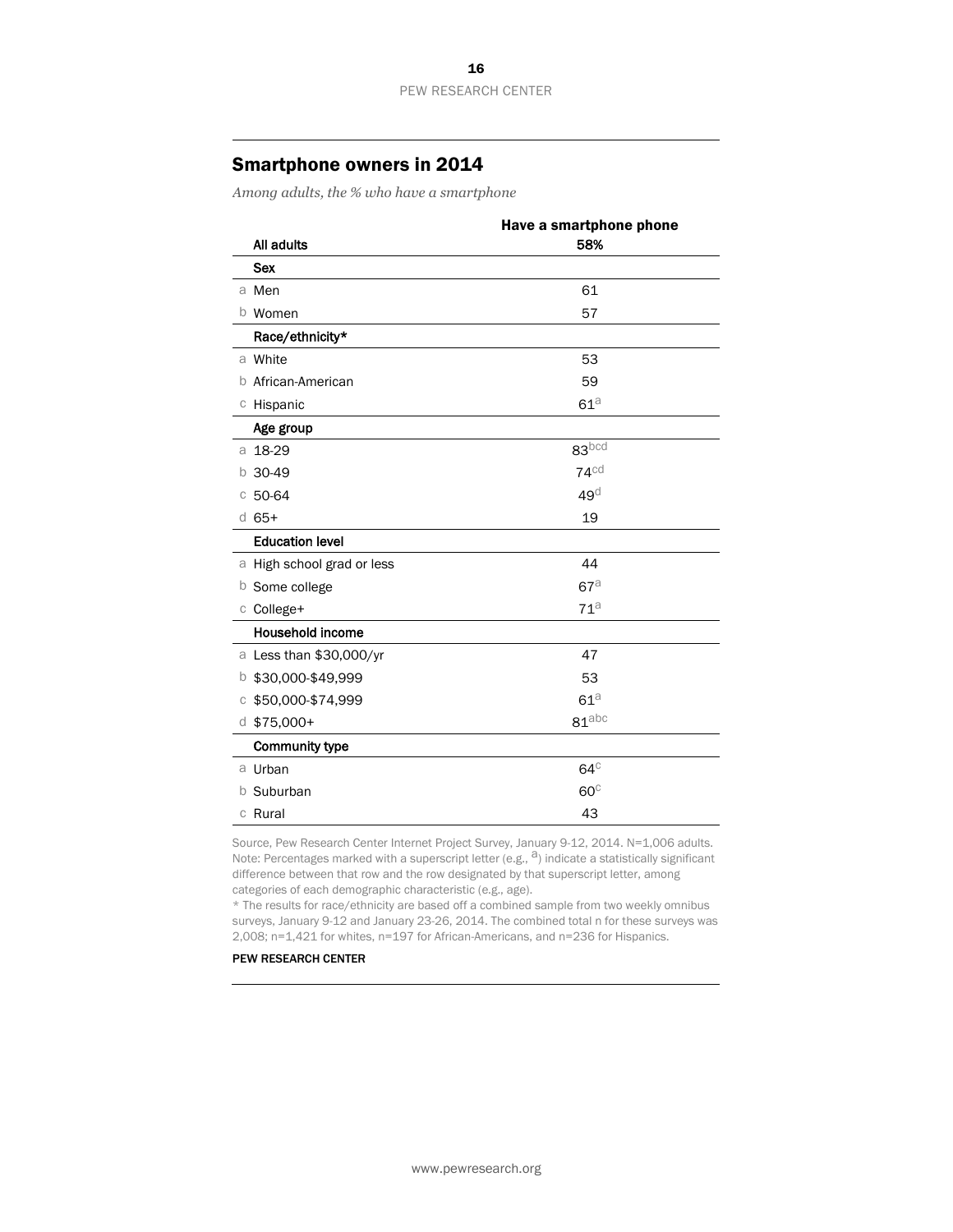### Internet adoption over time

Adding all of these access points together, 87% of U.S. adults say they use the internet, at least occasionally—the highest percentage captured in a Pew Research Center poll since we began measuring it in 1995, when just 14% of U.S. adults had access.



The latest findings illustrate remarkable growth in internet adoption across all demographic groups. Yet, there still are notable differences in adoption: Those ages 65 and older are considerably less likely to use the internet than younger Americans; those with college degrees are more likely than those with high school diplomas or no high school diploma to be online; and those in higher-income households are more likely to be online than less well-off Americans. More Pew Research material on digital differences can be found [here.](http://www.pewinternet.org/topics/digital-divide/)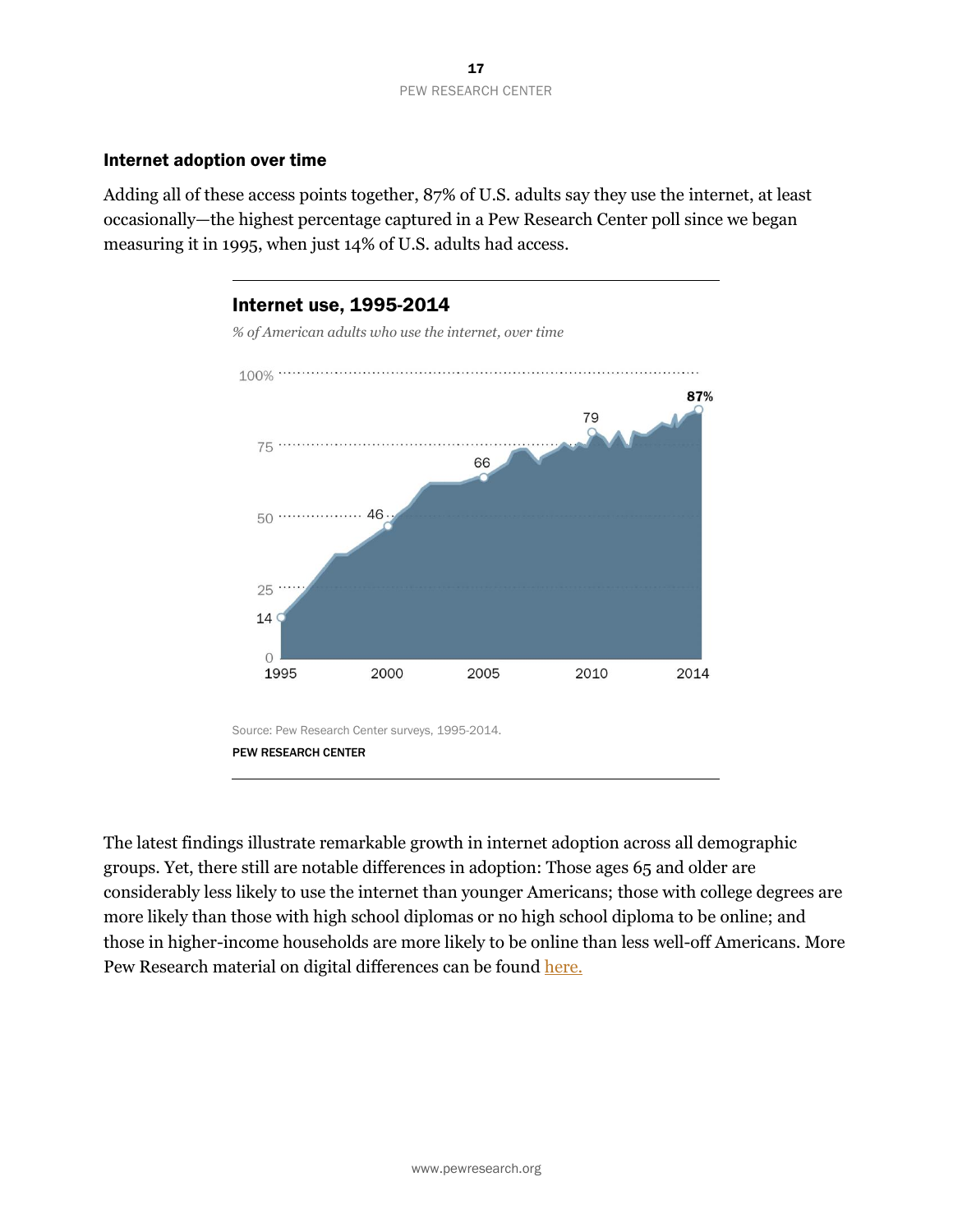### Internet users in 2014

*Among adults, the % who use the internet, email, or access the internet via a mobile device*

|                            | <b>Use internet</b> |
|----------------------------|---------------------|
| All adults                 | 87%                 |
| <b>Sex</b>                 |                     |
| a Men                      | 87                  |
| b Women                    | 86                  |
| Race/ethnicity*            |                     |
| a White                    | 85                  |
| African-American<br>b      | 81                  |
| c Hispanic                 | 83                  |
| Age group                  |                     |
| 18-29<br>a                 | 97 <sup>cd</sup>    |
| 30-49<br>b                 | 93 <sup>d</sup>     |
| 50-64<br>C                 | 88 <sup>d</sup>     |
| $d$ 65+                    | 57                  |
| <b>Education level</b>     |                     |
| a High school grad or less | 76                  |
| <b>b</b> Some college      | 91 <sup>a</sup>     |
| c College+                 | 97ab                |
| Household income           |                     |
| a Less than \$30,000/yr    | 77                  |
| \$30,000-\$49,999<br>b     | 85                  |
| \$50,000-\$74,999<br>C     | 93 <sup>ab</sup>    |
| $d$ \$75,000+              | $99$ ab             |
| <b>Community type</b>      |                     |
| a Urban                    | 88                  |
| Suburban<br>b              | 87                  |
| c Rural                    | 83                  |

Source, Pew Research Center Internet Project Survey, January 9-12, 2014. N=1,006 adults. Note: Percentages marked with a superscript letter (e.g.,  $a$ ) indicate a statistically significant difference between that row and the row designated by that superscript letter, among categories of each demographic characteristic (e.g., age).

\* The results for race/ethnicity are based off a combined sample from two weekly omnibus surveys, January 9-12 and January 23-26, 2014. The combined total n for these surveys was 2,008; n=1,421 for whites, n=197 for African-Americans, and n=236 for Hispanics.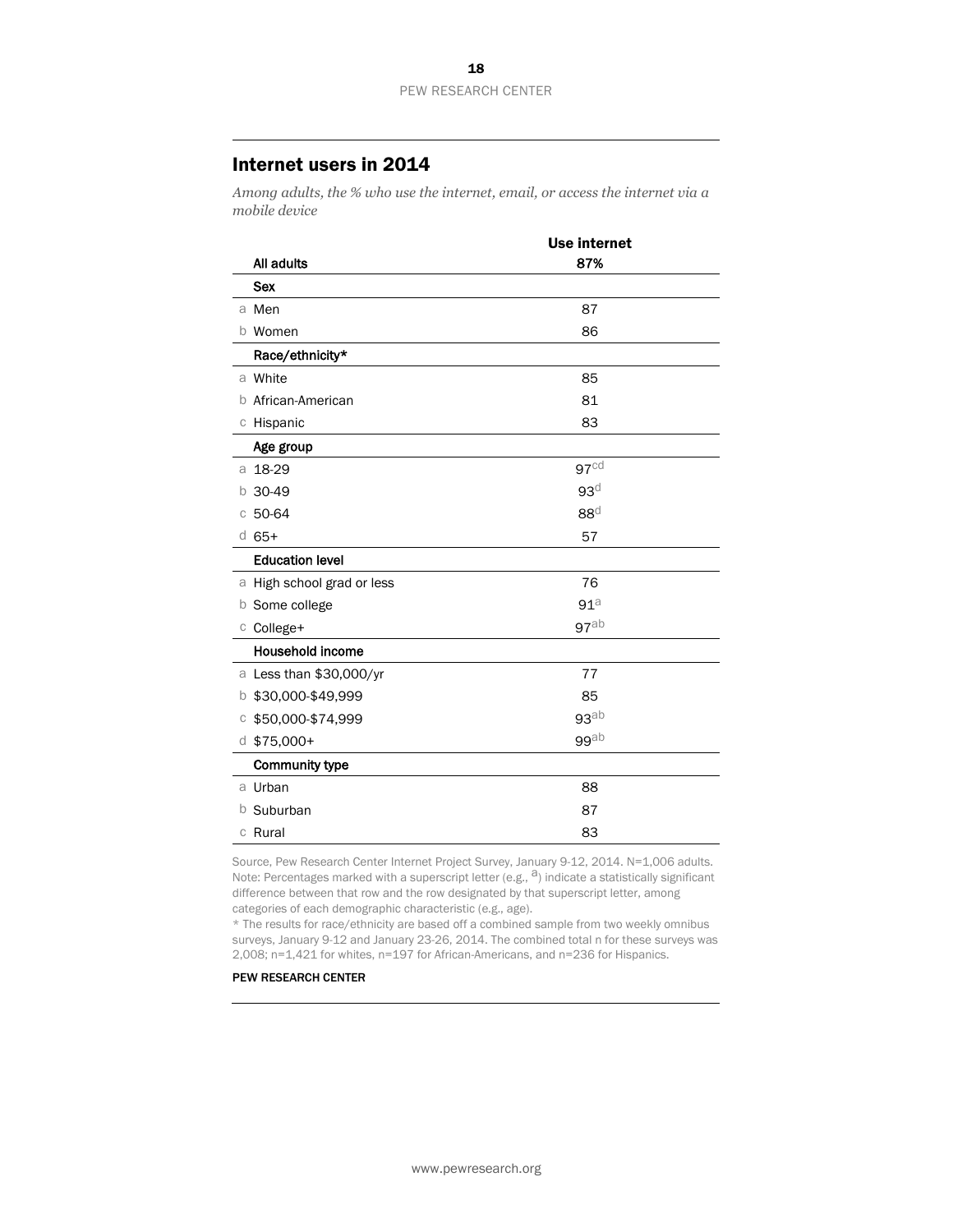Another way to look at the increasing importance of the internet is to look at the frequency with which people go online. Seventy-one percent of all American adults say they use the internet on a typical day. This is a significant increase from the year 2000, our first measure, when just 29% all adults said they went online on a typical day.

The vast majority of internet users go online from home on a typical day—90% say that, up from 76% in 2000. The percentage of internet users who go online from work has not changed as much in the past 15 years: 44% of internet users say they go online from work on a typical day in 2014, compared with 41% of internet users who said that in 2000.

The rise of mobile device use represents the biggest shift in access over the past ten years: 68% of U.S. adults now say they access the internet on a cell phone, tablet, or other mobile device, at least occasionally.

All of this data covers the mechanics of the internet's spread— the *how* of access—but it doesn't address *why* people flocked online.

Is it because they could access a seemingly limitless amount of information? Is it because they could communicate, in real time, with friends and family across the globe? Is it because they could share their deep expertise in a subject? Is it because they really liked that cute boy and wanted to know if he is single? Like the parable of the blind men describing an elephant—one feels the leg and says it is like a pillar, another feels the tail and says it is like a rope—people's experiences of the internet are highly subjective. Instead of guessing at why people were drawn to it, or were required to start using it, we asked people to assess the role of the internet in their lives more generally.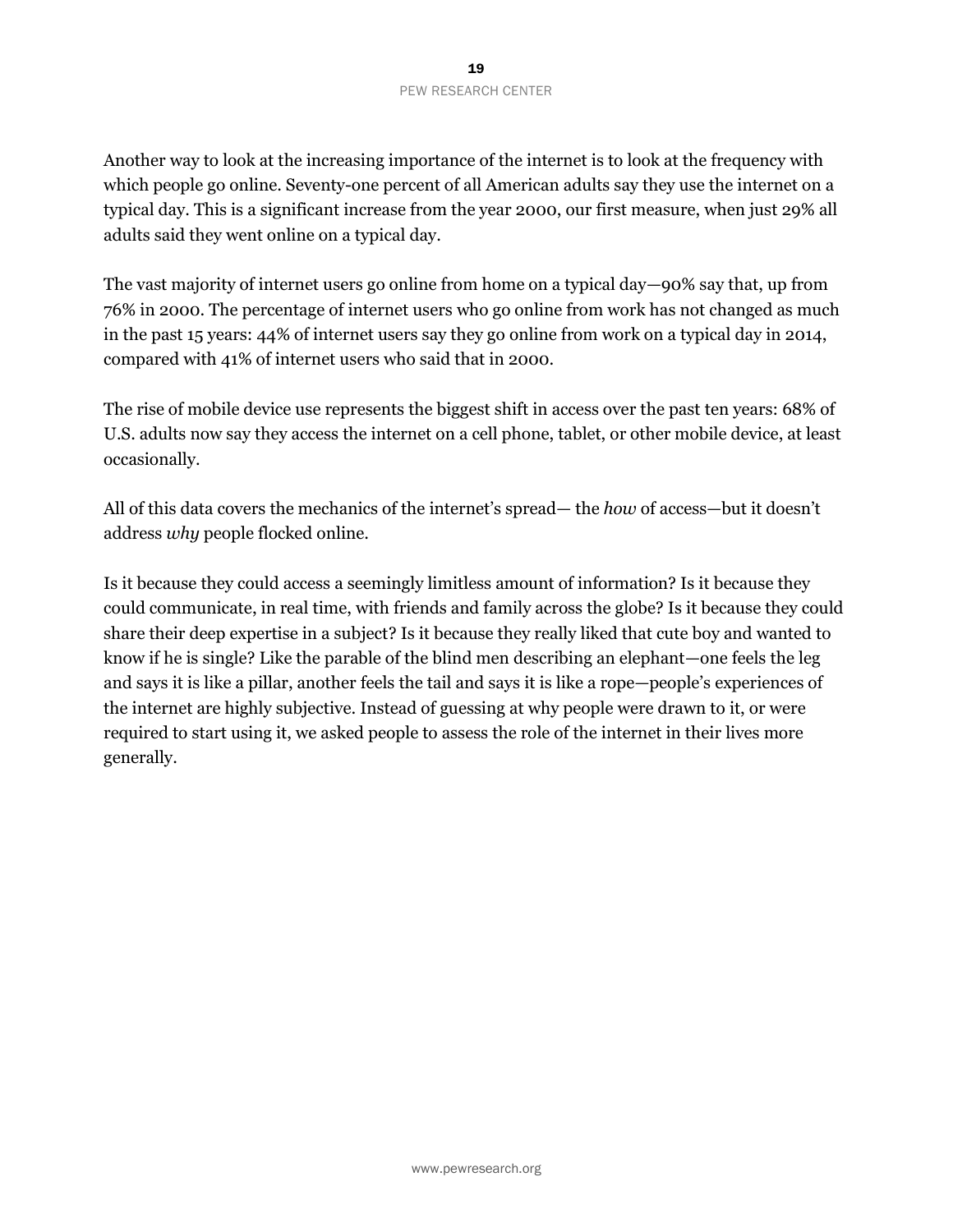# <span id="page-20-0"></span>Part 2: Americans' views about the role of the internet in their lives

In addition to asking people about their internet adoption, Pew Research explored user attitudes about the role of various technologies in their lives. We started with a dependency question: How hard would it be for users to give up various technologies in their lives? The survey shows that older technologies like television and landline phones are losing stature as essential technologies

and the internet and cell phones have risen as key technologies for users:

- 53% of internet users say the internet would be, at minimum, very hard to give up, compared with 38% in 2006.<sup>5</sup> That amounts to 46% of all adults who say now that the internet would be very hard to give up. Online women are somewhat more likely than online men to say this (56% vs. 48%) and those with higher levels of education and household income are more likely than others to report it would be difficult to give up the internet. In addition, longtime internet veterans are more likely than relative newcomers to say the internet would be very hard to give up: 62% of those who started online in 1999 or sooner say so, compared with 46% of those who started online in the 21<sup>st</sup> Century.
- 49% of cell phone owners say their cell would be, at minimum, very hard to give up, compared with 43% in 2006. That amounts to 44% of all adults who say now that their cell phone would be very hard to give up. The cell phone users who live in households earning \$75,000 or more are most likely to report this: 59% say it would be very hard, notably more than those in lower income

 $\overline{a}$ 

### Harder to give up the internet than TV

*% of adults (for TV) and internet users (for the internet) who say it would be very hard to give up that technology*



Source, Pew Research Internet Project surveys.

### PEW RESEARCH CENTER

households. In addition, the cell owners ages 30-49 are more likely than other age groups to say they would have a very hard time giving up their cells.

<sup>5</sup> For each technology, a small share of respondents volunteered the answer that the technology would be "impossible" to give up. For these calculations, those answers were added to those who said the technology would be "very hard" to give up.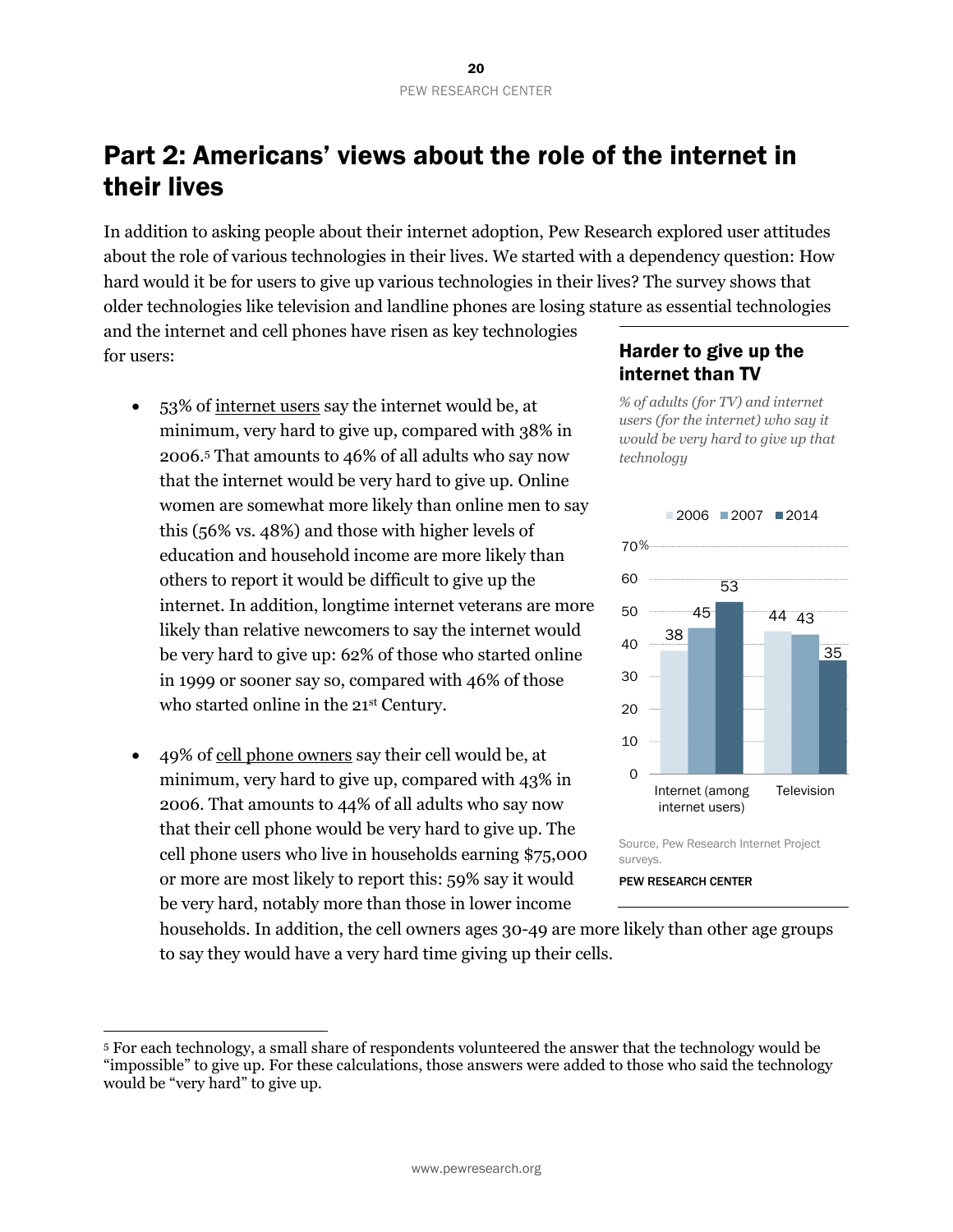35% of all adults say their television would be very hard to give up, compared with 44%

- who said that in 2006. And the numbers are particularly striking for young adults: Only 12% of those ages 18-29 say television would be very hard to give up.
- 36% of internet users say email would be very hard to give up, similar to the 34% who said that in 2006. That amounts to 31% of adults who say now that email would be very hard to give up. Those who live in higher-income households and college graduates are more likely to be wedded to email than those in lower-income households and those without college degrees. And longtime internet veterans (those who first went online in 1999 or sooner) are more likely than those who went online more recently to say email would be very hard to give up (44% vs. 30%).
- 28% of landline telephone owners say their phone would be very hard to give up, a major drop from 48% in 2006. The current reading means that 17% of all adults would find their landline very hard to give up. Women who own landlines are more likely than men to say their wired phone would be very hard to give up (34% vs. 20%). Those ages 65 and older are the most likely to say it would be very hard for them to lose their landline: 46%, compared with 7% of those ages 18-29.

### Harder to give up cell phones than landlines

*% of cell owners and landline owners who say it would be very hard to give up that technology*



surveys.

PEW RESEARCH CENTER

 11% of internet users say social media would be very hard to give up. That comes to 10% of all adults. This is the first time we have asked this question, so there are no trend data to report.

The chart below shows the varying levels of enthusiasm for different technologies among their users.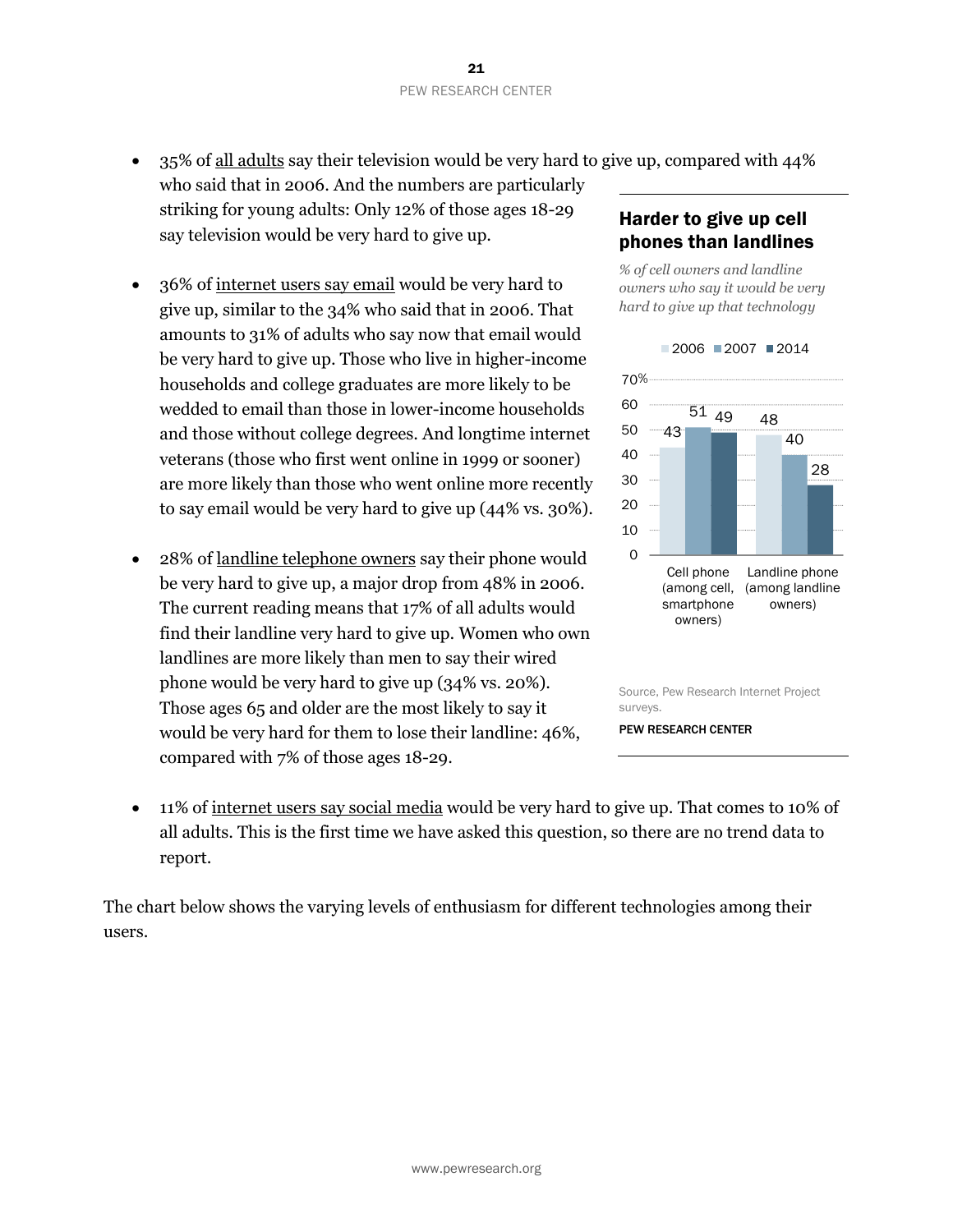### How hard would it be to give up these technologies?

*% of users of each technology who report how difficult it would be to give up …* 



Source, Pew Research Center Internet Project Survey, January 9-12, 2014. N=1,006 adults' N=857 internet users; N=717 landline owners; N=928 cell owners.

#### PEW RESEARCH CENTER

In addition to this enthusiasm, a notable share of Americans say the internet is essential to them. Among those internet users who said it would be very hard to give up net access, most (61% of this group) said being online was essential for job-related or other reasons. Translated to the whole population, about four in ten adults (39%) feel they absolutely need to have internet access. Among those most deeply tied to the internet, about half as many (some 30%) said it would be hard to give up access because they simply enjoy being online. And 7% said both reasons applied to them—it is essential and enjoyable in equal measure.

### The internet's social impact

There is considerable debate about whether people's use of the internet has enriched their relationships or not and whether the online environment is friendly or menacing. We asked questions about that and found that for the American public, the balance sheet is considerably more positive than negative.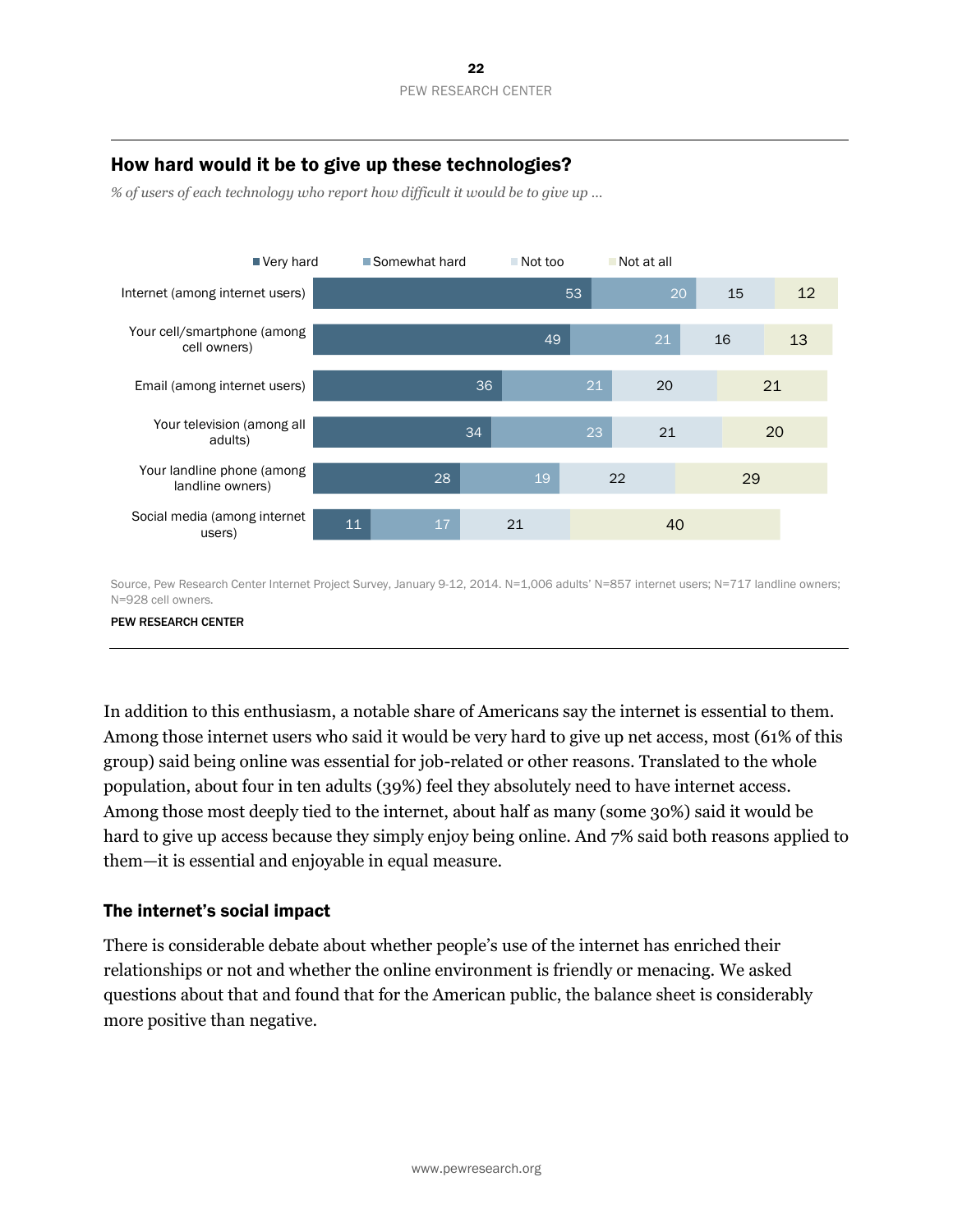- 70% of internet users say they had been treated kindly or generously by others online. That compares with 25% who say they have been treated unkindly or been attacked by someone online.
- 56% of internet users say they have seen an online group come together to help a person or a community solve a problem. That compares with 25% who say they have left an online group because the interaction became too heated or members were unpleasant to one another.

Young adult internet users—those ages 18-29—are more likely than older internet users to say they have encountered both the good and the ugly online: They are more likely than their elders to have been treated kindly *and* unkindly and to have seen people band together *and* people attack each other online.



### Kindness and cruelty online—younger users have seen more of both

*% of internet users in each age group who report witnessing or experiencing these acts*

PEW RESEARCH CENTER

Online women are more likely than online men to have encountered some of these things: Women who use the internet are more likely than men to have been treated kindly (74% vs. 66%); to have seen an online group come together to help someone or a community solve a problem (63% vs.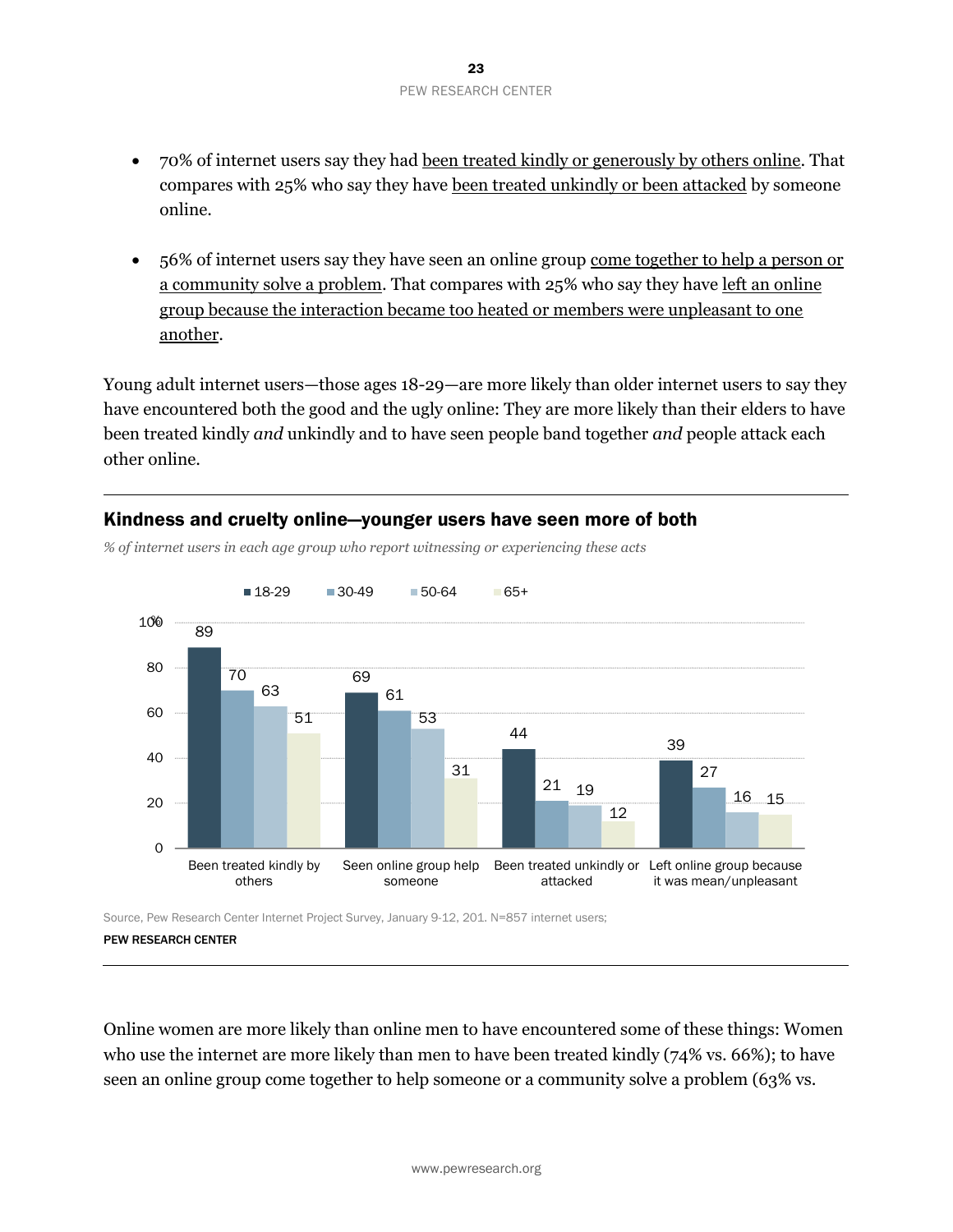50%); and to have left an online group because the interaction became too heated or members were unpleasant to each other (28% vs. 22%). There were not statistically significant differences between online women and men when it comes to being treated unkindly or attacked by someone online.

Asked for a broad perspective about the civility or incivility they have either witnessed or encountered during all of their online tenure, 76% of internet users said that the people they witnessed or encountered online were mostly kind and 13% said people were mostly unkind. Some 6% said both kindness and unkindness were there in equal measure. Interestingly, the oldest internet users (ages 65+) were the most likely to say people were mostly kind—85% of them said so.

### The impact of online communication on relationships

There is considerable discussion about whether people's use of the internet has made their relationships richer or more superficial.

On this 25th anniversary of the web survey, we also asked internet users for their own summary judgment and by a more than 3-t0-1 margin they say they think their online communication has generally made them socially richer: 67% of internet users say their online communication with family and friends has generally strengthened those relationships, while 18% say it generally weakens those relationships.

Interestingly enough, there are no significant demographic differences tied to users' feelings about the impact of online communication on relationships.

Equal proportions of online men and women, young and old, rich and poor, highly educated

# The impact of online communication on relationships with family and friends

*% of internet users who report this effect*



Source, Pew Research Center Internet Project Survey, January 9-12, 201. N=857 internet users

#### PEW RESEARCH CENTER

and less-well educated, and veterans and relative newbies say by 3-to-1 or better that online communication is a relationship enhancer, rather than a relationship detractor.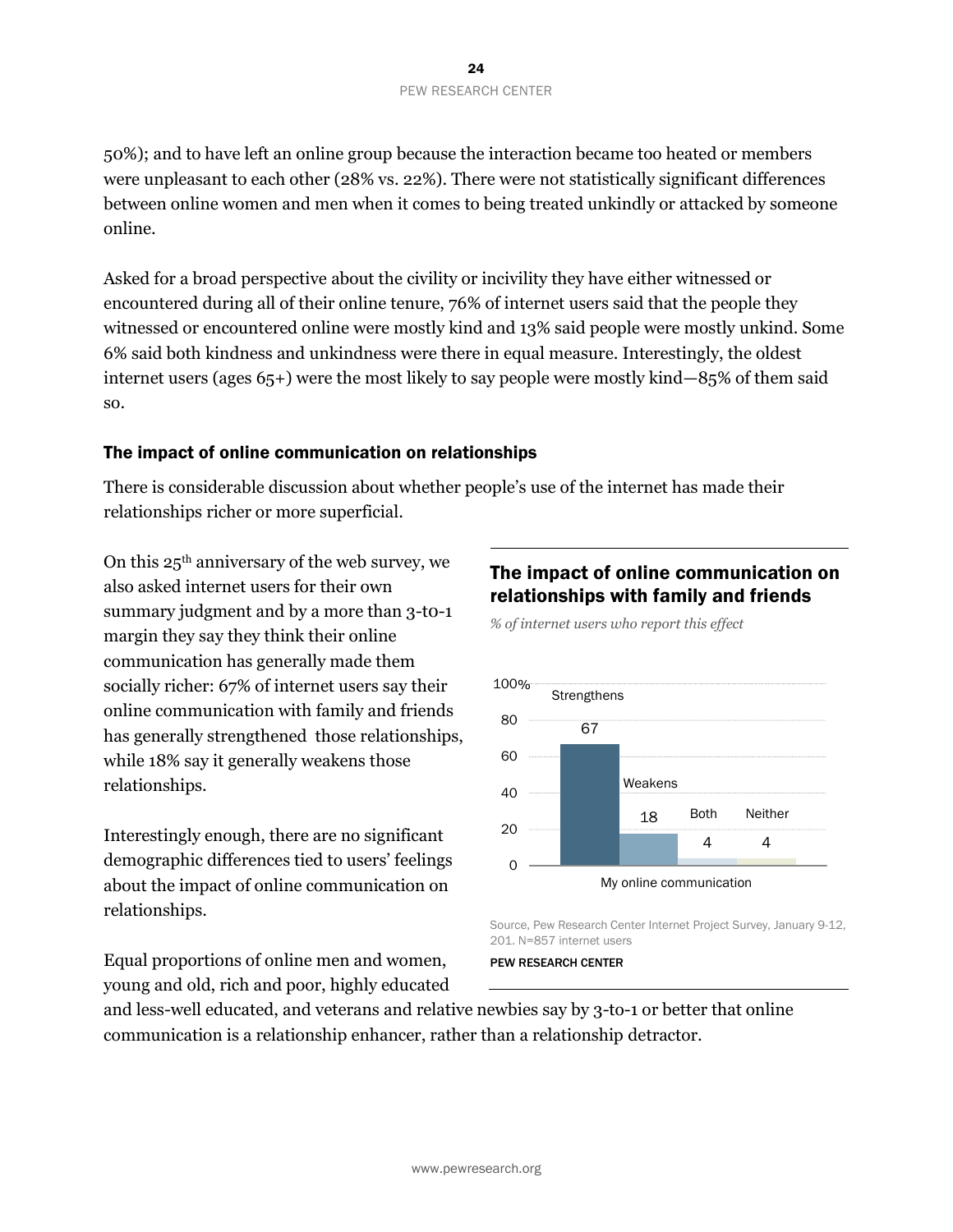### The overall verdict: The internet has been a plus for society and an especially good thing for individual users

As the web reaches this benchmark, we asked internet users: "Overall, when you add up all the advantages and disadvantages of the internet, would you say the internet has mostly been a good

thing or a bad thing for society?" By a 76%-15% margin, internet users said the internet has been good for society and another 8% volunteered the answer that they believe it had been both good and bad.

This sweeping judgment came across the board among different demographic groups of internet users.

Then we asked about the users themselves: "Overall, when you add up all the advantages and disadvantages of the internet, would you say the internet has mostly been a good thing or a bad thing for you?" And the margin of affirmation was even bigger: 90% of internet users say that overall the internet had been a good thing for them and 6% said it was a bad thing. Another 3% volunteered the answer that it had been both good and bad for them.

### Has the internet been a good thing or a bad thing?

*% of internet users who give these answers*



Source, Pew Research Center Internet Project Survey, January 9-12, 201. N=857 internet users.

PEW RESEARCH CENTER

Moving across the demographic spectrum, this overwhelmingly positive view applies to all major groups.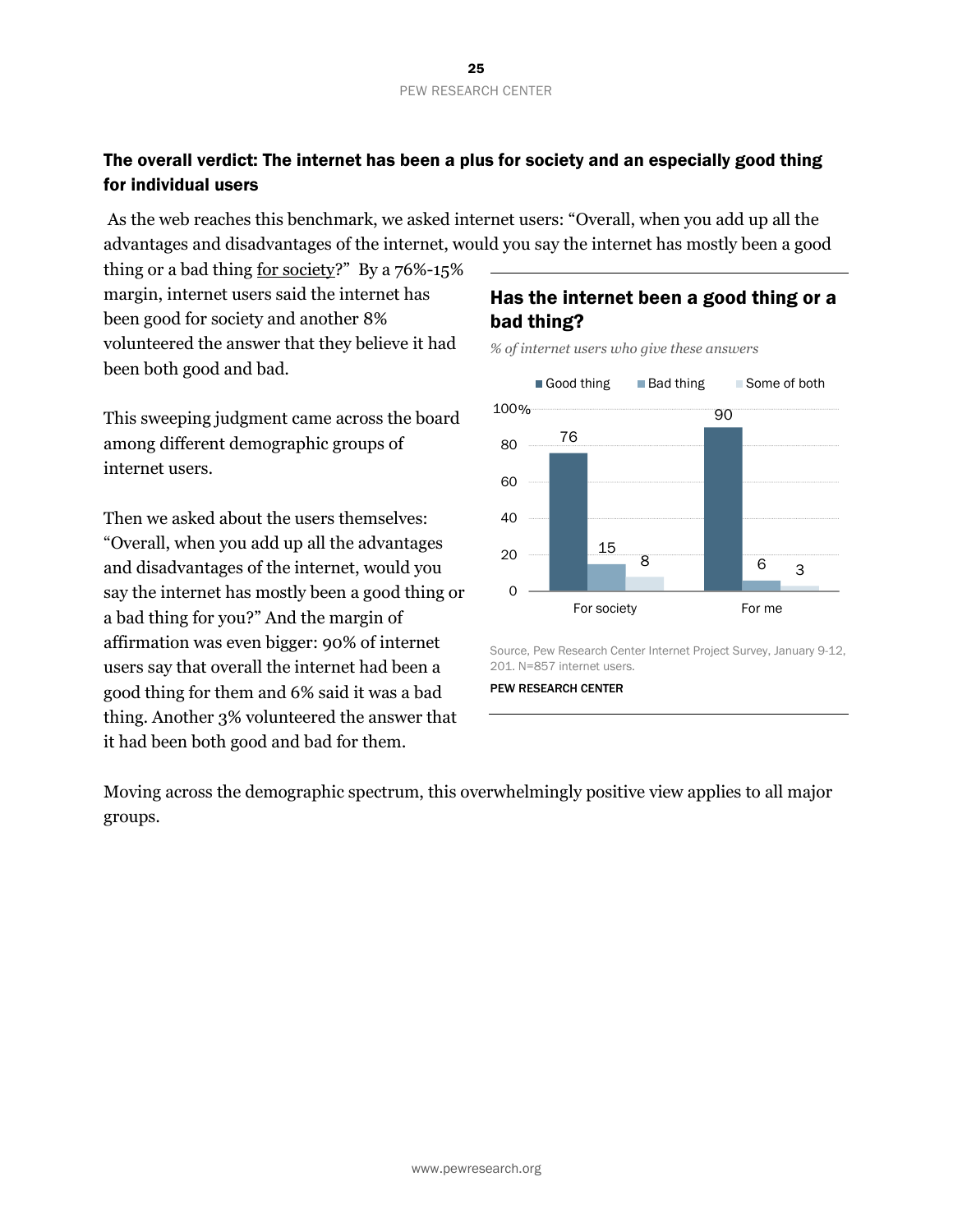# <span id="page-26-0"></span>Survey questions

# **January 9-12, 2014 Pew Research Center Internet Project**

Sample: n= 1,006 national adults, age 18 and older

Margin of error is plus or minus 3.5 percentage points for results based on Total [n=1,006] Margin of error is plus or minus 3.9 percentage points for results based on internet users [n=857]

### **Ask all**

**PIAL1** Do you use a computer at your workplace, at school, at home, or anywhere else on at least an occasional basis?

|                                | <b>YES</b> | <b>NO</b> | <b>DON'T KNOW</b> | <b>REFUSED</b> |
|--------------------------------|------------|-----------|-------------------|----------------|
| Current (N=1,006)              | 81         | 19        | $\ast$            | $\ast$         |
| September 2009                 | 76         | 24        | $\ast$            | $\ast$         |
| April 2009                     | 78         | 22        | $\ast$            | $\ast$         |
| December 2008                  | 75         | 25        | $\ast$            |                |
| November 2008 <sup>i</sup>     | 73         | 27        | $\ast$            | $\ast$         |
| August 2008"                   | 75         | 25        | $\ast$            |                |
| May 2008iii                    | 74         | 26        | $\ast$            |                |
| December 2007 <sup>iv</sup>    | 76         | 24        | 0                 |                |
| September 2007 <sup>v</sup>    | 74         | 26        | $\ast$            |                |
| February 2007vi                | 73         | 27        | $\ast$            |                |
| December 2006 <sup>vii</sup>   | 73         | 27        | $\ast$            |                |
| November 2006 <sup>viii</sup>  | 67         | 33        | 0                 |                |
| August 2006 <sup>ix</sup>      | 71         | 29        | $\ast$            |                |
| April 2006                     | 75         | 25        | $\ast$            |                |
| February 2006 <sup>x</sup>     | 74         | 25        | $\ast$            |                |
| December 2005 <sup>xi</sup>    | 68         | 31        | $\ast$            |                |
| September 2005 <sup>xii</sup>  | 74         | 26        | 0                 |                |
| June 2005                      | 72         | 28        | $\ast$            |                |
| February 2005 <sup>xiii</sup>  | 70         | 30        | $\ast$            |                |
| January 2005 <sup>xiv</sup>    | 69         | 31        | $\ast$            |                |
| Nov 23-30, 2004 <sup>xv</sup>  | 70         | 30        | 0                 |                |
| November 2004 <sup>xvi</sup>   | 68         | 32        | 0                 |                |
| June 2004 <sup>xvii</sup>      | 71         | 29        | $\ast$            |                |
| February 2004 <sup>xviii</sup> | 73         | 27        | $\ast$            |                |
| November 2003 <sup>xix</sup>   | 72         | 27        | $\ast$            |                |
| August 2003 <sup>xx</sup>      | 71         | 29        | $\ast$            |                |
| June 2003                      | 71         | 29        | $\ast$            |                |
| May 2003 <sup>xxi</sup>        | 69         | 31        | $\ast$            |                |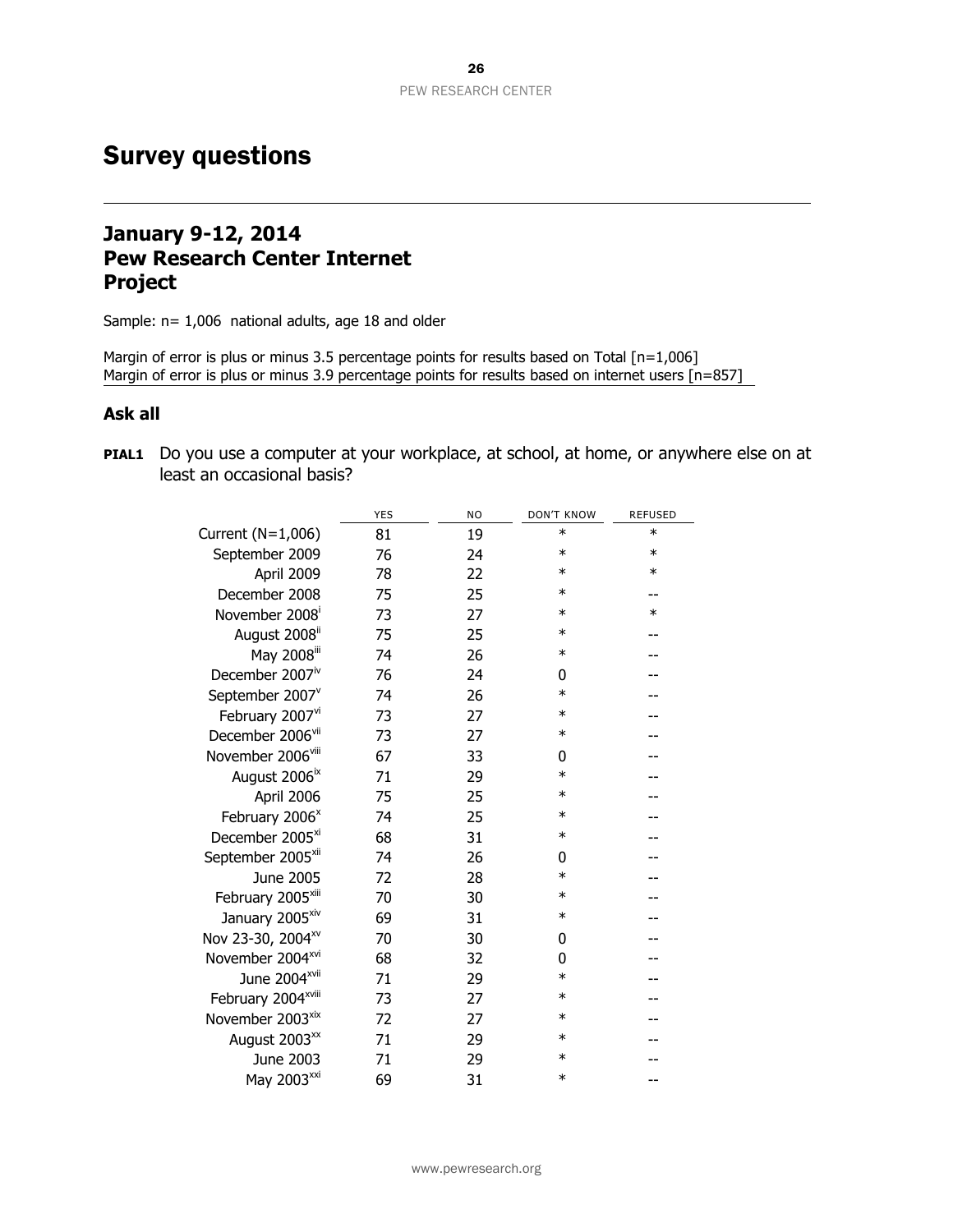| March 3-11, 2003 <sup>xxii</sup> | 71 | 29 | $\ast$  |  |
|----------------------------------|----|----|---------|--|
| February 2003 <sup>xxiii</sup>   | 70 | 30 | 0       |  |
| December 2002 <sup>xxiv</sup>    | 68 | 32 | 0       |  |
| November 2002 <sup>xxv</sup>     | 70 | 30 | $\ast$  |  |
| October 2002 <sup>xxvi</sup>     | 69 | 31 | $\ast$  |  |
| September 2002 <sup>xxvii</sup>  | 68 | 32 | $^\ast$ |  |
| July 2002 <sup>xxviii</sup>      | 69 | 31 | $\ast$  |  |
| March/May 2002                   | 69 | 31 | $\ast$  |  |
| January 2002 <sup>xxix</sup>     | 67 | 33 | 0       |  |
| December 2001 <sup>xxx</sup>     | 64 | 36 | $^\ast$ |  |
| November 2001 <sup>xxxi</sup>    | 65 | 35 | $\ast$  |  |
| October 2001 <sup>xxxii</sup>    | 62 | 38 | $\ast$  |  |
| September 2001 <sup>xxxiii</sup> | 63 | 37 | $\ast$  |  |
| August 2001 <sup>xxxiv</sup>     | 66 | 34 | 0       |  |
| February 2001 <sup>xxxv</sup>    | 65 | 35 | 0       |  |
| December 2000 <sup>xxxvi</sup>   | 69 | 31 | $\ast$  |  |
| November 2000 <sup>xxxvii</sup>  | 65 | 35 | ∗       |  |
| October 2000 <sup>xxxviii</sup>  | 64 | 36 | $\ast$  |  |
| September 2000 <sup>xxxix</sup>  | 62 | 38 | $^\ast$ |  |
| August 2000 <sup>xl</sup>        | 63 | 37 | $\ast$  |  |
| June 2000 <sup>xli</sup>         | 60 | 40 | $\ast$  |  |
| April 2000 <sup>xlii</sup>       | 63 | 37 | $\ast$  |  |

[READ TO ALL:] On a different subject...

 $\overline{a}$ 

**EMINUSE**Do you use the internet or email, at least occasionally?

**INTMOB** Do you access the internet on a cell phone, tablet or other mobile handheld device, at least occasionally?<sup>6</sup>

|                                | USES INTERNET | DOES NOT USE<br><b>INTFRNFT</b> |
|--------------------------------|---------------|---------------------------------|
| Current $(N=1,006)$            |               | 13                              |
| Aug-Sept 2013                  |               | 20                              |
| May 2013                       | 85            | 15                              |
| December 2012 <sup>xliii</sup> | 81            | 1 Q                             |
| November 2012 <sup>xliv</sup>  | 85            | 15                              |
| September 2012                 |               |                                 |

<sup>6</sup> The definition of an internet user varies from survey to survey. Prior to January 2005, internet users were defined as those who said yes to "Do you ever go online to access the Internet or World Wide Web or to send and receive email?" From January 2005 thru February 2012, an internet user is someone said yes to either "Do you use the internet, at least occasionally?" (INTUSE) OR "Do you send or receive email, at least occasionally?" (EMLOCC). From April 2012 thru December 2012, an internet user is someone said yes to any of three questions: INTUSE, EMLOCC or "Do you access the internet on a cell phone, tablet or other mobile handheld device, at least occasionally?" (INTMOB). In May 2013, half the sample was asked INTUSE/EMLOCC/INTMOB and half was asked EMINUSE/INTMOB. Those May 2013 trend results are for both forms combined.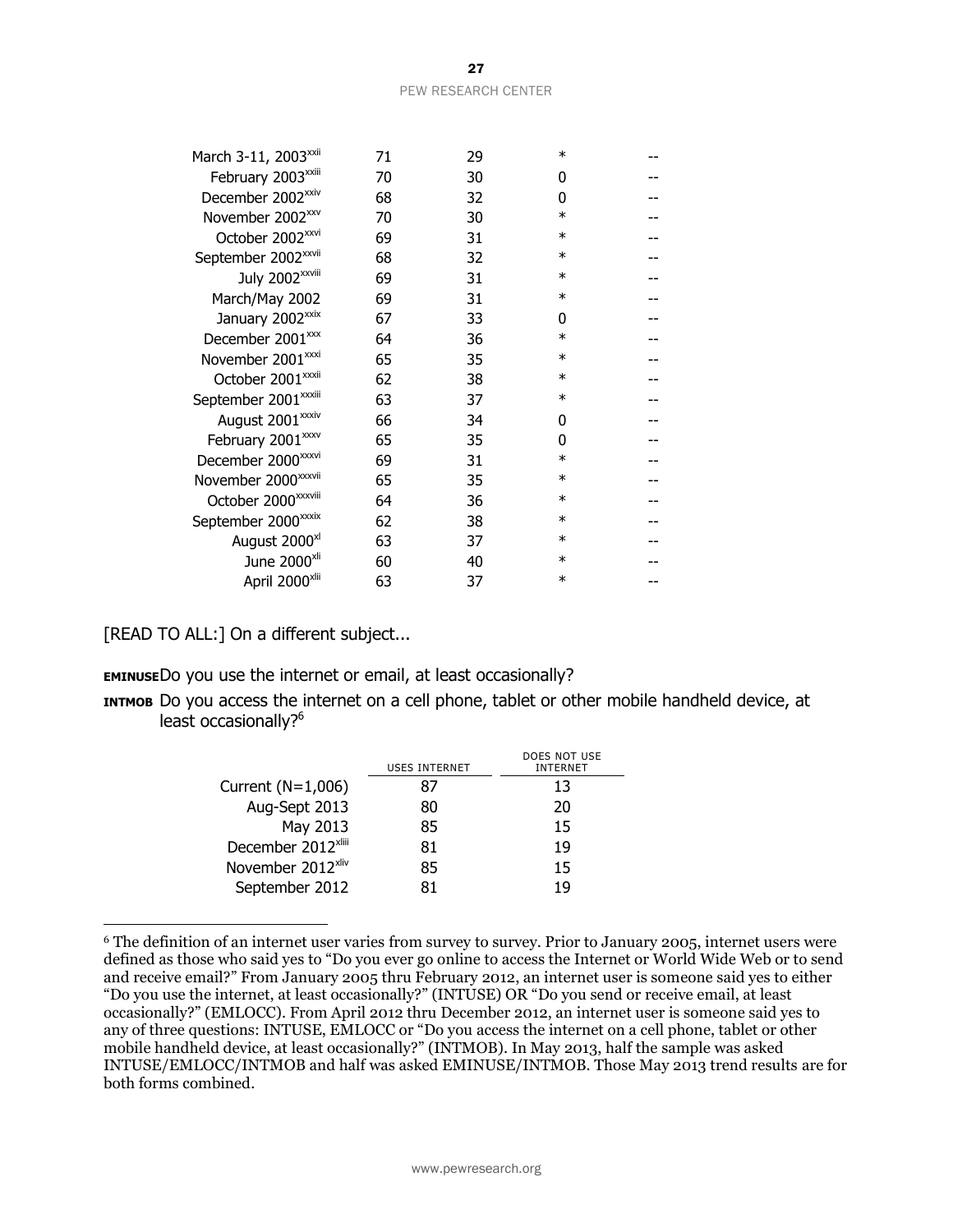| August 2012 <sup>xlv</sup>                                    | 85       | 15       |
|---------------------------------------------------------------|----------|----------|
| April 2012                                                    | 82       | 18       |
| February 2012                                                 | 80       | 20       |
| December 2011                                                 | 82       | 18       |
| August 2011                                                   | 78       | 22       |
| May 2011                                                      | 78       | 22       |
| January 2011 <sup>xlvi</sup>                                  | 79       | 21       |
| December 2010xlvii                                            | 77       | 23       |
| November 2010 <sup>xlviii</sup>                               | 74       | 26       |
| September 2010                                                | 74       | 26       |
| May 2010                                                      | 79       | 21       |
| January 2010 <sup>xlix</sup>                                  | 75       | 25       |
| December 2009                                                 | 74       | 26       |
| September 2009                                                | 77       | 23       |
| April 2009                                                    | 79       | 21       |
| December 2008                                                 | 74       | 26       |
| November 2008 <sup>ii</sup>                                   | 74       | 26       |
| August 2008 <sup>lii</sup>                                    | 75       | 25       |
| July 2008                                                     | 77       | 23       |
| May 2008liv                                                   | 73       | 27       |
| April 2008 <sup>lv</sup>                                      | 73       | 27       |
| January 2008 <sup>lvi</sup>                                   | 70       | 30       |
| December 2007 <sup>Ivii</sup>                                 | 75       | 25       |
| September 2007 <sup>Iviii</sup>                               | 73       | 27       |
| February 2007 <sup>lix</sup>                                  | 71       | 29       |
| December 2006 <sup>tx</sup>                                   | 70       | 30       |
| November 2006 <sup>lxi</sup>                                  | 68       | 32       |
| August 2006 <sup>lxii</sup>                                   | 70       | 30       |
| April 2006 <sup>Ixiii</sup>                                   | 73       | 27       |
| February 2006 <sup>lxiv</sup>                                 | 73       | 27       |
| December 2005 <sup>kv</sup>                                   | 66       | 34       |
| September 2005 <sup>lxvi</sup>                                | 72       | 28       |
| June 2005 <sup>lxvii</sup>                                    | 68       | 32       |
| February 2005 <sup>Ixviii</sup>                               | 67       | 33       |
| January 2005 <sup>1xix</sup>                                  | 66       | 34       |
| Nov 23-30, 2004 <sup>1xx</sup>                                | 59       | 41       |
| November 2004 <sup>lxxi</sup>                                 | 61       | 39       |
| July 2004 xxii                                                | 67       | 33       |
| June 2004 <sup>lxxiii</sup>                                   | 63       | 37       |
| March 2004lxxiv                                               | 69<br>63 | 31<br>37 |
| February 2004 <sup>1xxv</sup>                                 | 64       |          |
| November 2003 <sup>lxxvi</sup>                                |          | 36       |
| August 2003 <sup>1xxvii</sup><br>June 2003 <sup>Ixxviii</sup> | 63<br>62 | 37<br>38 |
| May 2003lxxix                                                 | 63       | 37       |
|                                                               | 62       | 38       |
| March 3-11, 2003 <sup>1xxx</sup><br>February 2003 xxxi        | 64       | 36       |
|                                                               |          |          |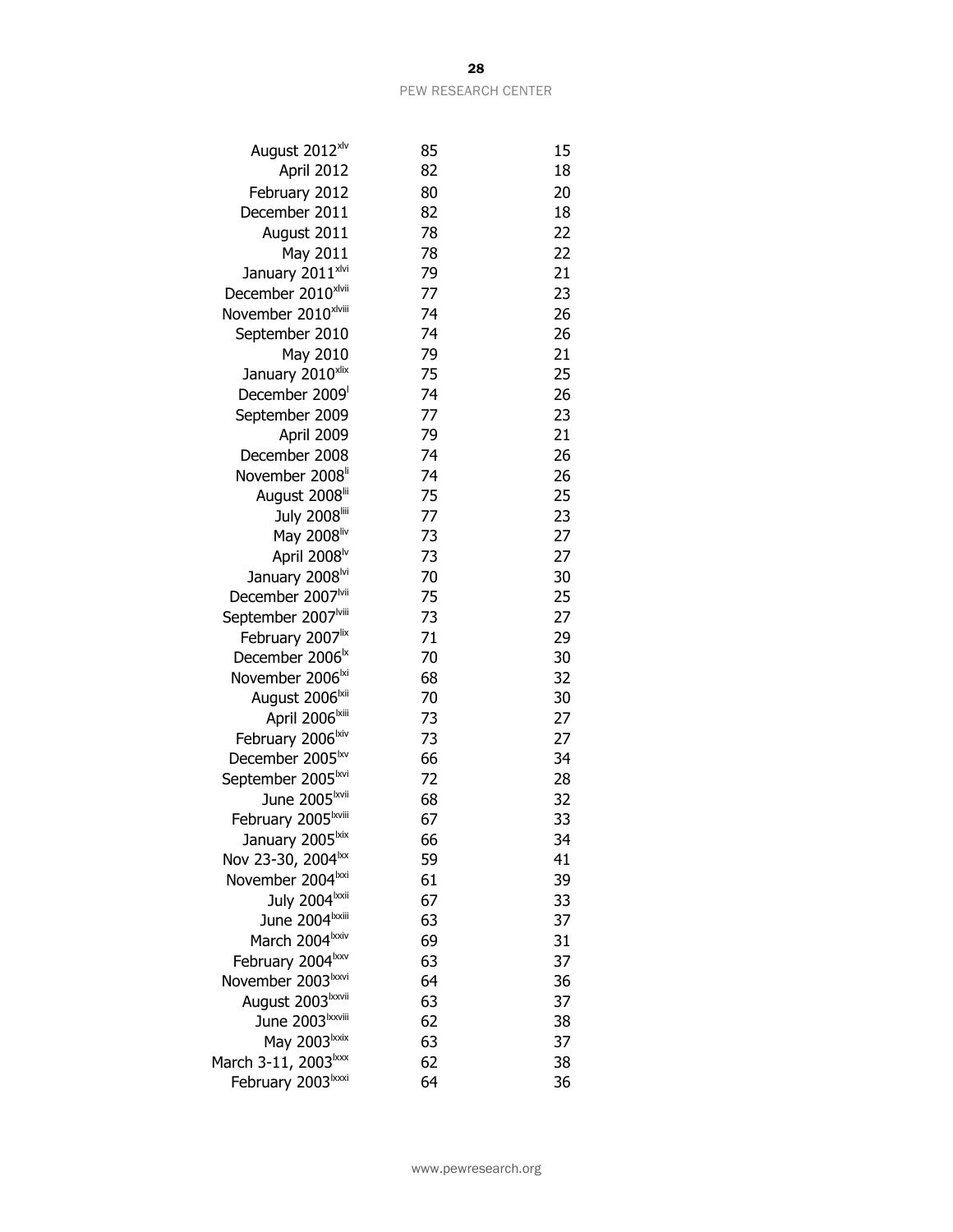| 57 | 43 |
|----|----|
| 61 | 39 |
| 59 | 41 |
| 61 | 39 |
| 59 | 41 |
| 58 | 42 |
| 61 | 39 |
| 58 | 42 |
| 58 | 42 |
| 56 | 44 |
| 55 | 45 |
| 59 | 41 |
| 53 | 47 |
| 59 | 41 |
| 53 | 47 |
| 52 | 48 |
| 50 | 50 |
| 49 | 51 |
| 47 | 53 |
| 48 | 52 |
|    |    |

### **QL1** Next... Do you have a cell phone, or not?<sup>7</sup>

 $\overline{a}$ 

|                     | <b>YES</b> | NO. | <b>DON'T KNOW</b> | <b>REFUSED</b> |
|---------------------|------------|-----|-------------------|----------------|
| Current $(n=1,006)$ | 90         | 10  | $\ast$            | $\ast$         |
| Aug-Sept 2013       | 89         | 11  | 0                 |                |
| May 2013            | 91         | 9   |                   | $\ast$         |
| December 2012       | 87         | 13  | $\ast$            |                |
| November 2012       | 85         | 15  |                   | $\ast$         |
| Sept 2012           | 85         | 15  | $\ast$            |                |
| August 2012         | 89         | 10  |                   | $\ast$         |
| April 2012          | 88         | 12  | $\ast$            | $\ast$         |
| February 2012       | 88         | 12  |                   | $\ast$         |
| December 2011       | 87         | 13  |                   | $\ast$         |
| August 2011         | 84         | 15  | $\ast$            | $\ast$         |
| May 2011            | 83         | 17  | $\ast$            |                |
| January 2011        | 84         | 16  | $\ast$            | $\ast$         |
| December 2010       | 81         | 19  | $^\ast$           | $\ast$         |

<sup>7</sup> Question was asked of landline sample only. Results shown here have been recalculated to include cell phone sample in the "Yes" percentage. Beginning September 2007, question/item was not asked of the cell phone sample, but trend results shown here reflect Total combined Landline and cell phone sample. In past polls, question was sometimes asked as an independent question and sometimes as an item in a series. Wording may vary from survey to survey. Wording variations include: "Do you have a cell phone or a Blackberry or iPhone or other device that is also a cell phone?"; "Do you have...a cell phone or a Blackberry or iPhone or other handheld device that is also a cell phone?"; Do you have a cell phone, or a Blackberry or other device that is also a cell phone?"; "Do you happen to have a cell phone?"; " "Do you have a cell phone?"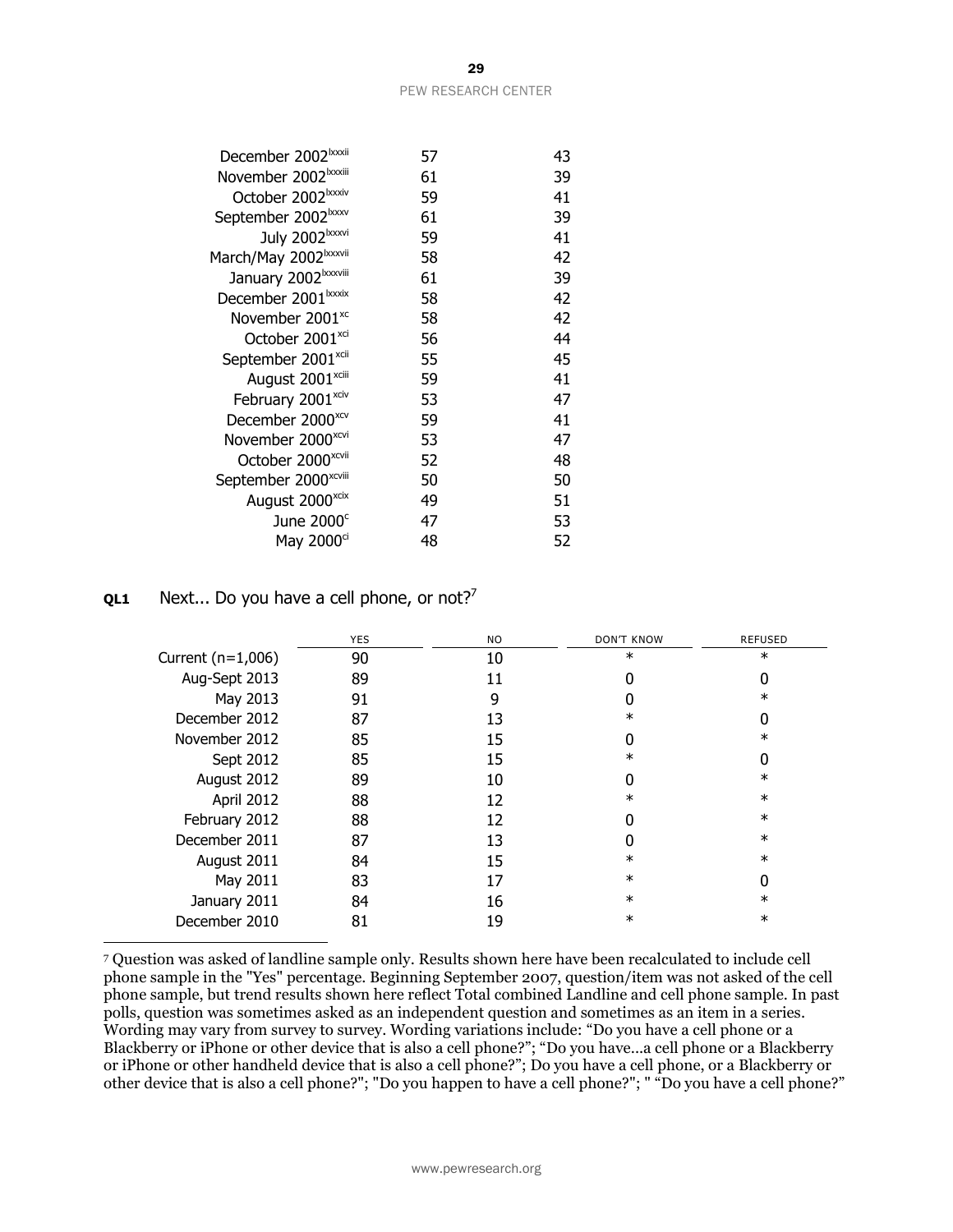| May 2010         | 82 | 18 | $\ast$ | 0      |
|------------------|----|----|--------|--------|
| January 2010     | 80 | 20 | 0      | $\ast$ |
| December 2009    | 83 | 17 | 0      | $\ast$ |
| September 2009   | 84 | 15 | $\ast$ | $\ast$ |
| April 2009       | 85 | 15 | $\ast$ | $\ast$ |
| Dec 2008         | 84 | 16 | $\ast$ | $\ast$ |
| <b>July 2008</b> | 82 | 18 | $\ast$ |        |
| May 2008         | 78 | 22 | $\ast$ | 0      |
| April 2008       | 78 | 22 | $\ast$ |        |
| January 2008     | 77 | 22 | $\ast$ |        |
| Dec 2007         | 75 | 25 | $\ast$ |        |
| Sept 2007        | 78 | 22 | $\ast$ |        |
| April 2006       | 73 | 27 | $\ast$ |        |
| January 2005     | 66 | 34 | $\ast$ |        |
| Nov. 23-30, 2004 | 65 | 35 | $\ast$ |        |

**SMART1** Some cell phones are called "smartphones" because of certain features they have. Is your cell phone a smartphone such as an iPhone, Android, Blackberry or Windows phone, or are you not sure? $8^8$ 

Based on cell phone owners (n=928)

 $\overline{a}$ 

|                          | YES,<br>SMARTPHONE | NO, NOT A<br>SMARTPHONE | NOT SURE/<br><b>DON'T KNOW</b> | REFUSED |
|--------------------------|--------------------|-------------------------|--------------------------------|---------|
| Current                  | 65                 | 30                      |                                | ж       |
| Aug-Sept 2013 [N=1,636]  | 60                 | 33                      | h                              | $^\ast$ |
| May 2013 [N=2,076]       | 55                 | 39                      |                                | $^\ast$ |
| December 2012 [N=1,954]  | 52                 | 41                      | h                              | $\ast$  |
| November 2012 [N=1,992]  | 55                 | 38                      | h                              | $\ast$  |
| September 2012 [N=2,581] | 53                 | 40                      | h                              | $\ast$  |
| April 2012 [N=1,954]     | 46                 | 44                      | 10                             | $\ast$  |
| February 2012 [N=1,961]  | 45                 | 46                      | 8                              | $\ast$  |
| May 2011 [N=1,914]       | 33                 |                         |                                | $^\ast$ |

November 2010 82 18 0 \* September 2010 85 15 \* \*

<sup>8</sup> Wording may vary from survey to survey. Wording variations include: "Some cell phones are called "smartphones" because of certain features they have. Is your cell phone a smartphone, such as an iPhone, Android, Blackberry or Windows phone, or are you not sure?"; "Some cell phones are called "smartphones" because of certain features they have. Is your cell phone a smartphone or not, or are you not sure?"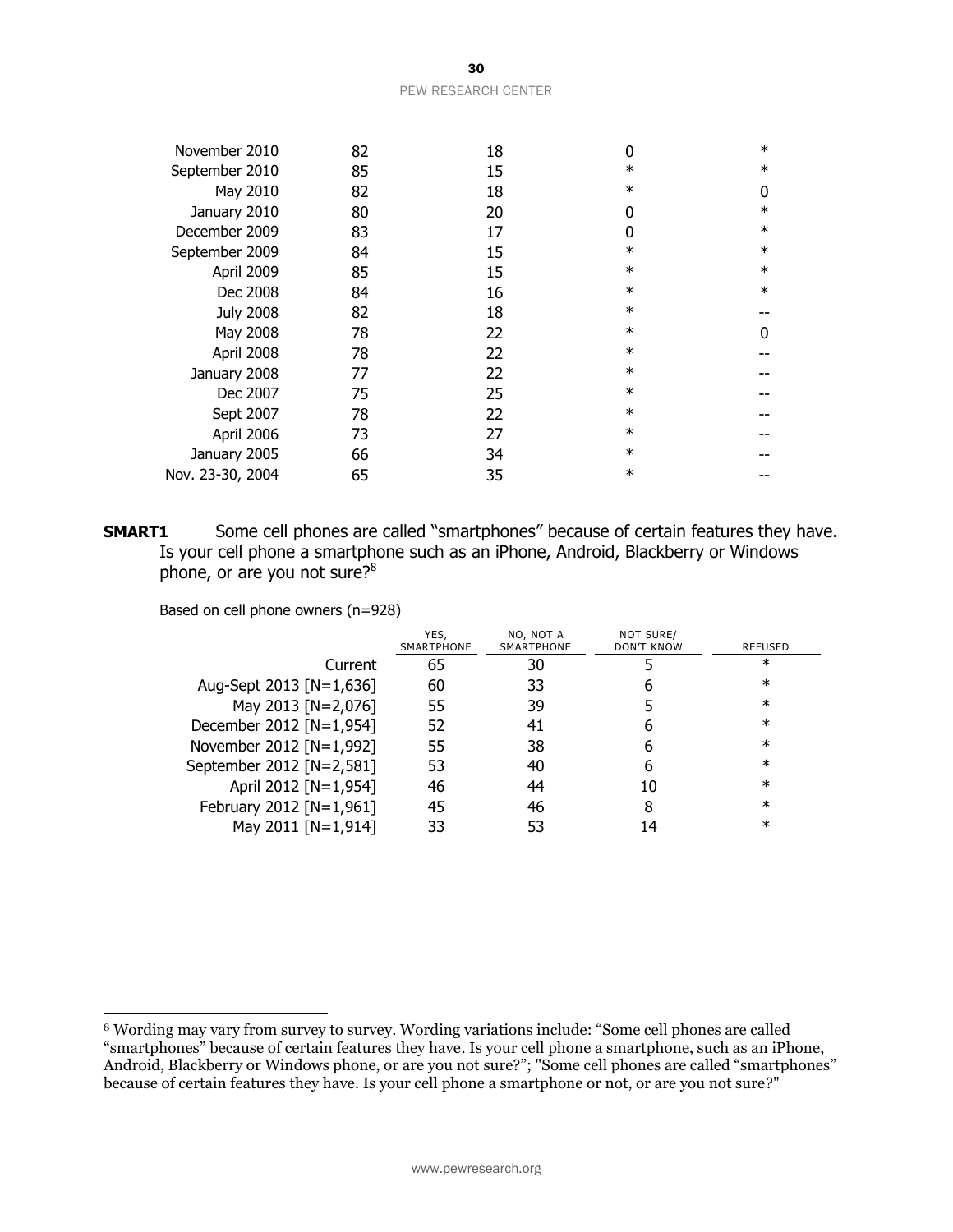**PIAL2** Did you happen to use the internet or email YESTERDAY on a computer or mobile device?<sup>9</sup>

|                              | YES, USED<br><b>INTERNET</b><br>YESTERDAY | NO, DID NOT USE<br>INTERNET<br>YESTERDAY | <b>DON'T KNOW</b> | <b>REFUSED</b> |
|------------------------------|-------------------------------------------|------------------------------------------|-------------------|----------------|
| Current                      | 82                                        | 18                                       | $\ast$            | $\ast$         |
| September 2009 <sup>10</sup> | 73                                        | 27                                       | $\ast$            | $\ast$         |
| April 2009                   | 73                                        | 26                                       | 1                 | $\ast$         |
| December 2008                | 72                                        | 28                                       | $\ast$            |                |
| November 2008                | 72                                        | 27                                       | $\ast$            |                |
| August 2008                  | 72                                        | 27                                       | $\mathbf{1}$      |                |
| <b>July 2008</b>             | 71                                        | 28                                       | $\mathbf{1}$      |                |
| May 2008                     | 70                                        | 30                                       | $\mathbf{1}$      |                |
| April 2008                   | 72                                        | 28                                       | $\ast$            |                |
| December 2007                | 72                                        | 27                                       | $\ast$            |                |
| September 2007               | 68                                        | 32                                       | $\ast$            |                |
| February 2007                | 69                                        | 31                                       | $\ast$            |                |
| December 2006                | 65                                        | 34                                       | $\ast$            |                |
| November 2006                | 64                                        | 36                                       | $\ast$            |                |
| August 2006                  | 66                                        | 34                                       | $\ast$            |                |
| April 2006                   | 66                                        | 33                                       | $\ast$            |                |
| December 2005                | 63                                        | 36                                       | $\ast$            |                |
| September 2005               | 65                                        | 34                                       | $\ast$            |                |
| February 2005                | 60                                        | 40                                       | $\ast$            |                |
| January 2005                 | 58                                        | 42                                       | $\ast$            |                |
| November 2004                | 61                                        | 39                                       | $\ast$            |                |
| June 2004                    | 53                                        | 46                                       | 1                 |                |
| February 2004                | 55                                        | 44                                       | $\ast$            |                |
| November 2003                | 54                                        | 45                                       | $\ast$            |                |
| <b>July 2003</b>             | 52                                        | 47                                       | 1                 |                |
| June 2003                    | 55                                        | 44                                       | $\ast$            |                |
| May 2003                     | 58                                        | 42                                       | $\ast$            |                |
| March 3-11, 2003             | 60                                        | 40                                       | 0                 |                |
| February 2003                | 60                                        | 40                                       | $\ast$            |                |
| December 2002                | 56                                        | 44                                       | $\ast$            |                |
| November 2002                | 57                                        | 43                                       | $\ast$            |                |
| October 2002                 | 57                                        | 43                                       | 0                 |                |
| September 2002               | 58                                        | 42                                       | $\ast$            |                |
| <b>July 2002</b>             | 53                                        | 47                                       | $\ast$            |                |
| March/May 2002               | 57                                        | 43                                       | $\ast$            |                |
| January 2002 <sup>11</sup>   | 59                                        | 41                                       | $\ast$            |                |
| Dec. 17-23, 2001             | 58                                        | 42                                       | $\ast$            |                |

Based on internet users [N=857]

<sup>9</sup> Wording in current survey was changed add "mobile device."

 $\overline{a}$ 

<sup>10</sup> Prior to January 2005, question wording was "Did you happen to go online or check your email **yesterday**?"

<sup>11</sup> Internet user defined as  $Q_5$ =1 and  $Q_6$ =1 from Aug. 2001 until Jan 2002.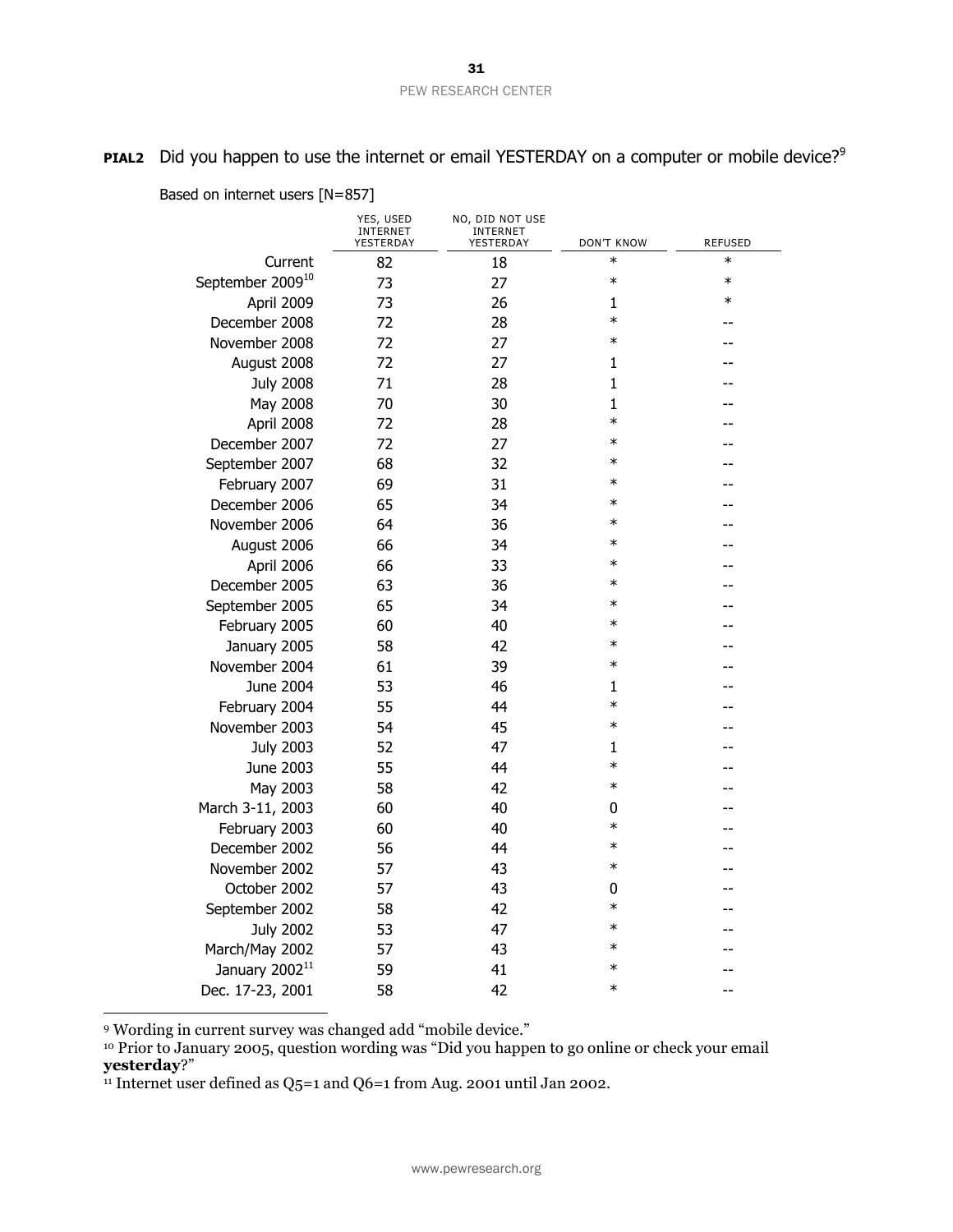| PEW RESEARCH CENTER |  |  |
|---------------------|--|--|

| Nov. 19-Dec. 16 2001        | 60 | 40 | $\ast$ |  |
|-----------------------------|----|----|--------|--|
| Oct. 19-Nov. 18 2001        | 61 | 39 | $\ast$ |  |
| Oct. 8-18 2001              | 51 | 49 |        |  |
| October 2-7 2001            | 56 | 43 |        |  |
| Sept 20-Oct 1 2001          | 57 | 42 |        |  |
| Sept 12-19 2001             | 51 | 49 | $\ast$ |  |
| August 2001                 | 56 | 44 | $\ast$ |  |
| February 2001 <sup>12</sup> | 59 | 41 | $\ast$ |  |
| Fall 2000 <sup>cii</sup>    | 56 | 44 | $\ast$ |  |
| August 2000                 | 50 | 50 | $\ast$ |  |
| June 2000                   | 52 | 48 | $\ast$ |  |
| April 2000                  | 55 | 45 | ŋ      |  |
| March 2000 <sup>ciii</sup>  | 60 | 40 | $\ast$ |  |
|                             |    |    |        |  |

### **PIAL 3/4** When you went online yesterday, did you go online from **home**? Did you go online from **work** yesterday?

### **Based on users who went online yesterday [N=857]**

|                              | ONLINE<br>YESTERDAY<br>AT HOME | ONLINE<br>YESTERDAY<br><b>AT WORK</b> |
|------------------------------|--------------------------------|---------------------------------------|
| Current                      | 90                             | 44                                    |
| September 2002 <sup>13</sup> | 79                             | 39                                    |
| June 26-July 26, 2002        | 79                             | 38                                    |
| March/May 2002               | 78                             | 40                                    |
| January 2002                 | 81                             | 36                                    |
| Dec. 17-23, 2002             | 58                             | 42                                    |
| Nov. 19-Dec. 16 2001         | 77                             | 39                                    |
| Oct. 19-Nov. 18 2001         | 78                             | 40                                    |
| Oct. 8-18 2001               | 74                             | 46                                    |
| October 2-7 2001             | 78                             | 43                                    |
| Sept 20-Oct 1 2001           | 75                             | 36                                    |
| Sept 12-19 2001              | 74                             | 42                                    |
| August 2001                  | 75                             | 41                                    |
| February 2001                | 80                             | 38                                    |
| <b>Fall 2000</b>             | 76                             | 41                                    |
| July/August 2000             | 80                             | 37                                    |
| April 2000                   | 76                             | 42                                    |
| March 2000                   | 76                             | 41                                    |

 $\overline{a}$ 

<sup>&</sup>lt;sup>12</sup> Internet user for Feb. 2001 defined as Q5=1 and (Q6=1 or Q6A=1-7).

<sup>13</sup> Previous question wording was, "When you went online yesterday, did you go online from home/work?"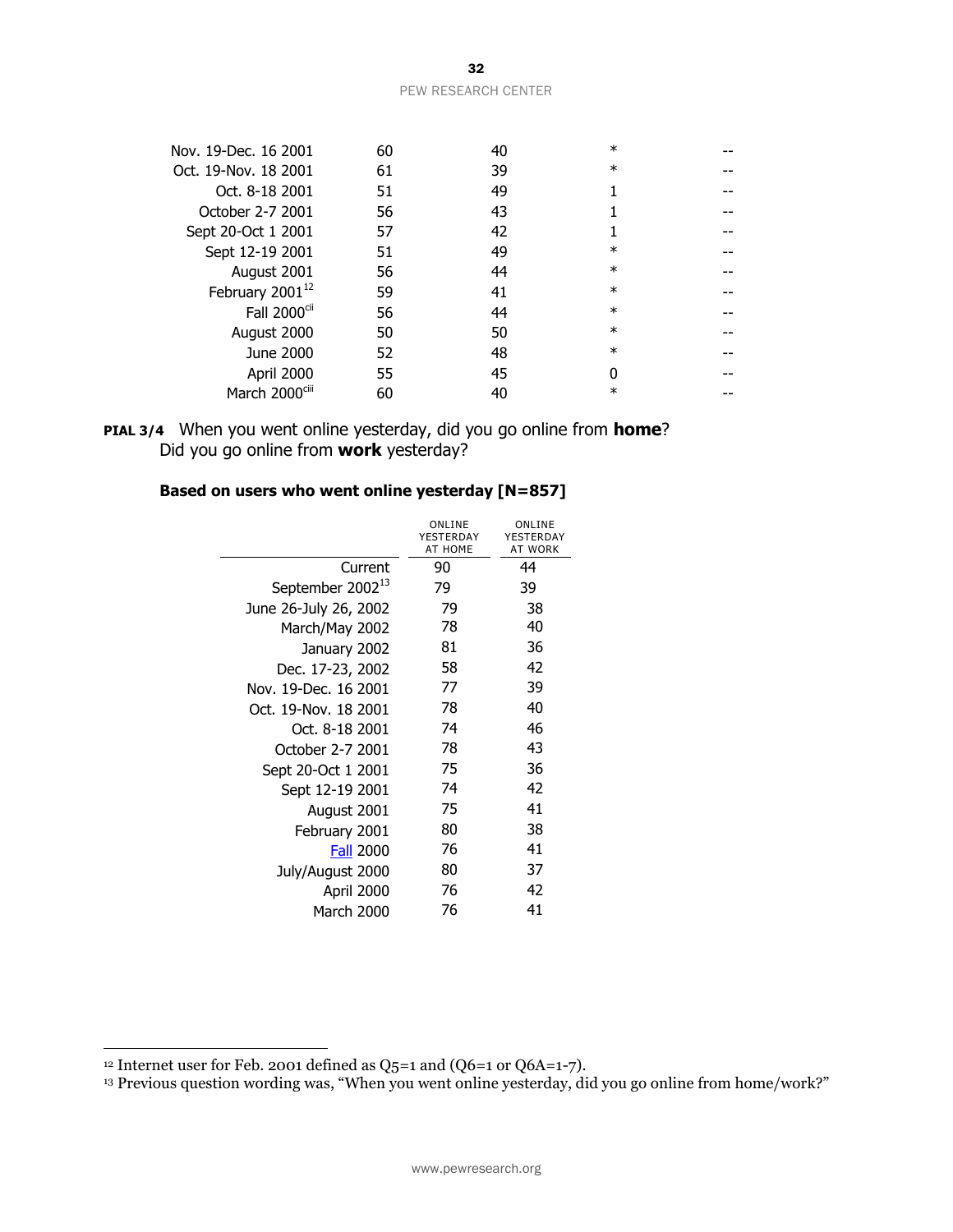**PIAL5** How difficult would it be, if at all, to give up the following things in your life? If you do not use or have the item, just tell me. How hard would it be for you to give up (INSERT ITEM; ROTATE ITEMS)?

|    |                                                                       | <b>VERY HARD/</b><br>IMPOSSIBLE <sup>14</sup> | SOME-WHAT | NOT TOO        | <b>NOT AT</b><br>ALL | DO NOT USE/<br>DO NOT HAVE | DON'T KNOW/<br><b>REFUSED</b> |
|----|-----------------------------------------------------------------------|-----------------------------------------------|-----------|----------------|----------------------|----------------------------|-------------------------------|
|    | Item A: Based on all Landline or Cell respondents who have a landline |                                               |           |                |                      |                            |                               |
| a. | Your landline telephone                                               |                                               |           |                |                      |                            |                               |
|    | Current (n=717)                                                       | 28                                            | 19        | 22             | 29                   | $\overline{2}$             | $\ast$                        |
|    | Oct-Dec 2007 [N=1,833]                                                | 40                                            | 21        | 17             | 21                   | $\mathbf{1}$               | $\ast$                        |
|    | Feb-April 2006                                                        | 48                                            | 20        | 12             | 18                   | 1                          | 1                             |
|    | March/May 2002 <sup>15</sup>                                          | 60                                            | 21        | $\overline{7}$ | 11                   | $\ast$                     | 1                             |
| b. | Your television                                                       |                                               |           |                |                      |                            |                               |
|    | Current (n=1006)                                                      | 34                                            | 23        | 21             | 20                   | $\ast$                     | 1                             |
|    | Oct-Dec 2007                                                          | 43                                            | 24        | 15             | 16                   | 1                          | 1                             |
|    | Feb-April 2006                                                        | 44                                            | 26        | 14             | 15                   | $\ast$                     | $\ast$                        |
|    | March/May 2002                                                        | 38                                            | 31        | 13             | 17                   | $\mathbf{1}$               | $\ast$                        |
|    | Item C: Based on those who have a cell phone or smartphone            |                                               |           |                |                      |                            |                               |
| c. | Your cell phone or smartphone                                         |                                               |           |                |                      |                            |                               |
|    | Current <sup>16</sup> (N=928)                                         | 49                                            | 21        | 16             | 13                   |                            | $\ast$                        |
|    | Oct-Dec 2007 [N=1,698]                                                | 51                                            | 23        | 11             | 14                   | $\ast$                     | $\ast$                        |
|    | Feb-April 2006                                                        | 43                                            | 27        | 13             | 16                   | $\ast$                     | $\ast$                        |
|    | Items D & E & F: Based on internet users                              |                                               |           |                |                      |                            |                               |
| d. | The internet                                                          |                                               |           |                |                      |                            |                               |
|    | Current (N=857)                                                       | 53                                            | 20        | 15             | 12                   | 1                          | $\ast$                        |
|    | Oct-Dec 2007 [N=1,572]                                                | 45                                            | 28        | 12             | 15                   | 1                          | $\ast$                        |
|    | Feb-April 2006 [N=2,822]                                              | 38                                            | 31        | 11             | 18                   | 1                          | $\ast$                        |
|    | March/May 2002 [n= 2,259]                                             | 31                                            | 32        | 16             | 19                   | $\overline{2}$             | $\ast$                        |
| e. | E-mail                                                                |                                               |           |                |                      |                            |                               |
|    | Current (N=857)                                                       | 36                                            | 21        | 20             | 25                   |                            |                               |
|    | Oct-Dec 2007                                                          | 37                                            | 27        | 13             | 21                   | 2                          | $\ast$                        |
|    | Feb-April 2006with                                                    | 34                                            | 26        | 14             | 25                   | 1                          | $\ast$                        |
|    | March/May 2002                                                        | 32                                            | 28        | 15             | 22                   | $\overline{2}$             | $\ast$                        |
|    | f. Social media such as Facebook or<br>Twitter                        |                                               |           |                |                      |                            |                               |
|    | Current (N=857)                                                       | 11                                            | 17        | 21             | 40                   | 10                         | $\ast$                        |

<sup>14</sup> Some respondents volunteered the answer "impossible" and those answers were added to the "very hard" category.

<sup>15</sup> March/May 2002 trend asked about "your telephone." For all March/May trends cited in GAD8, "Do not use/Do not have" was a volunteered response category.

<sup>16</sup> In previous surveys, question only referred to "cell phone"

 $\overline{a}$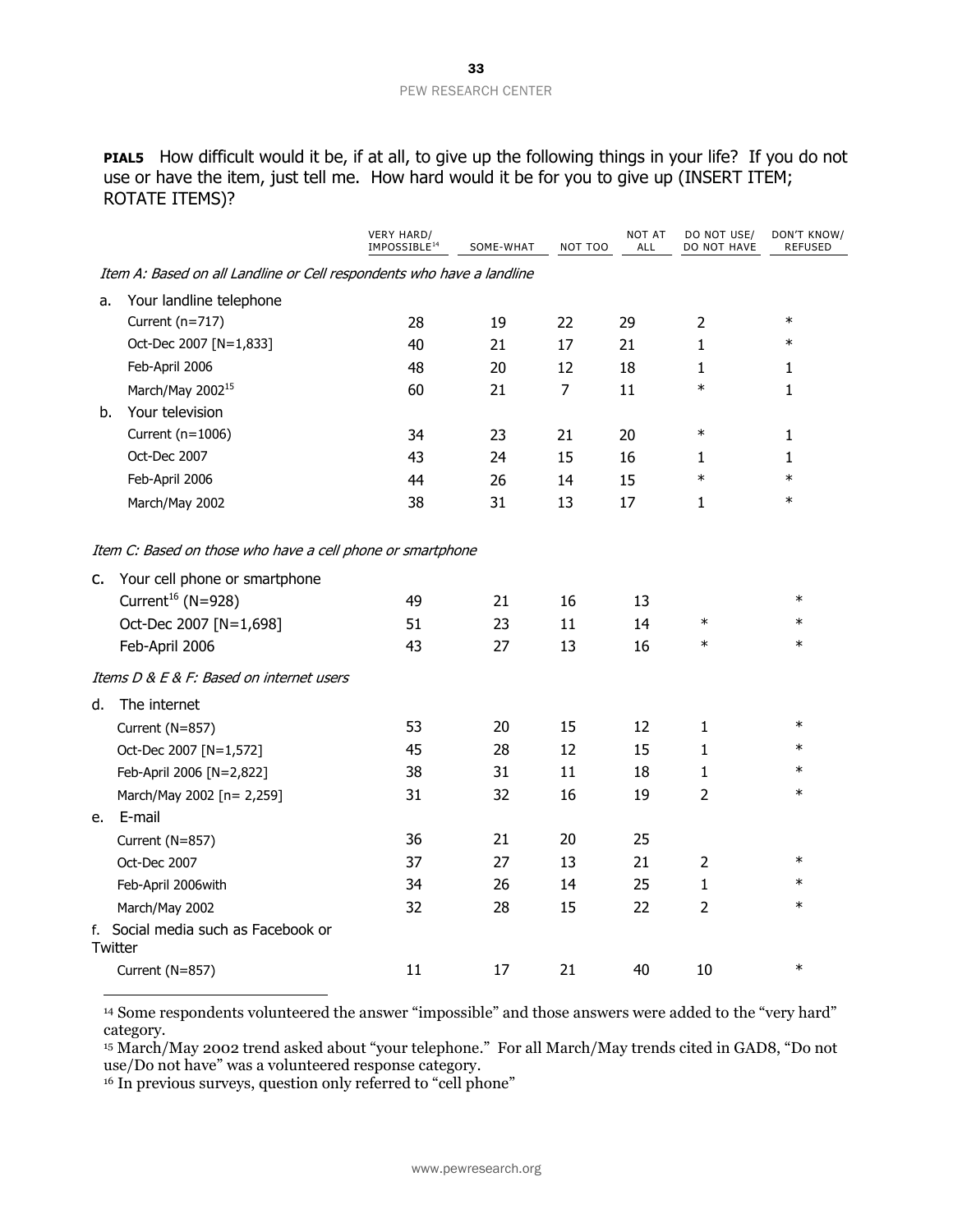**PIAL6.** Which ONE of these statements comes closest to the reason that you would find it hard to give up the internet, even if neither statement is exactly right?

Based on those who say giving up internet would be very/somewhat hard or impossible [n=633]

| It would be very hard to give up the internet because<br>being online is ESSENTIAL to me because I NEED it for<br>my job or for another reason | 61%             |
|------------------------------------------------------------------------------------------------------------------------------------------------|-----------------|
| It would be hard to give up the internet because I really<br>enjoy being online                                                                | 30%             |
| Both equally (VOL.)                                                                                                                            | <b>7%</b>       |
| <b>Neither</b><br>Refused                                                                                                                      | $1\%$<br>$\ast$ |

**PIAL7.** Thinking back...What YEAR did you first start using the internet? Based on internet users [n=857]

| 1989 or earlier                     | 6%    |
|-------------------------------------|-------|
| 1990-1994                           | 12%   |
| 1995-1999                           | 28%   |
| 2000-2004                           | 29%   |
| 2005-2009                           | 12%   |
| 2010-2014                           | 7%    |
| For as long as I can remember (VOL) | $1\%$ |
| Don't know                          | 6%    |
| Refused                             | $1\%$ |

**PIAL8**. We're interested in the different types of experiences people have when they use the internet. Have you ever experienced any of the following things online? Have you ever...

| Based on internet users $[n=857]$                                                                                 |     |            |            |
|-------------------------------------------------------------------------------------------------------------------|-----|------------|------------|
|                                                                                                                   | Yes | No.        | DK/Refused |
| a. Seen an online group come together to help a<br>person or a community solve a problem                          | 56% | 43%        | $1\%$      |
| b. Left an online group because the interaction became<br>too heated or members were unpleasant to one<br>another | 25% | <b>73%</b> | 2%         |
| c. Been treated unkindly or been attacked by someone online                                                       | 25% | 75%        | $\ast$     |
| d. Been treated kindly or generously by others online                                                             | 70% | 28%        | 2%         |

**PIAL9.** Thinking about your relationships in general... OVERALL, would you say that...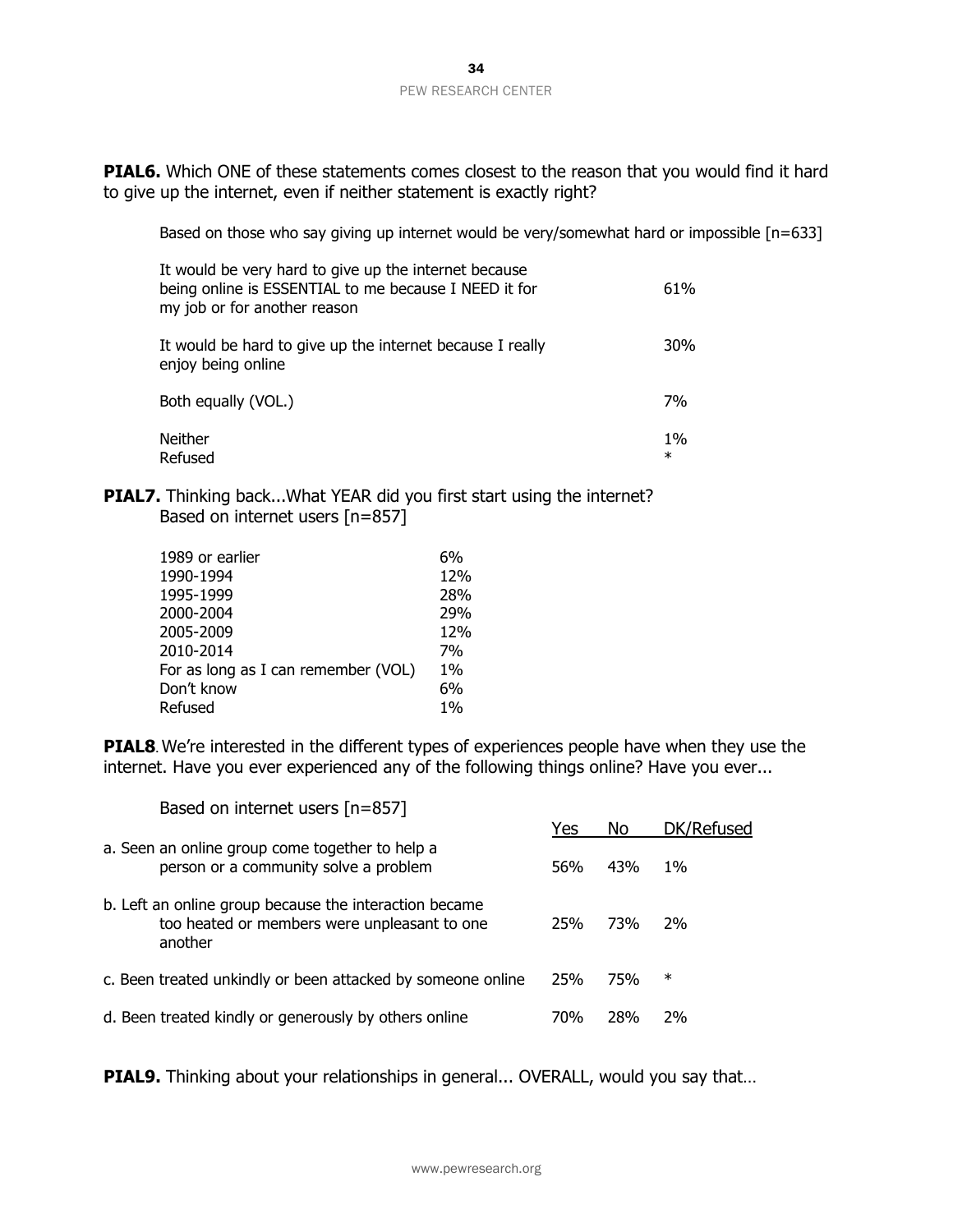| Based on internet users [n=857]                                                           |     |
|-------------------------------------------------------------------------------------------|-----|
| Communicating online with friends and family<br>Generally strengthens those relationships | 67% |
| Communicating online with friends and family<br>Generally weakens those relationships     | 18% |
| Both equally (VOL)                                                                        | 4%  |
| Don't communicate with friends and family online (VOL)                                    | 3%  |
| Don't know/refused                                                                        | 4%  |

**PIAL10.** Based on all of your online experiences, would you say that people you have witnessed or encountered on the internet are [ROTATE: (mostly kind) or (mostly unkind)] to each other?

Based on internet users [n=857]

| Mostly kind        | 76%   |
|--------------------|-------|
| Mostly unkind      | 13%   |
| Both equally (VOL) | 6%    |
| Neither (VOL)      | $1\%$ |
| Don't know         | $4\%$ |
| Refused            | 1%    |

**PIAL11.** Overall, when you add up all the advantages and disadvantages of the internet, would you say the internet has mostly been [ROTATE: (a GOOD thing) or (a BAD thing)] for society?

Based on internet users [n=857]

| Good thing         | 76%    |
|--------------------|--------|
| Bad thing          | 15%    |
| Some of both (VOL) | 8%     |
| Don't know         | $1\%$  |
| Refused            | $\ast$ |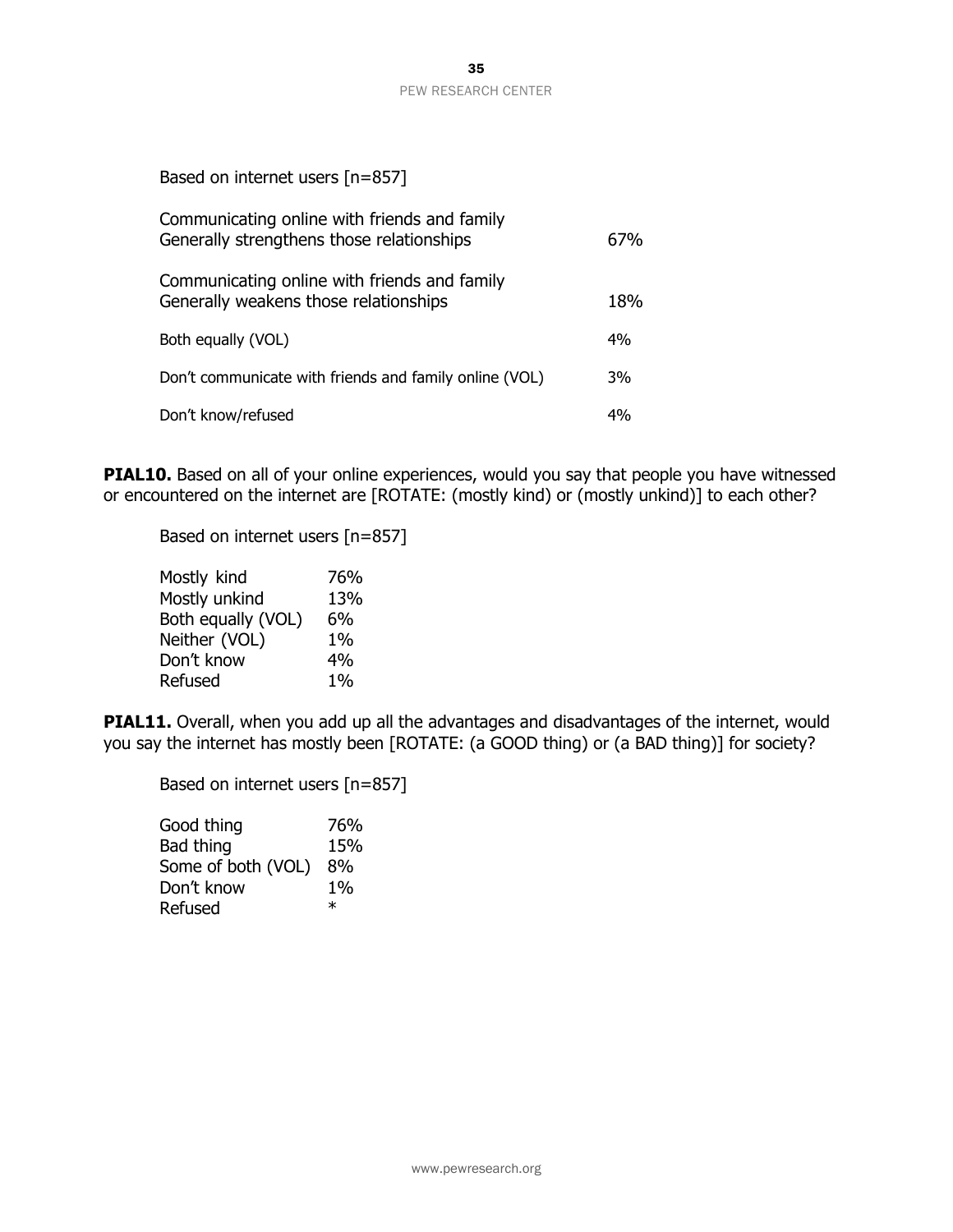**PIAL12.** How about you, personally? Overall, when you add up all the advantages and disadvantages of the internet, would you say the internet has mostly been [ROTATE IN SAME ORDER AS PIAL11: (a GOOD thing) or (a BAD thing)] for you?

Based on internet users [n=857]

| Good thing         | 90%    |
|--------------------|--------|
| Bad thing          | 6%     |
| Some of both (VOL) | 3%     |
| Don't know         | 1%     |
| Refused            | $\ast$ |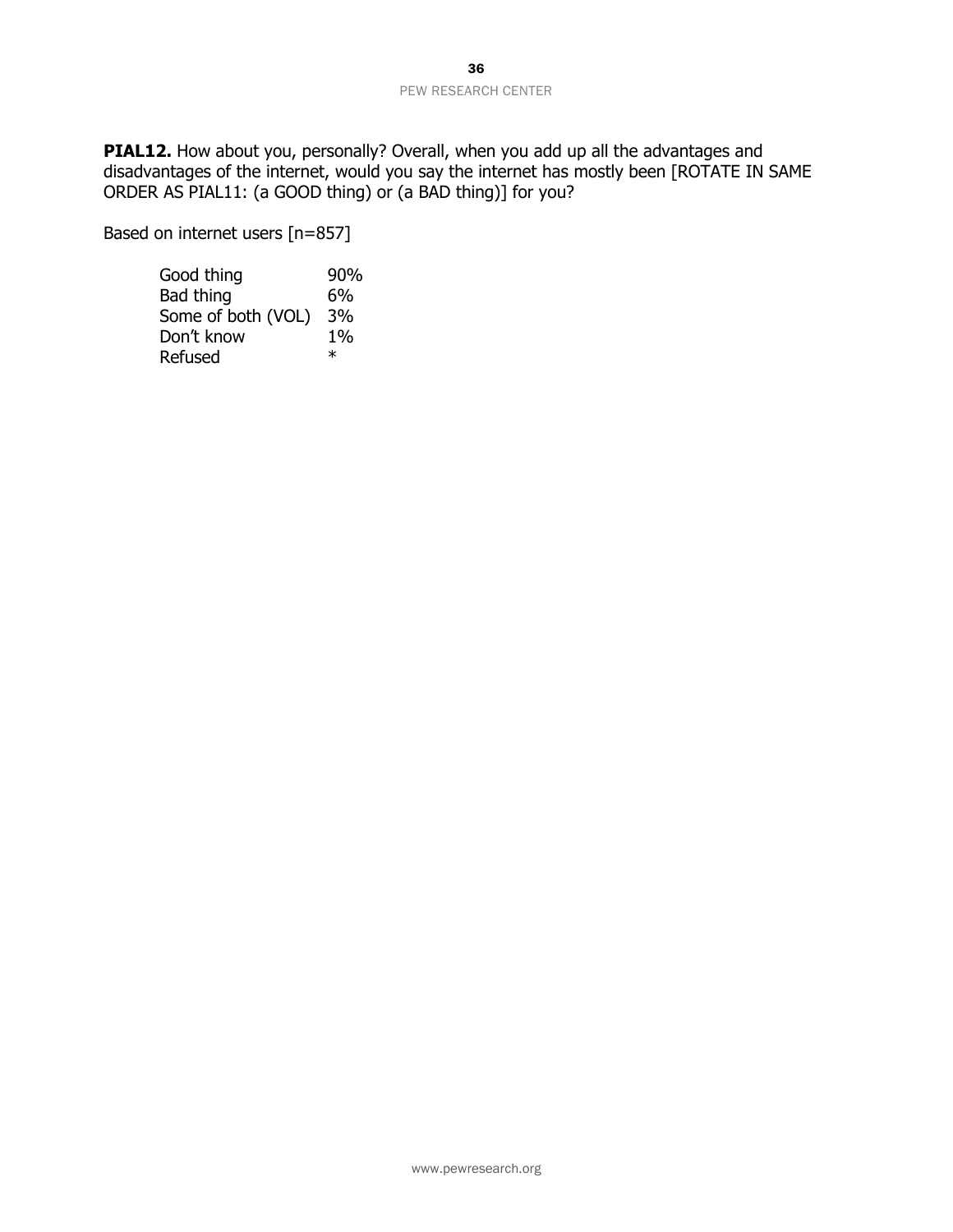# <span id="page-37-0"></span>Methods

 $\overline{a}$ 

This survey is based on telephone interviews with a nationally representative sample of 1,006 adults living in the continental United States. Telephone interviews were conducted by landline (502) and cell phone (504, including 288 without a landline phone). The survey was conducted by Princeton Survey Research Associates International (PSRAI). Interviews were done in English and Spanish by Princeton Data Source from January 9 to 12, 2014. Statistical results are weighted to correct known demographic discrepancies. The margin of sampling error for the complete set of weighted data is  $\pm$  3.5 percentage points.

- iii May 2008 trends based on the Spring Tracking 2008 survey, conducted April 8-May 11, 2008 [N=2,251].
- iv December 2007 trends based on the Annual Gadgets survey, conducted October 24-December 2, 2007 [N=2,054, including 500 cell phone interviews].
- v September 2007 trends based on the Consumer Choice survey, conducted August 3-September 5, 2007 [N=2,400, oversample of 129 cell phone interviews].
- vi February 2007 trends based on daily tracking survey conducted February 15-March 7, 2007 [N=2,200].
- vii December 2006 trends based on daily tracking survey, conducted November 30 December 30, 2006 [N=2,373].

viii November 2006 trends based on Post-Election tracking survey, conducted Nov. 8-Dec. 4, 2006 [N=2,562]. This includes an RDD sample [N=2,362] and a cell phone only sample [N=200]. Results reflect combined samples, where applicable.

- $\overline{X}$  August 2006 trends based on daily tracking survey, conducted August 1-31, 2006 [N=2,928].
- x February 2006 trends based on the Exploratorium Survey, conducted Jan. 9-Feb. 6, 2006 [N=2,000].
- $x$ <sup>i</sup> December 2005 trends based on daily tracking survey conducted Nov. 29-Dec. 31, 2005 [N=3,011].
- xii September 2005 trends based on daily tracking survey conducted Sept. 14-Oct.13, 2005 [N=2,251].
- xiii February 2005 trends based on daily tracking survey conducted Feb. 21-March 21, 2005 [N=2,201].
- $x^2$  January 2005 trends based on daily tracking survey conducted Jan. 13-Feb.9, 2005 [N=2,201].

- xvii June 2004 trends based on daily tracking survey conducted May 14-June 17, 2004 [N=2,200].
- xviii February 2004 trends based on daily tracking survey conducted February 3-March 1, 2004 [N=2,204].
- $x$ ix November 2003 trends based on daily tracking survey conducted November 18-December 14, 2003 [N=2,013].
- <sup>xx</sup> August 2003 trends based on 'E-Government' survey conducted June 25-August 3, 2003 [N=2.925].
- $\frac{xxi}{x}$  May 2003 trends based on daily tracking survey conducted April 29-May 20, 2003 [N=1,632].

<sup>&</sup>lt;sup>i</sup> November 2008 trends based on the Post-Election 2008 Tracking survey, conducted November 20-December 4, 2008 [N=2,254].

 $\text{ii}$  August 2008 trends based on the August Tracking 2008 survey, conducted August 12-31, 2008 [N=2,251].

xv November 23-30, 2004 trends based on the November 2004 Activity Tracking Survey, conducted November 23-30, 2004 [N=914].

xvi November 2004 trends based on the November Post-Election Tracking Survey, conducted Nov 4-Nov 22, 2004  $[N=2,200]$ .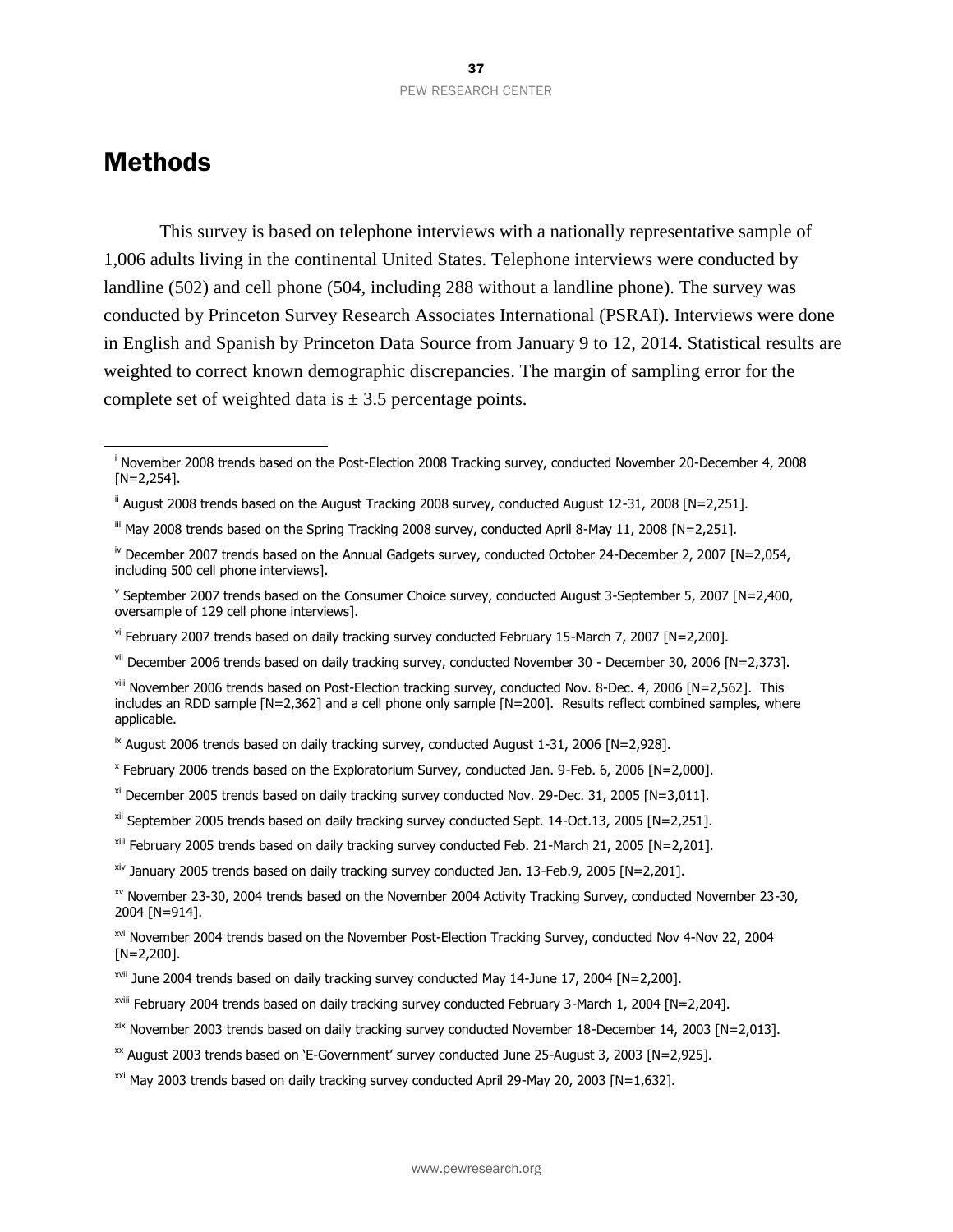$xxi$  March 3-11, 2003 trends based on daily tracking survey conducted March 3-11, 2003 [N=743].

 $\overline{a}$ 

<sup>xxiii</sup> February 2003 trends based on daily tracking survey conducted February 12-March 2, 2003 [N=1,611].

 $\frac{x}{x}$  December 2002 trends based on daily tracking survey conducted Nov. 25–Dec. 22, 2002 [N=2,038].

xxv November 2002 trends based on daily tracking survey conducted October 28-November 24, 2002 [N=2,745].

xxvi October 2002 trends based on daily tracking survey conducted October 7-27, 2002 [N=1,677].

xxvii September 2002 trends based on daily tracking survey conducted September 9-October 6, 2002 [N=2,092].

<sup>xxviii</sup> July 2002 trends based on `Sept. 11<sup>th</sup>-The Impact Online' survey conducted June 26-July 26, 2002 [N=2,501].

xxix January 2002 trends based on a daily tracking survey conducted January 3-31, 2002.

 $\frac{x}{x}$  December 2001 trends represent a total tracking period of December 1-23, 2001 [N=3,214]. This tracking period based on daily tracking surveys conducted December 17-23, 2001 and November 19-December 16, 2001.

xxxi November 2001 trends represent a total tracking period of November 1-30, 2001 [N=2,119]. This tracking period based on daily tracking surveys conducted October 19 – November 18, 2001 and November 19 – December 16, 2001.

xxxii October 2001 trends represent a total tracking period of October 1-31, 2001 [N=1,924]. This tracking period based on daily tracking surveys conducted September 20 – October 1, 2001, October 2-7, 2001, October 8-18, 2001, and October 19 – November 18, 2001.

xxxiii September 2001 trends represent a total tracking period of September 1-30, 2001 [N=742]. This tracking period based on daily tracking surveys conducted August 13-September 10, 2001, September 12-19, 2001 and September 20 – October 1, 2001.

xxxiv August 2001 trends represent a total tracking period of August 13-31, 2001 <sup>[N=</sup>1,505<sup>].</sup> This tracking period <sup>based on a daily tracking<br>survey conducted August 13-September 10, 2001</sup>

xxxv February 2001 trends based on a daily tracking survey conducted February 1, 2001-March 1, 2001 [N=2,096].

 $\frac{x}{x}$ <sup>2000</sup> trend<sup>s based on a daily tracking survey conducted December 2<sup>-22, 2000</sup> [N=2,383].</sup>

<sup>xxxvii</sup> November 2000 trend<sup>s based on a daily tracking survey conducted Nov<sup>ember 2, 2000</sup> – December 1 [N=6,322].</sup>

 $\frac{x}{x}$ <sup>xxxviii</sup> October 2000 trend<sup>s based on a daily tracking survey conducted October 2  $^-$  Nov<sup>ember</sup> 1<sup>, 2000</sup> [N=3,336].</sup>

xxxix September 2000 trend<sup>s based on a daily tracking survey conducted September 15 - October 1, 2000 [N=1,302].</sup>

 $x$ <sup>I</sup> August 2000 trends based on a daily tracking survey conducted July 24 – August 20, 2000 [N=2,109].

 $x$ <sup>ii</sup> June 2000 trends based on a daily tracking survey conducted May 2 – June 30, 2000 [N=4,606].

 $x$ lii April 2000 figures based on a daily tracking survey conducted April 1 – May 1, 2000 [N=2,503].

xliii December 2012 trends based on the 2012 Post-Election Tracking Survey, conducted November 14–December 9, 2012 [N=2,261, including 908 cell phone interviews].

xliv November 2012 trends based on the Gates Library Services Survey, conducted October 15 – November 10, 2012 among those age **16 or older** [N=2,252, including 1,125 cell phone interviews].

 $x^{1/2}$  August 2012 trends based on the "Civic Engagement Tracking Survey" conducted July 16–August 7, 2012 [N=2,253, including 900 cell phone interviews].

xlvi January 2011 trends based on the Pew Internet Project/Project for Excellence in Journalism/Knight Foundation "Local News survey," conducted January 12-25, 2011 [N=2,251, including 750 cell phone interviews].

xlvii December 2010 trends based on the Social Side of the Internet survey, conducted November 23–December 21, 2010 [N=2,303, including 748 cell phone interviews].

xlviii November 2010 trends based on the Post-Election Tracking Survey 2010, conducted November 3-24, 2010 [N=2,257, including 755 cell phone interviews].

xlix January 2010 trends based on the Online News survey, conducted December 28, 2009 – January 19, 2010 [N=2,259, including 562 cell phone interviews].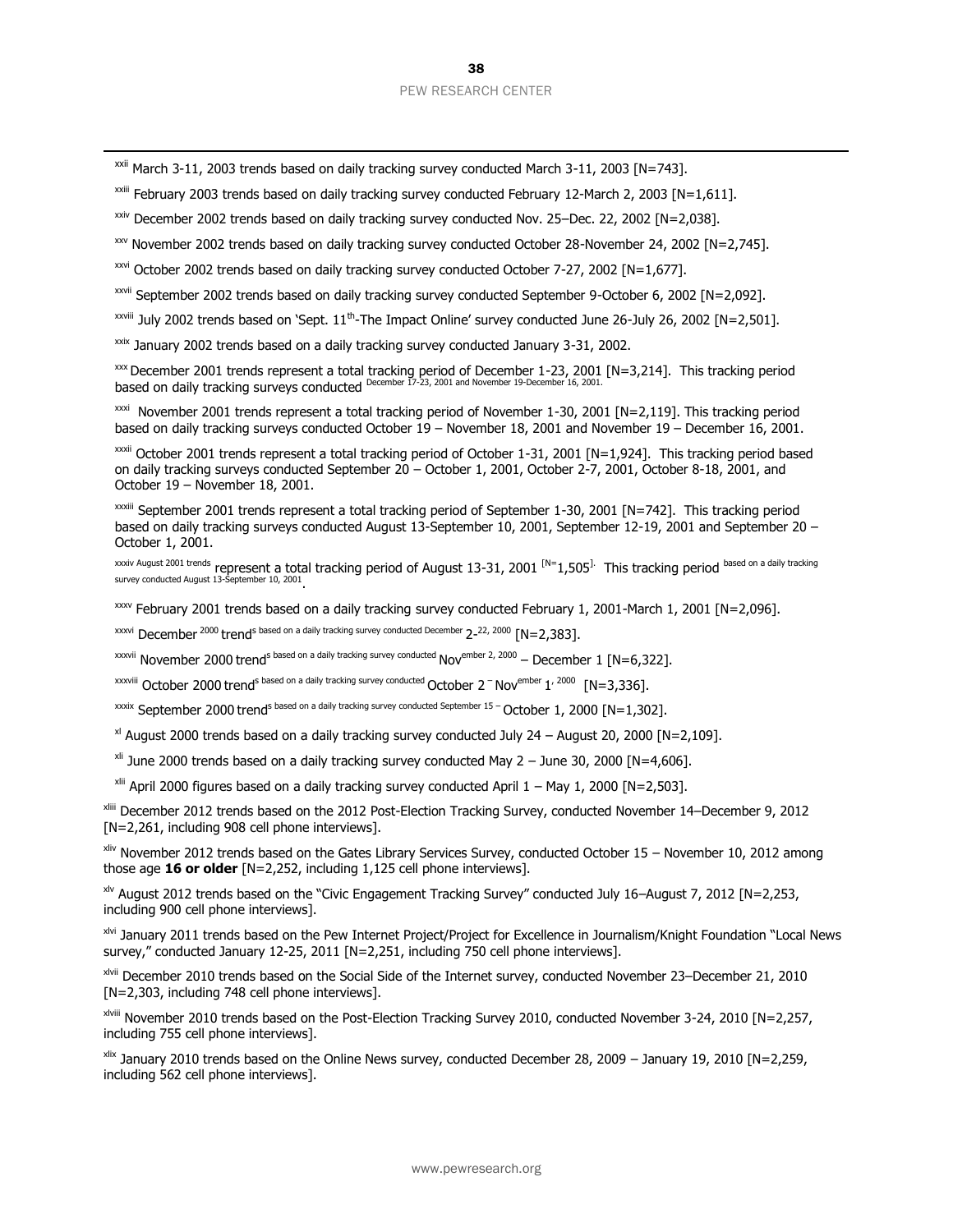<sup>l</sup> December 2009 trends based on the Fall Tracking "E-Government" survey, conducted November 30 – December 27, 2009 [N=2,258, including 565 cell phone interviews].

li November 2008 trends based on the Post-Election 2008 Tracking survey, conducted November 20-December 4, 2008 [N=2,254].

lii August 2008 trends based on the August Tracking 2008 survey, conducted August 12-31, 2008 [N=2,251].

 $\overline{a}$ 

liii July 2008 trends based on the Personal Networks and Community survey, conducted July 9-August 10, 2008 [N=2,512, including 505 cell phone interviews]

liv May 2008 trends based on the Spring Tracking 2008 survey, conducted April 8-May 11, 2008 [N=2,251].

<sup>lv</sup> April 2008 trends based on the Networked Workers survey, conducted March 27-April 14, 2008. Most questions were asked only of full- or part-time workers [N=1,000], but trend results shown here reflect the total sample [N=2,134].

 $\frac{1}{10}$  January 2008 trends based on the Networked Families survey, conducted December 13, 2007-January 13, 2008 [N=2,252].

lvii December 2007 trends based on the Annual Gadgets survey, conducted October 24-December 2, 2007 [N=2,054, including 500 cell phone interviews].

lviii September 2007 trends based on the Consumer Choice survey, conducted August 3-September 5, 2007 [N=2,400, oversample of 129 cell phone users].

 $\frac{1}{x}$  February 2007 trends based on daily tracking survey conducted February 15-March 7, 2007 [N=2,200].

 $\frac{1}{2}$  December 2006 trends based on daily tracking survey, conducted November 30 - December 30, 2006 [N=2,373].

<sup>1xi</sup> November 2006 trends based on Post-Election tracking survey, conducted Nov. 8-Dec. 4, 2006 [N=2,562]. This includes an RDD sample [N=2,362] and a cell phone only sample [N=200]. Results reflect combined samples, where applicable.

<sup>Ixii</sup> August 2006 trends based on daily tracking survey, conducted August 1-31, 2006  $[Ne-2,928]$ .

lxiii April 2006 trends based on the Annual Gadgets survey, conducted Feb. 15-Apr. 6, 2006 [N=4,001].

lxiv February 2006 trends based on the Exploratorium Survey, conducted Jan. 9-Feb. 6, 2006 [N=2,000].

lxv December 2005 trends based on daily tracking survey conducted Nov. 29-Dec. 31, 2005 [N=3,011].

lxvi September 2005 trends based on daily tracking survey conducted Sept. 14-Oct.13, 2005 [N=2,251].

lxvii June 2005 trends based on the Spyware Survey, conducted May 4-June 7, 2005 [N=2,001].

lxviii February 2005 trends based on daily tracking survey conducted Feb. 21-March 21, 2005 [N=2,201].

 $\frac{1}{x}$  January 2005 trends based on daily tracking survey conducted Jan. 13-Feb.9, 2005 [N=2,201].

lxx November 23-30, 2004 trends based on the November 2004 Activity Tracking Survey, conducted November 23-30, 2004  $[N=914]$ .

lxxi November 2004 trends based on the November Post-Election Tracking Survey, conducted Nov 4-Nov 22, 2004 [N=2,200].

 $\frac{1}{2}$  July 2004 trends based on the "Selective Exposure" survey, conducted June 14-July 3, 2004 [N=1,510].

lxxiii June 2004 trends based on daily tracking survey conducted May 14-June 17, 2004 [N=2,200].

lxxiv March 2004 trends based on "Weak Ties" survey conducted February 17-March 17, 2004 [N=2,200].

 $\frac{bxy}{c}$  February 2004 trends based on daily tracking survey conducted February 3-March 1, 2004 [N=2,204].

lxxvi November 2003 trends based on daily tracking survey conducted November 18-December 14, 2003 [N=2,013].

lxxvii August 2003 trends based on 'E-Government' survey conducted June 25-August 3, 2003 [N=2,925].

lxxviii June 2003 trends based on 'Internet Spam' survey conducted June 10-24, 2003 [N=2,200].

 $\frac{1}{2}$ <sup>lxxix</sup> May 2003 trends based on daily tracking survey conducted April 29-May 20, 2003 [N=1,632].

lxxx March 3-11, 2003 trends based on daily tracking survey conducted March 3-11, 2003 [N=743].